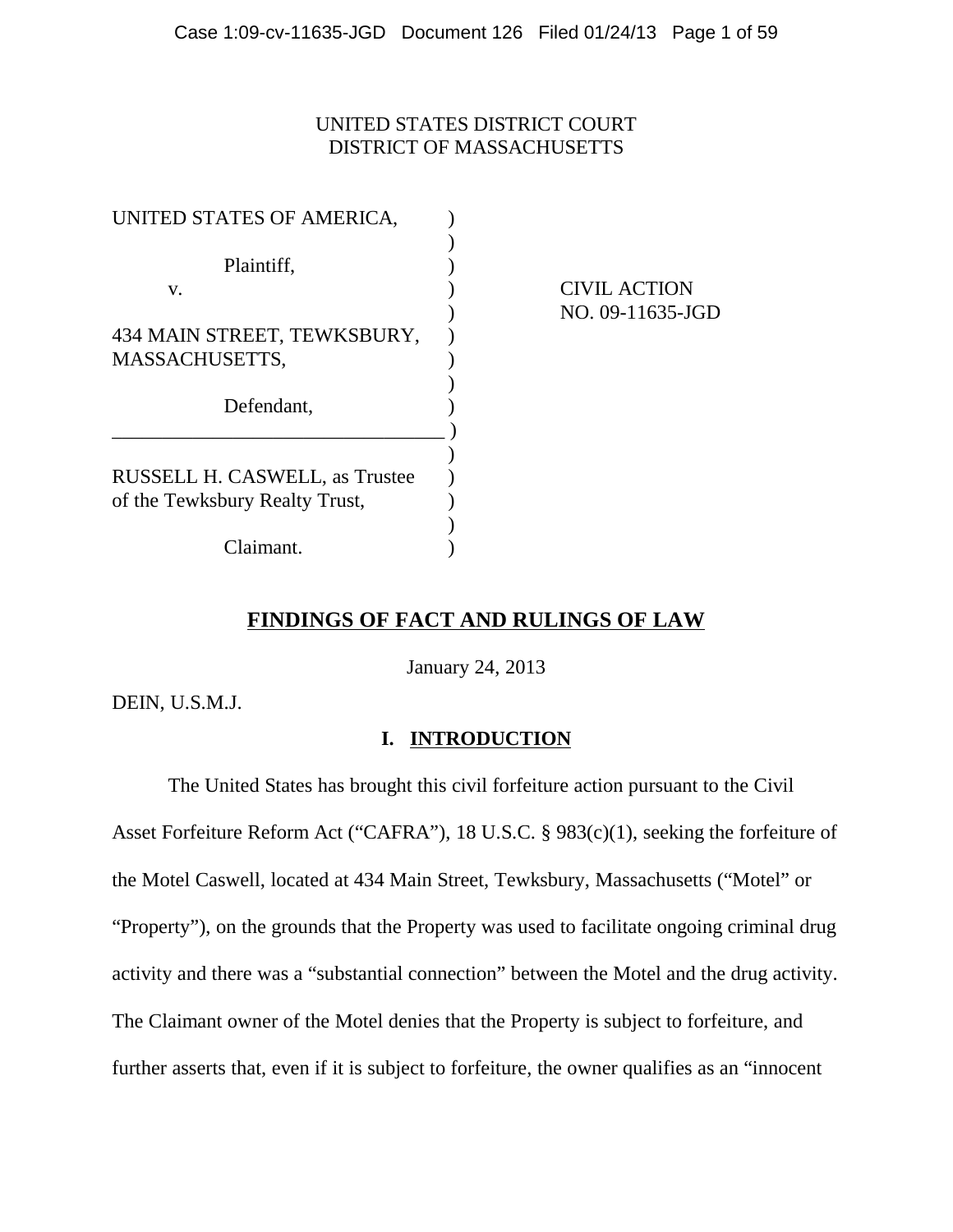owner." A jury-waived trial was held before this Court on November 5-8, 2012, and the parties have submitted post-trial briefs.

After careful consideration of the evidence, pleadings, and argument of counsel, this Court concludes that the Government has failed to meet its burden of establishing that the Motel is subject to forfeiture. In addition, this Court concludes that the Claimant has met his burden of proving that he is the innocent owner of the Property. Therefore, and for the reasons detailed more fully herein, judgment shall be entered in favor of the Claimant and the forfeiture action shall be dismissed.

## **II. FINDINGS OF FACT**<sup>1</sup>

#### **Overview**

1. After reviewing the scores of cases cited by the parties, I find this case to be notable in several critical respects, including (1) the Government has identified only a limited number of isolated qualifying drug-related incidents spread out over the course of more than a decade, none of which involve the Motel owner or employees; and (2) the witnesses unanimously confirmed that no efforts were undertaken to work with the Motel owner to try and reduce drug crimes at the Property prior to the institution of the forfeiture action, nor was any warning given as to the possibility of forfeiture prior to suit being filed. As a result, the instant case is easily distinguishable from other cases where

<sup>&</sup>lt;sup>1</sup> Transcript citations are to the day of trial (IIA being the morning of the second day, IIB being the afternoon of that day) followed by the page number. The transcripts are filed as Docket Nos. 113, 114, 116, 118 and 119.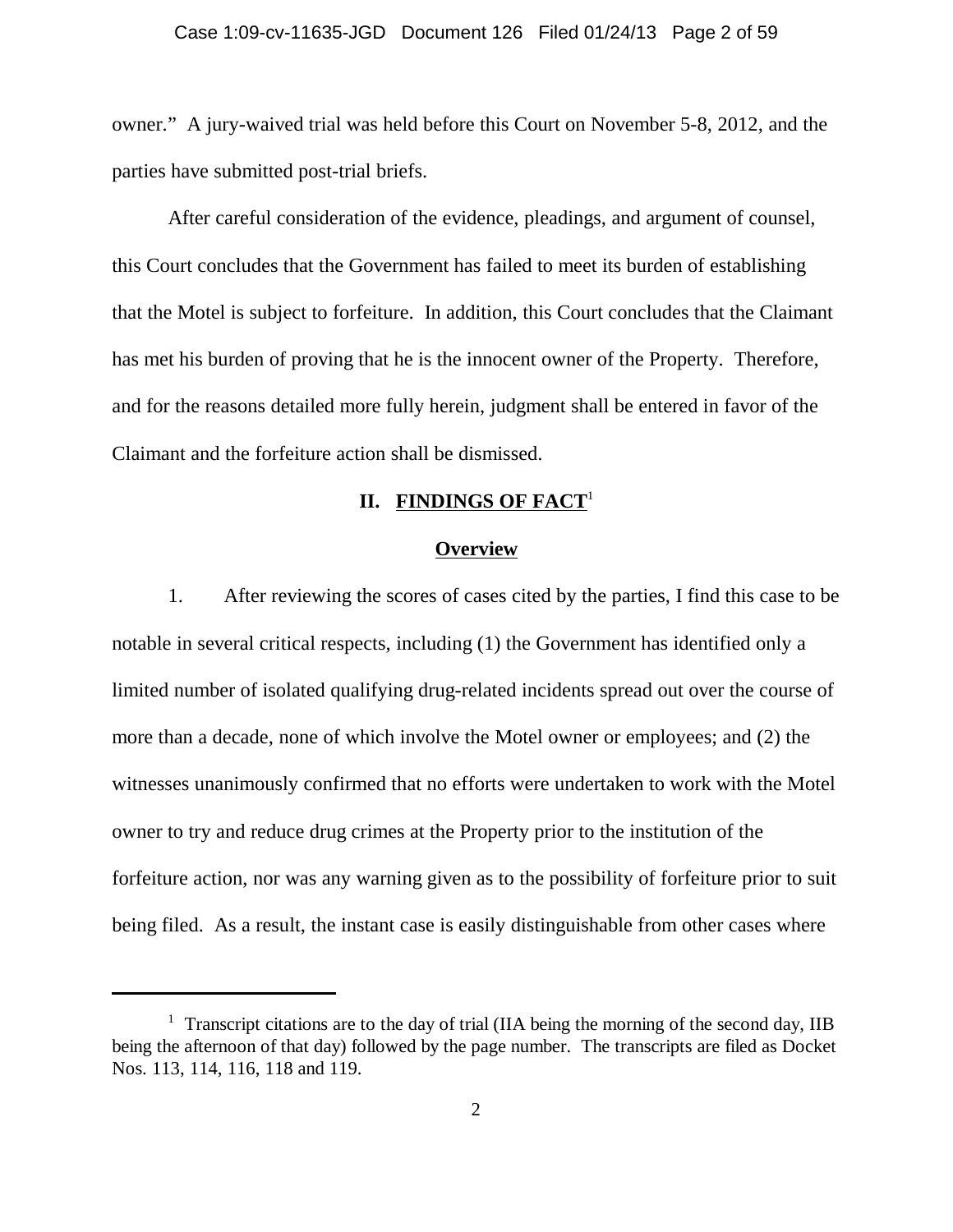#### Case 1:09-cv-11635-JGD Document 126 Filed 01/24/13 Page 3 of 59

the "draconian" result of forfeiture was found to be appropriate.<sup>2</sup> See, e.g., United States v. 143-147 East 23rd Street, 77 F.3d 648, 650-51 (2d Cir. 1996) ("Following several years of investigations by federal and local law enforcement officials into narcotics trafficking at the Kenmore Hotel in Manhattan," including evidence that "'security guards' were taking bribes from individuals seeking entry into the building," "and after several attempts by local law enforcement officials to have [the hotel owner] take steps to impede the use of the Hotel for narcotics activity, the government commenced the present action . . . seeking civil forfeiture of the Hotel.").

## **The Basis for This Action**

2. The Motel Caswell is located at 434 Main Street, Tewksbury, Massachusetts. On September 29, 2009, the United States filed a Verified Complaint for Forfeiture in Rem seeking the forfeiture of all buildings, appurtenances and improvements on the Property.

3. The Complaint alleges that the Property is subject to forfeiture pursuant to 21 U.S.C. § 881(a)(7) because it was "used, or intended to be used, in any manner or part, to commit, or to facilitate the commission of, a violation of [the Controlled Substances Act] punishable by more than one year of imprisonment."

 $2^{2}$  See United States v. 221 Dana Avenue, 261 F.3d 65, 74 (1st Cir. 2001) (it is a "well established rule that federal forfeiture statutes must be narrowly construed because of their potentially draconian effect." (citations omitted)).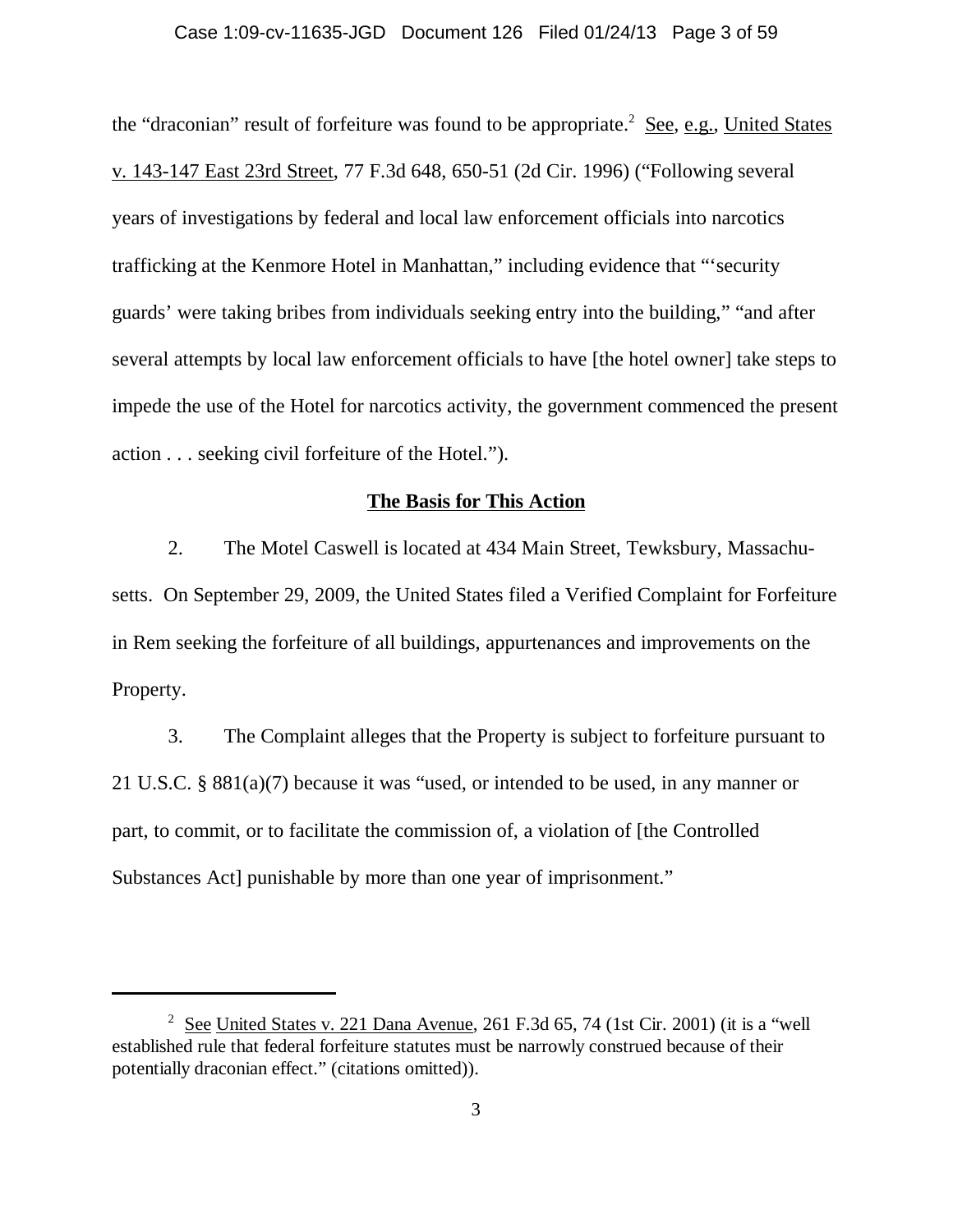4. The Motel is owned by the Tewksbury Realty Trust, which is the Claimant in this action. Russell H. Caswell ("Mr. Caswell") is the Trustee of the Trust, and represents the Claimant.<sup>3</sup> Mr. Caswell and his wife, Patricia Caswell, are the beneficiaries of the Trust. There are no mortgages or encumbrances on the Property, except for the Government's lien in connection with this forfeiture action.

## **The Motel and Its Owners**

5. Mr. Caswell has lived in Tewksbury since 1955. He is 69 years old, and a graduate of Tewksbury High School. Mr. Caswell has had no further formal education. He has had no training in law enforcement or investigation, or in drug detection.

6. Mr. Caswell lives at 442 Main Street, Tewksbury, right next door to the Motel, with his wife, Patricia, his 92 year old mother-in-law, his son Joseph (called Jay), Jay's wife, and their 9 year old daughter. He has lived there since at least 1994.

7. Patricia Caswell ("Mrs. Caswell") is 71 years old, and in poor health. The Caswells have been married since 1964. They have two grown children, Julie and Jay, and three grandchildren.

8. The Caswells' home was included in the view taken by the court at the beginning of the case. It is modest, well-maintained, nicely furnished and decorated, and apparently the gathering place of a close-knit family, as evidenced by numerous family photos and memorabilia.

<sup>&</sup>lt;sup>3</sup> References to Mr. Caswell are to Russell Caswell individually and as the representative of the Trust unless the context dictates otherwise.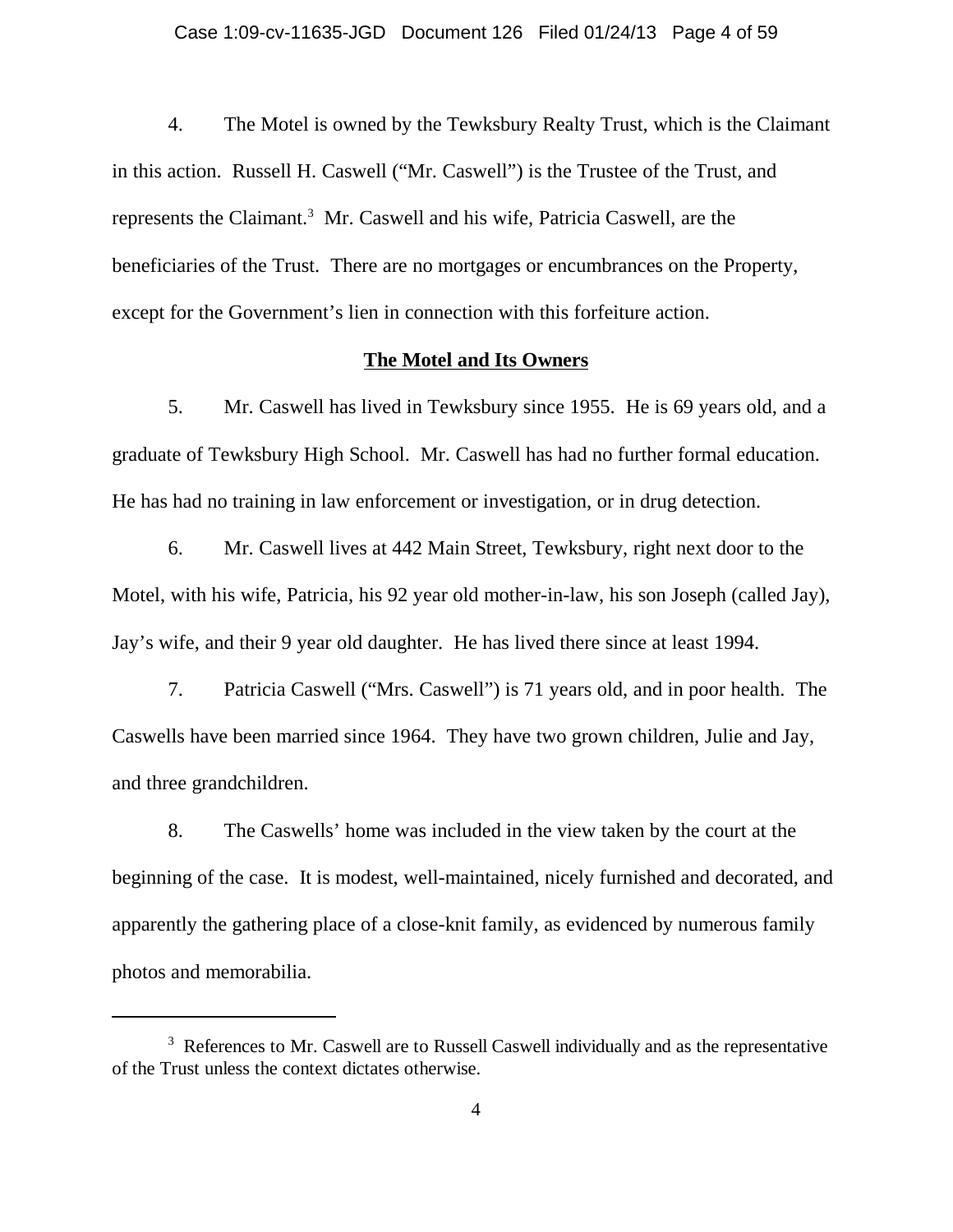#### Case 1:09-cv-11635-JGD Document 126 Filed 01/24/13 Page 5 of 59

9. There is no contention in this case that anyone from the Caswell family has been involved in any criminal activity either at the Motel or elsewhere. It is undisputed that they are a law-abiding family. Mr. Caswell testified that he had never been charged with any crime in his life. (IV:32).

10. The Motel Caswell was built in 1955 by Mr. Caswell's father, who sold it to Mr. Caswell in 1984. It is a 56-room "budget motel" and rents out about 14,000 rooms per year. It serves a mixture of semi-permanent and transient guests.

11. As Mr. Caswell testified, the guests reflect a "kind of a cross-section of society. We get some workers come in from out of town if they're working in the area, working crews. People are between apartments, either moving in or moving out. And the same with houses, moving in or moving away or into the area, that sort of thing. Some people just live there pretty much permanently. We've had some there for a lot of years. And then some are there for a month or two or whatever, ... it varies." (IV:24).

12. The Motel is located directly on Main Street and easily visible from the road. It is surrounded by residences, restaurants and small businesses.

13. Mr. Caswell runs the Motel and is there virtually every day, sometimes several times a day. When he is not at the Motel, Mr. Caswell or his family can be reached if needed. At one point, there was a telephone extension connecting the Motel Caswell and Mr. Caswell's residence. Mr. Caswell does not use the internet or email.

14. Mrs. Caswell used to work at the Motel as well, but she is too ill at the present time. Jay Caswell is responsible for maintenance at the Motel, works at the desk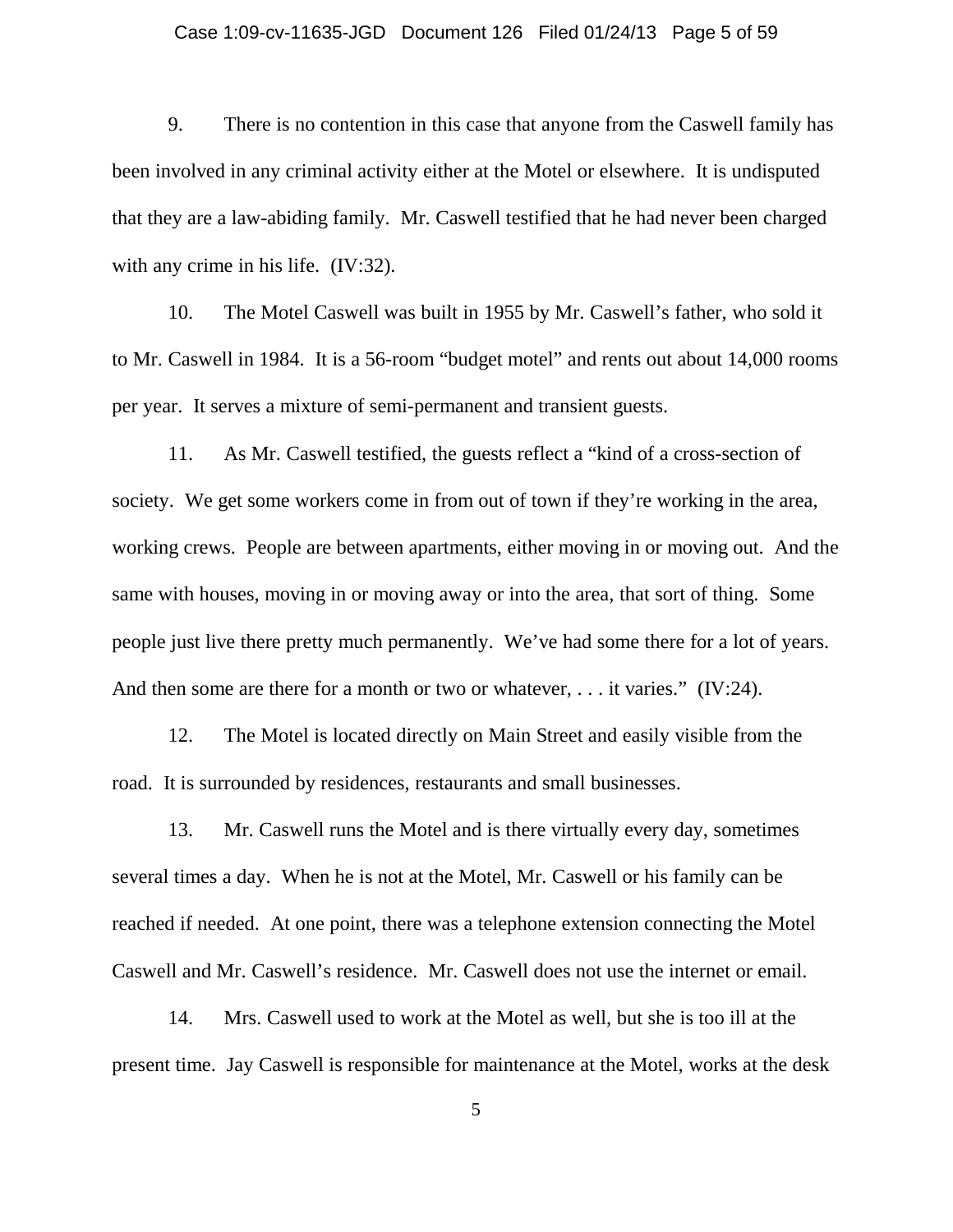#### Case 1:09-cv-11635-JGD Document 126 Filed 01/24/13 Page 6 of 59

one night a week, and also fills in on the desk as needed. Julie Caswell is the bookkeeper. There are approximately eight other employees at the Motel – three or four maids and five people on the desk. As Mr. Caswell testified, "It's a budget motel. You know, it's an older place, but we do our best to keep it in good condition." (IV:23).

15. Based on the evidence presented and my observation of the witnesses during trial, I find that Mr. Caswell is appropriately concerned with the events that take place at the Motel and that he recognizes that it is in his interest and in the interest of his family to operate as safe an enterprise as possible.

16. The Motel Caswell is licensed every year by the Town of Tewskbury, and there has never been any problem getting the license renewed. There has never been a nuisance action or threat of litigation against the Motel, and there has never been any charge that it has been operated in violation of any law.

17. There have not been any complaints by neighbors of the Motel to the Town concerning health or safety conditions at the Property.

18. Prior to initiating the instant forfeiture action, neither the Town of Tewksbury nor any other person or agency ever advised the Caswells that the Property may be subject to forfeiture.

### **Security at the Motel**

19. The Motel is on Main Street in Tewksbury, a well-traveled road. There are tall, overhead floodlights in the front of the Motel for safety purposes.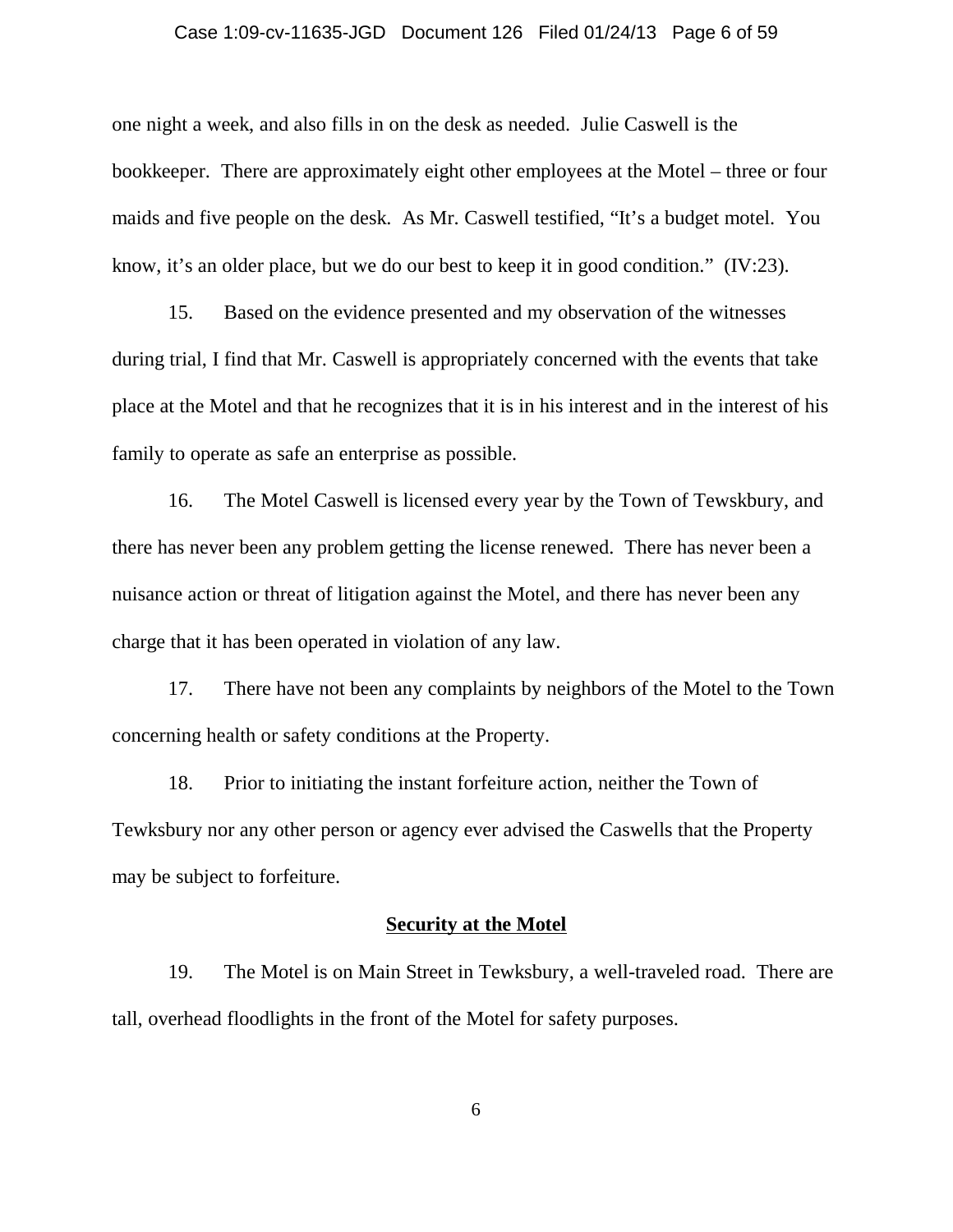#### Case 1:09-cv-11635-JGD Document 126 Filed 01/24/13 Page 7 of 59

20. There is different lighting in the back parking lot, but that area appears to be sufficiently lit as well. There are lights at every door and spotlights up on top of the building.

21. There is a big picture window in the front of the Motel from which the desk clerk can see the front parking lot.

22. The front desk is staffed 24/7. This is done for security purposes, as there is generally no need for desk assistance in the early morning hours. Thus, the desk clerk is supposed to "keep an eye on things" and to "call the police if anything crops up, that sort of thing." (IV:49).

23. There has been a security camera in the front office for several years. More recently, a security camera has been added to the back parking lot, along with a sign stating that the property is under surveillance. The additional camera was added when the system was upgraded so that it could handle more than one camera.

24. Over the years, when requested Mr. Caswell has provided tapes from the security cameras to the police.

25. While it appears that the second camera was added after the forfeiture action was commenced, I find that if anyone had suggested an additional camera to Mr. Caswell, and/or had indicated that he might risk losing the Motel if additional security measures were not taken, the camera would have been installed immediately. I make this finding based on the importance the Motel has to Mr. Caswell and his family, and the fact that he has cooperated with the police over the years.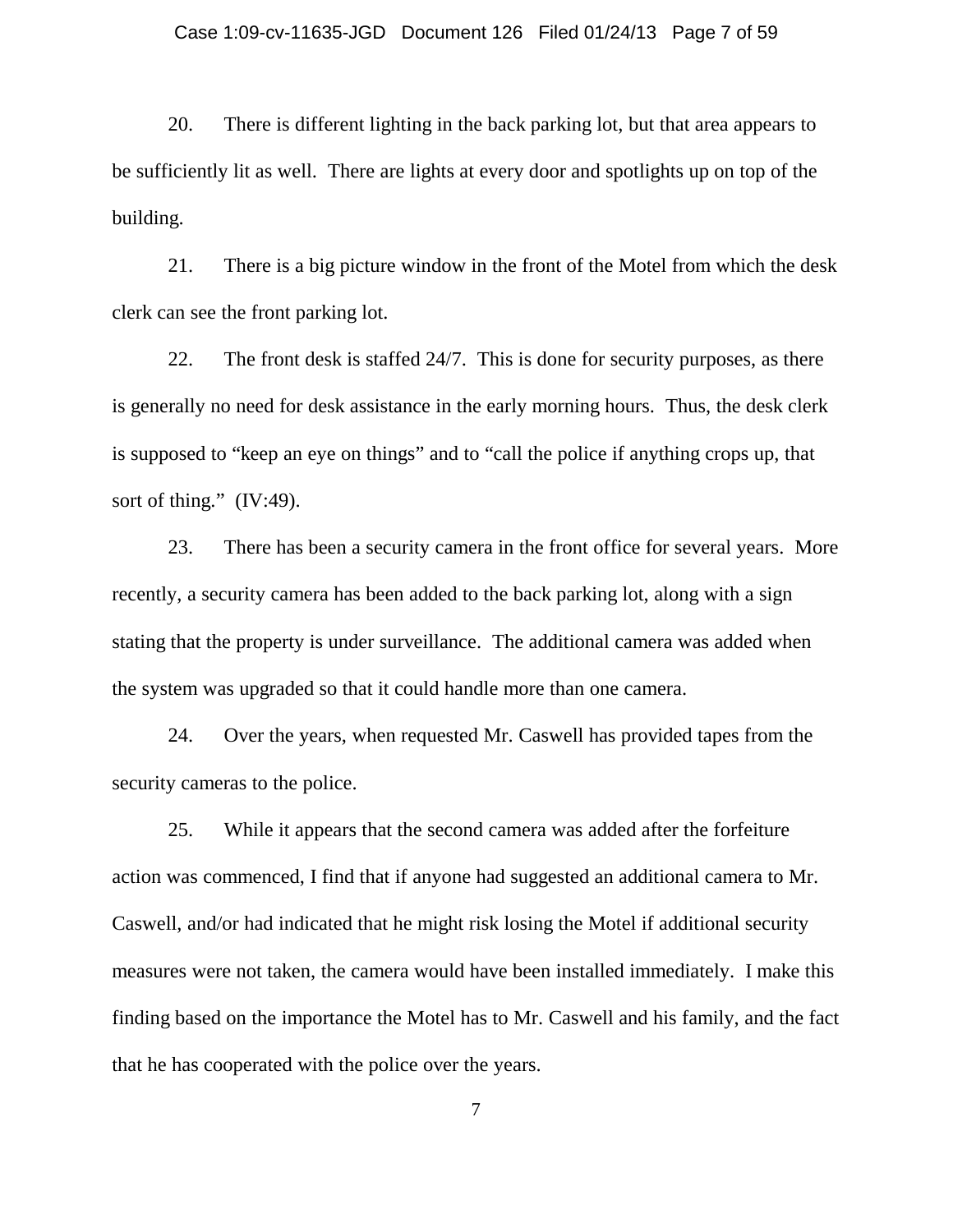#### Case 1:09-cv-11635-JGD Document 126 Filed 01/24/13 Page 8 of 59

26. The police station is approximately one mile down the road from the Motel. Some police regularly drive through the Motel property "three or four times a night" on patrol. They are welcome on the Property and no efforts are made to stop them. The police drive through other motels in town as well. According to Tewksbury Deputy Chief of Police, John Voto, there is basically a police presence at the Motel daily. (IIA:94).

27. The police also regularly drive through the Motel parking lots to check license plates to see if there are outstanding warrants, a practice they follow at other motels in town as well. No one from the Motel has ever interfered with these efforts by the police.

28. For at least 10 years, there has been a sign in the Motel lobby asking patrons to call the police if they see any suspicious activity. The sign was provided by the police department.

29. Motel employees, including maids and desk clerks, have called the police on a number of occasions to report suspicious activity.

30. Mr. Caswell has called the police on a number of occasions to report suspicious activity.

31. No Motel employees have interfered with or impeded any police investigations.

32. As described below, numerous Tewksbury police officers testified at trial. While Officers Dennis Peterson and Robert Budryk testified that they did not have complete trust in Motel staff, there is no evidence that their concerns were well-founded.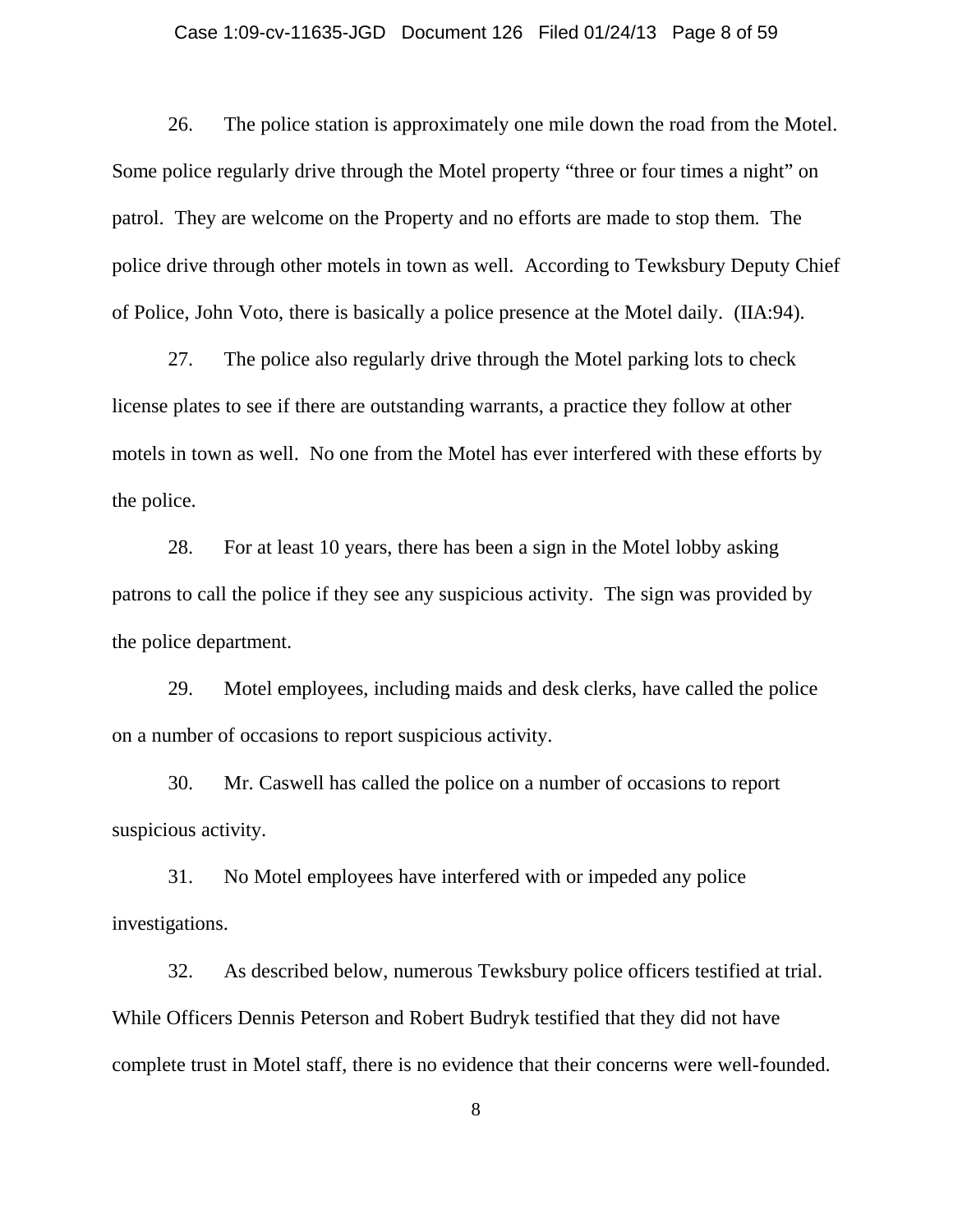#### Case 1:09-cv-11635-JGD Document 126 Filed 01/24/13 Page 9 of 59

Such concerns were not universally shared by the other law enforcement witnesses. Moreover, even Officers Peterson and Budryk testified that they received helpful information from Motel employees, including reports of suspicious behavior.

33. All witnesses testified that whenever the police have requested room keys for whatever purpose, keys have been provided by the Motel staff without any problem.

34. Similarly, it has been the Motel's policy to provide free rooms to law enforcement for stakeouts whenever requested.

35. The police have also conducted surveillance on the Property without interference.

36. The police regularly review the registration cards of guests. The cards are kept behind the front desk, and the police apparently feel free to walk behind the desk to check the cards whenever they want. The cards include the name of the guest and the license plate of their car.

37. On some occasions over the years, some police officers have complained to the desk clerks at the Motel Caswell (as well as at other hotels) that the registration cards were not being completed fully or accurately by the guests, and have suggested that the clerks fill the cards out themselves. According to all the law enforcement witnesses, however, this complaint was never made to Mr. Caswell, and the situation was apparently not serious enough to notify Mr. Caswell of the need to alter the procedure used by the desk clerks.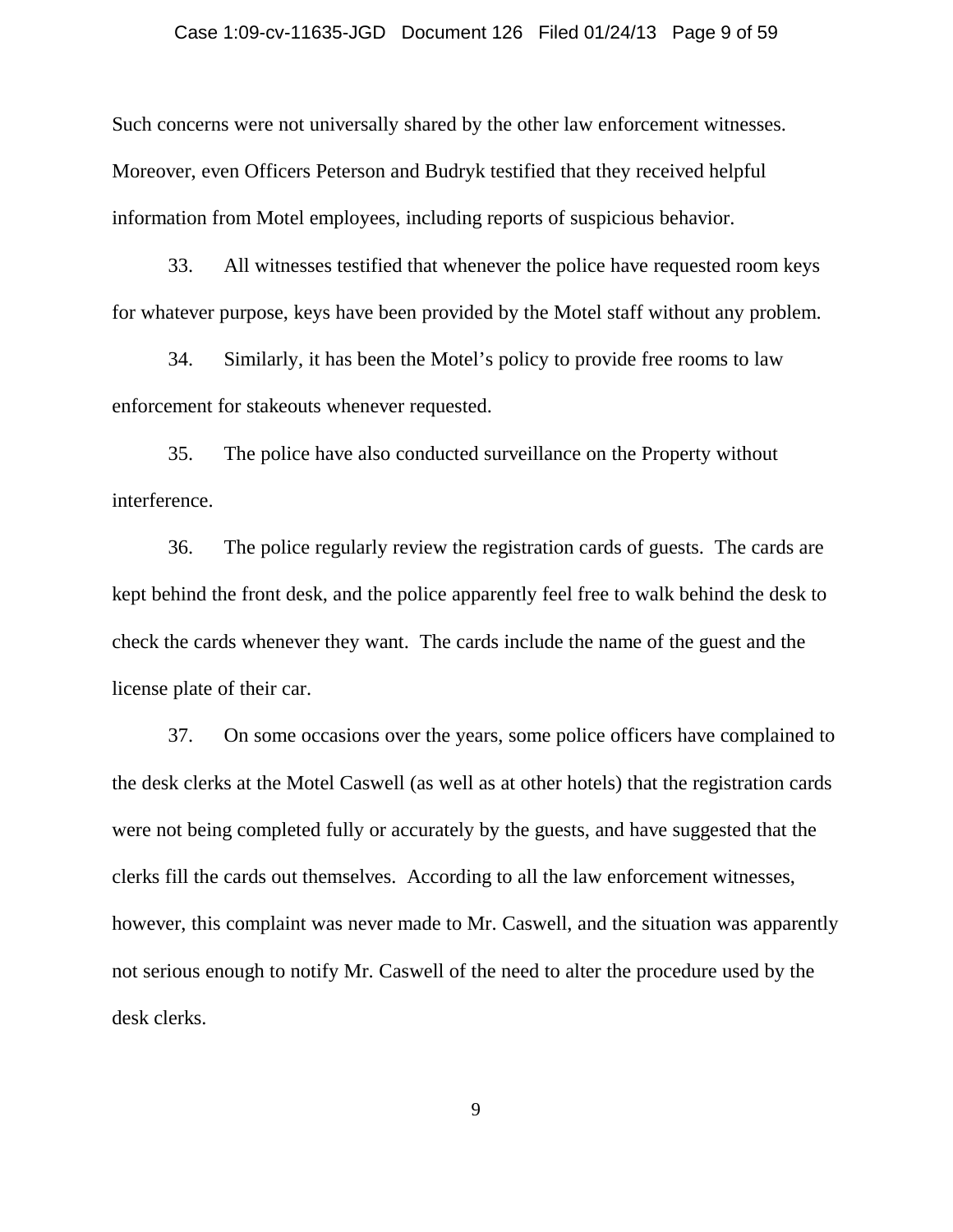#### Case 1:09-cv-11635-JGD Document 126 Filed 01/24/13 Page 10 of 59

38. There is evidence that the registration cards were accurately completed at least some of the time even before this litigation was commenced. For example, as detailed below, to the extent that the cards were used by the police in connection with the incidents on which this forfeiture action is based, the cards were accurate.

39. I find credible Mr. Caswell's testimony that it was his practice to tell the clerks to make sure that the information on the cards was accurate. (See IV:44).

40. At some point, someone, possibly a police officer, suggested to Mr. Caswell that photocopies be made of the guests' drivers' licenses, and that is now the procedure that is being followed at the Motel. Thus, the photocopy is attached to the registration card and, as in the past, the license plate information continues to be recorded.

41. The date this procedure was instituted is unclear. If this procedure changed as a result of the filing of this forfeiture action, I again find that it could have been accomplished much earlier if anyone had made the suggestion to Mr. Caswell and/or indicated that his failure to photocopy drivers' licenses might result in the forfeiture of the Motel.

42. The Motel has never been fined or otherwise reprimanded for failure to keep accurate registration cards. There is no evidence that the lack of information on a registration card interfered, impeded or hindered the police in any specific investigation.

43. The Motel also maintains a "no-rent" list for problem guests. While there is no effort to specifically include (or exclude) on the list guests who have been arrested at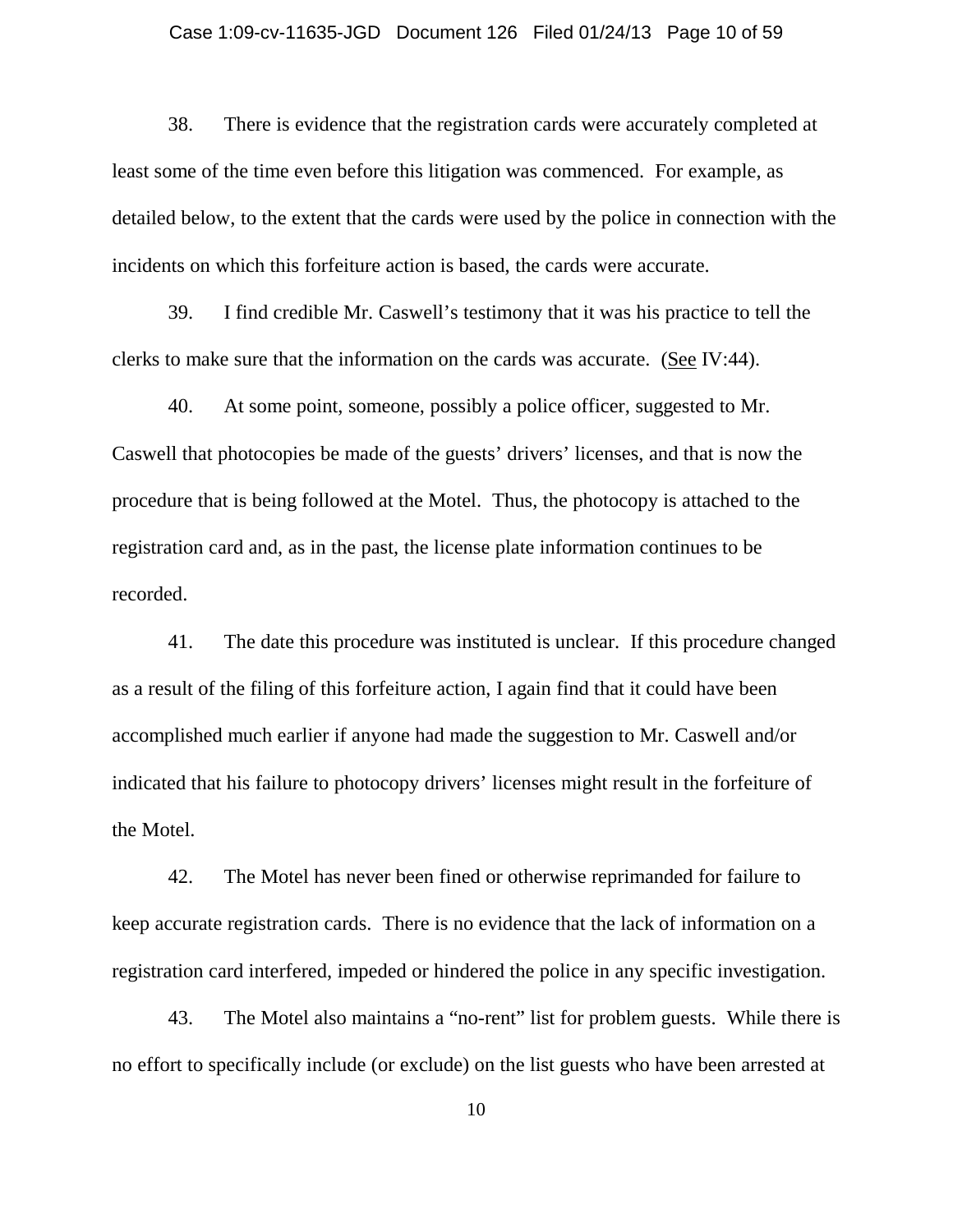the Property, the list is intended to advise the next shifts of desk clerks which guests were problematic at the Motel.

## **Other Potential Safety Steps**

44. The evidence was consistent that no law enforcement personnel ever attempted to communicate with Mr. Caswell about any potential safety measures which could have been taken at the Motel Caswell to reduce drug crime at the Property. Moreover, the numerous law enforcement witnesses offered very few suggestions even at trial which are not already in use at the Motel.

45. Specifically, but without limitation, Dennis Peterson was a member of the Tewksbury Police Department from 1975 through his retirement in 2007, rising through the ranks from patrolman to lieutenant. Although he testified anecdotally to being on the Property with regularity, he also testified that he never made any recommendations to Mr. Caswell for his employees to do more than they were doing to discourage criminal activity at the Motel. (See I:70, 77).

46. Officer Peterson also testified that, if Mr. Caswell had asked him, he would have suggested that guests check in with a photo ID, that the Motel send "trespass notices" to any individual who was arrested saying that they were no longer welcome on the Property and if they returned they would be subject to arrest, and that desk clerks be instructed not to let any person who had been arrested back into the Motel. (I:71-72). The legality and/or practicality of such a decision to bar individuals who had been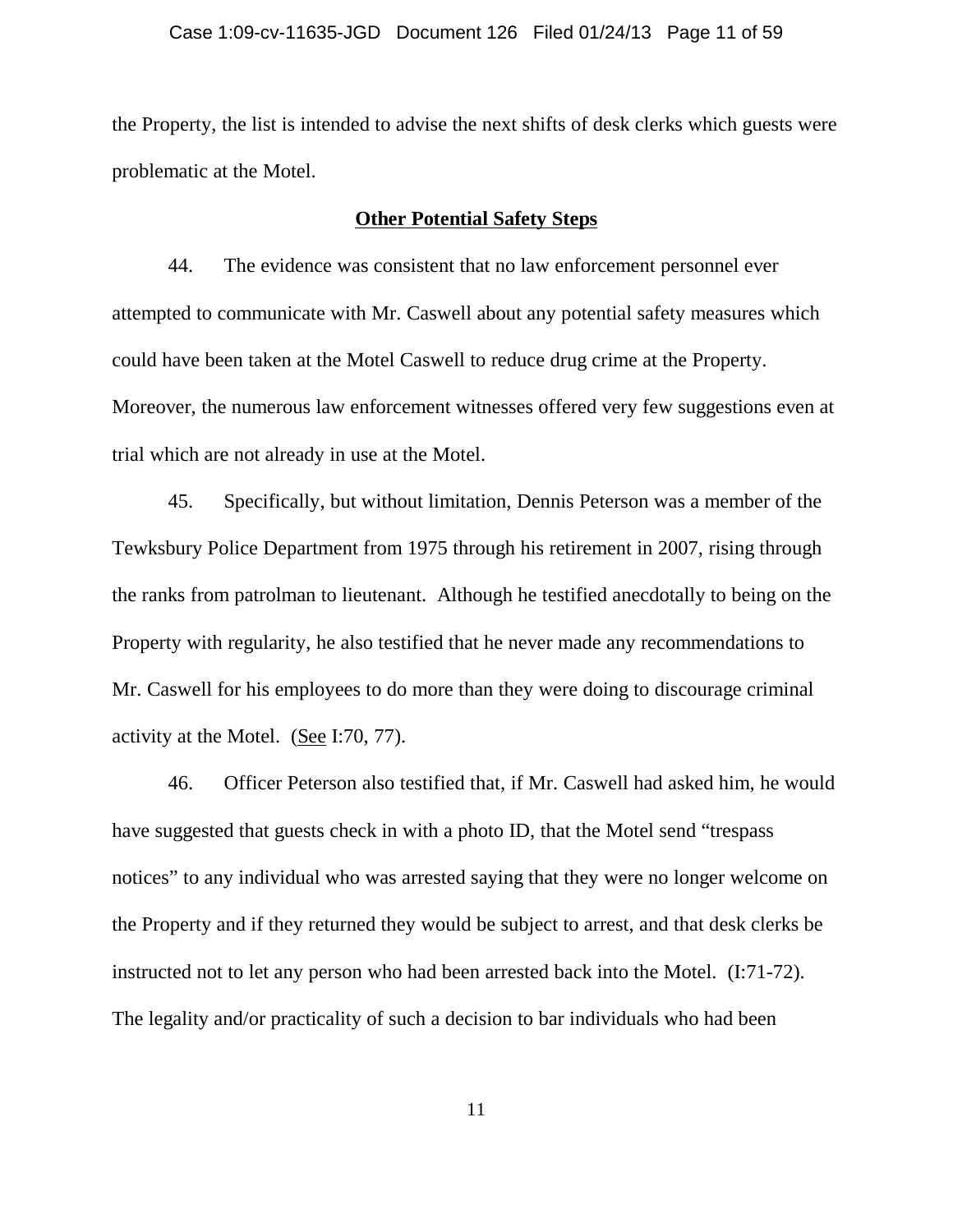#### Case 1:09-cv-11635-JGD Document 126 Filed 01/24/13 Page 12 of 59

arrested was not explored at trial. It is undisputed that Motel employees now photocopy guests' drivers' licenses.

47. Robert Budryk was a Tewksbury Police Officer from 1989 to 2008, rising from patrolman to lieutenant. Although he testified that he was familiar with the Motel and Mr. Caswell, he also testified that in all his years, he never had an in-depth conversation with Mr. Caswell, and never made any suggestions about actions Mr. Caswell could take to reduce crime at the Motel. He further testified that he did not believe that Mr. Caswell would compromise any police investigation, and that he never expressed any concerns to Mr. Caswell about any of his employees. (See IIA:53, 54).

48. John Voto, the Deputy Chief of Police of the Tewksbury Police Department, also testified. He has been a member of the Department since 1996, when he started as a patrolman. Although Mr. Caswell has lived next door to the Motel throughout this period, Officer Voto never met Mr. Caswell before this litigation started. (IIA:103).

49. James Hollis joined the Tewksbury Police Department in 1995. He was a patrolman, a detective and then returned to being a patrolman, a rank he presently holds. Officer Hollis also testified that to his knowledge the Tewksbury Police Department has never communicated with Mr. Caswell about ways to reduce the amount of drug activity at the Motel, and he never suggested any specific steps that could have been taken to discourage drug crime at the Property. (IIB:42).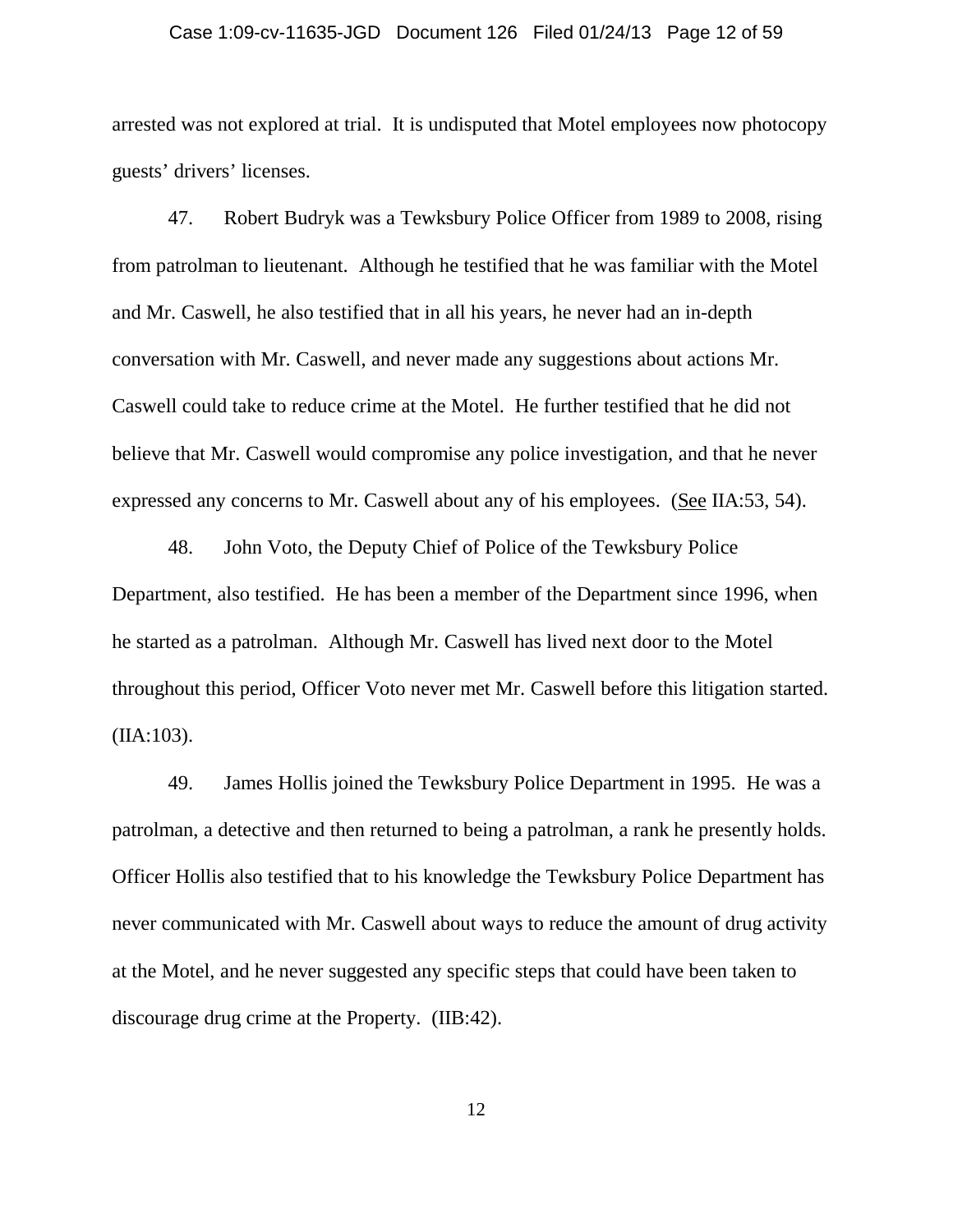#### Case 1:09-cv-11635-JGD Document 126 Filed 01/24/13 Page 13 of 59

50. Officer Hollis suggested that to deter criminal activity a motel could conduct surveillance, or put up signs, although he was uncertain about what the appropriate verbiage would be. (IIB:38-39). When pressed at trial, he suggested a sign to the effect that "Illegal activity will be reported." (IIB:39). There is such a sign in the Motel lobby.

51. Brian O'Neill is a Detective of the Tewksbury Police Department and has been on the force for eight years. Although he has suggested to some of the Motel clerks that they should make sure that the registration cards were legible, he never made that suggestion to Mr. Caswell. (III:33-34). Moreover, he never made any other suggestion to Mr. Caswell or the Motel employees that they take any other action to discourage drug use at the Property. (III:47-48). Officer O'Neill testified that he always found the clerks to be cordial and cooperative. (III:33, 47). He acknowledged that the guests' IDs are now photocopied. (III:32).

52. Thomas Casey is a Lieutenant of the Tewksbury Police Department and has been on the force for 12 years. He is now the patrol supervisor on the midnight shift. Lt. Casey testified that he always had a "very good relationship" with the clerks at the Motel, that he found the employees "cordial" and "very helpful," and that he "enjoyed being there and making them feel safe, especially on a Friday night or Saturday night, making myself available to them." (III:64). Lt. Casey never suggested that the Motel refuse to rent to someone, and he never proposed any suggestions to anyone as to how they might deter criminal activity at the Motel. (III:64-65).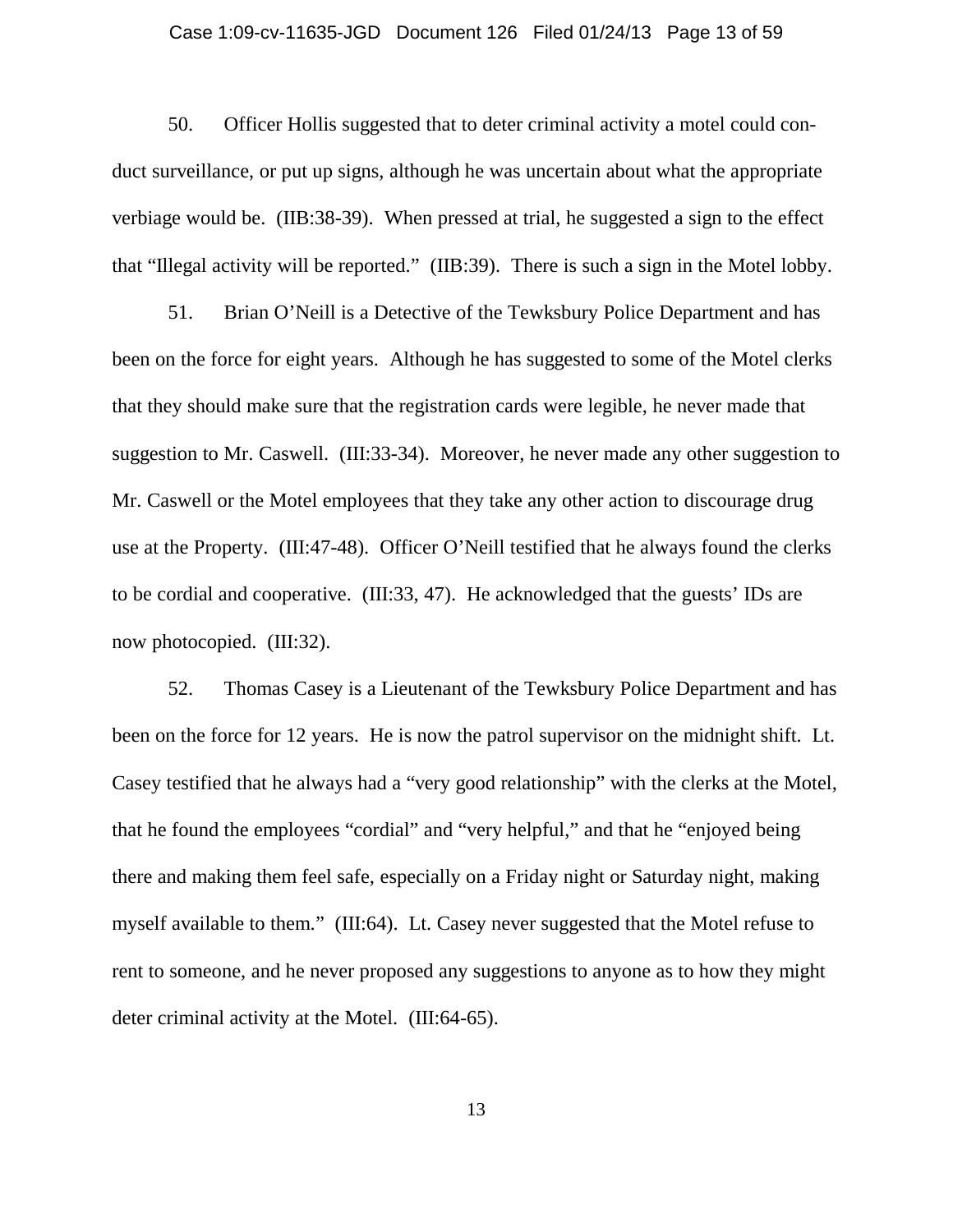53. Kimberly O'Keefe is a Tewksbury Patrol and Domestic Violence Officer. While she has spoken to Mr. Caswell on various occasions, and even gotten room keys from him, she has never advised him that he should do more to curtail criminal activity at the Motel. (III:91-92).

54. David Godin was a Tewksbury Police Officer from 2000 - 2007. While he is familiar with the Motel, he never met Mr. Caswell before this litigation began. He never discussed with employees of the Motel any concerns about the amount of crime, and he never suggested any actions that they could take to reduce crime on the Property.  $(III:106-07)$ .

55. Patrick Harrington has been a Tewksbury Police Officer for approximately 10 years. He always found the front desk clerk to be cooperative when he asked for keys or needed information about someone staying at the Motel. (III:125-26). He never discussed arrests or investigations with Mr. Caswell. (III:124).

56. Marcus McMahon has been a Tewksbury Police Officer for 12 years. He never spoke to Mr. Caswell before this case started, although he always found the employees cooperative when he wanted to look at registration cards. (III:133-34).

57. Timothy Sheehan is the Chief of Police of the Tewksbury Police Department. He testified in his capacity as the representative of the Town of Tewksbury pursuant to Federal Rule of Civil Procedure 30(b)(6). As Chief Sheehan testified, with the exception of the meeting of December 11, 2007 discussed infra, which he did not attend, neither the Town nor the Police Department have ever expressed to Mr. Caswell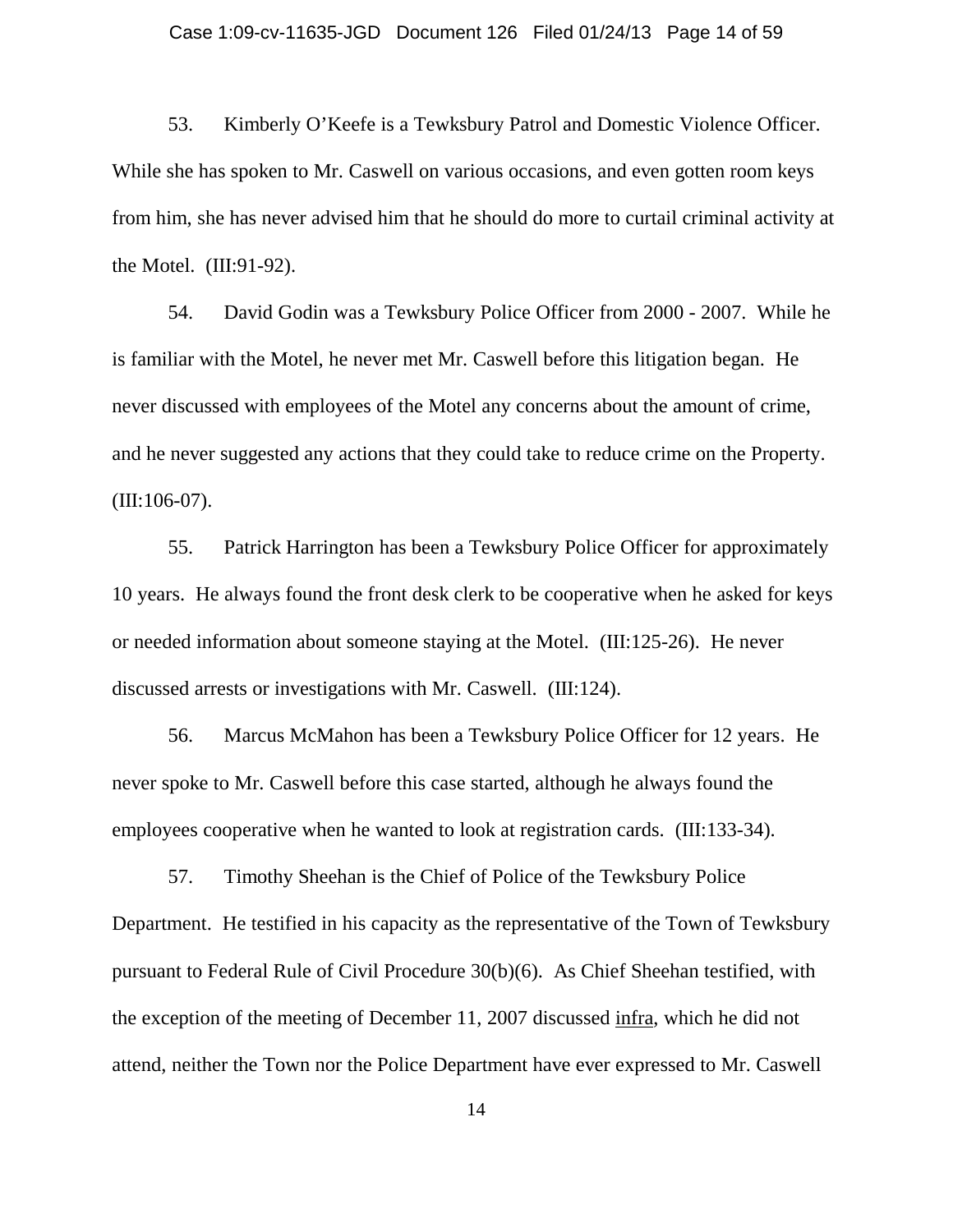#### Case 1:09-cv-11635-JGD Document 126 Filed 01/24/13 Page 15 of 59

that he should be doing more than he does to discourage drug crime at the Property. (IV:9-12).

58. Chief Sheehan testified that some other hotels have "surveillance systems in the lobby for guests that come in and register. Some of them hire details on the weekends. Some have their own private officers that do security at the hotel." (IV:17- 18). As noted above, the Motel Caswell has had a surveillance system in the lobby for many years, and the nearby police regularly patrol the Property.

59. In sum, although the Court heard testimony from more than 10 present or former law enforcement officers from the Tewksbury Police Department who had familiarity with the Motel Caswell, the evidence was consistent that no one from either law enforcement or the Town ever took any steps to work with Mr. Caswell in an attempt to reduce drug crime at the Motel. Moreover, as Chief Sheehan testified, no one ever informed Mr. Caswell that the failure to take any steps could result in the forfeiture of the Motel. (IV:10).

#### **Meeting of December 11, 2007**

60. Faced with the complete lack of communication between the Tewksbury Police Department and the owners and employees of the Motel Caswell regarding steps that could be taken to deter drug crime at the Property, the Government has attempted to clothe a meeting on December 11, 2007 with far more significance than the evidence supported. According to the evidence presented, this is the only time during the decades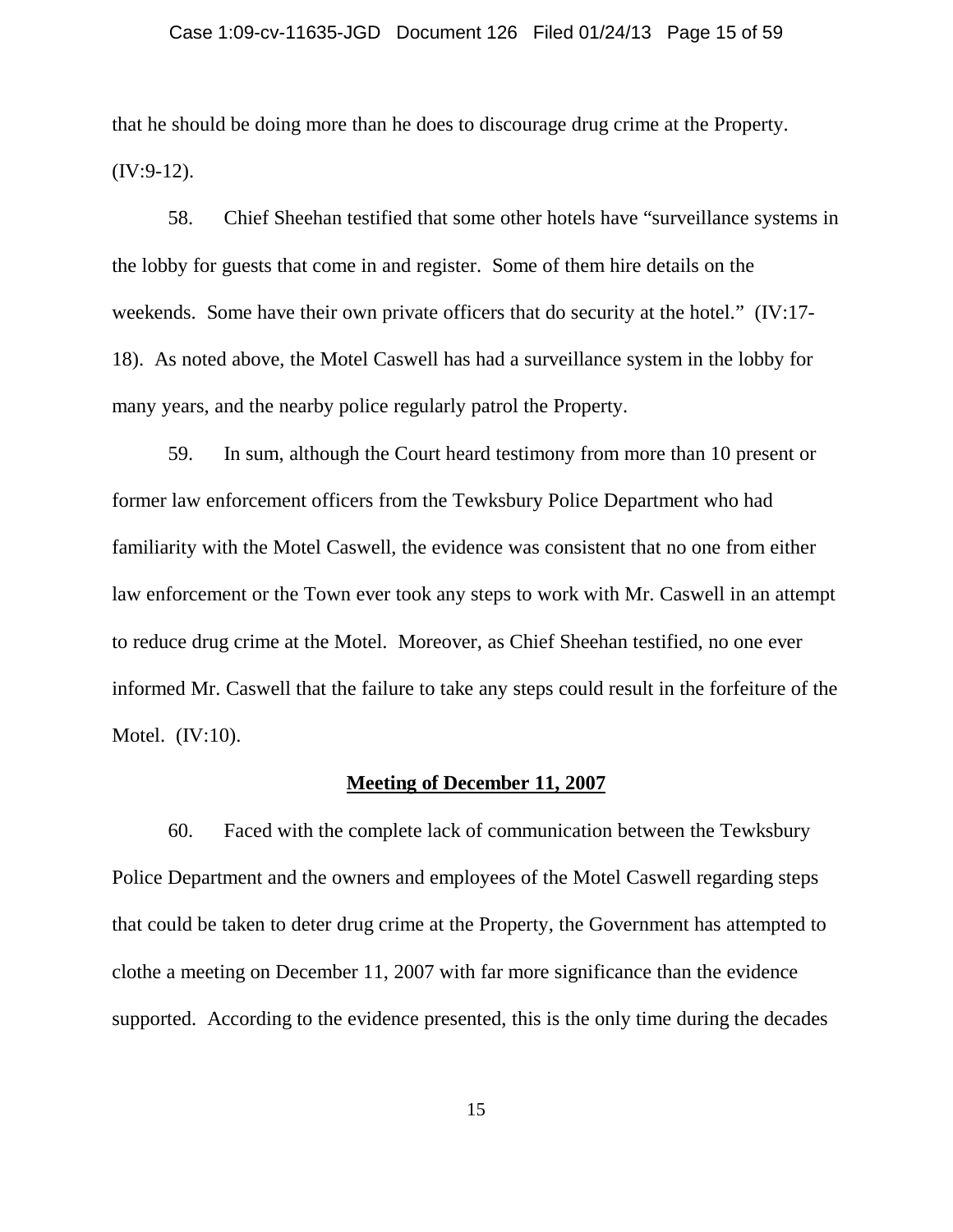#### Case 1:09-cv-11635-JGD Document 126 Filed 01/24/13 Page 16 of 59

at issue in this case that the Tewksbury Police Department called a meeting with hotel/motel representatives to discuss any safety issues

61. The Government argued that this meeting was designed to convey drug crime-fighting information to area motel owners, and that the Caswells sent a "desk clerk" because they "couldn't even bother to drive the one mile down to the police station to meet with the police when expressly invited." (IV:106). This highly derogatory argument was not supported by a scintilla of evidence. Not only was the meeting apparently called because of auto thefts in the area, but there also was no evidence that the representative sent by the Motel was inappropriate in any way. If it was the Government's contention that Mr. Caswell "couldn't bother" to attend the meeting, it should have at least inquired what Mr. Caswell was doing at the time and/or established that the representative the Motel sent was inappropriate.

62. The actual evidence before this court was as follows. On November 7, 2007, John Voto, then a Lieutenant and Chief of Detectives of the Tewksbury Police Department, sent a letter to "Hotel/Motel Managers" in Tewksbury. (Exhibit 7). The letter read in full as follows:

Dear Managers/Owners;

I am writing this letter **because of the increased amount of Motor Vehicle thefts** which have occurred this year in all of the Hotels/Motels in Tewksbury. I believe that some of these **thefts** could have been prevented with cooperation between yourself and the Police Department.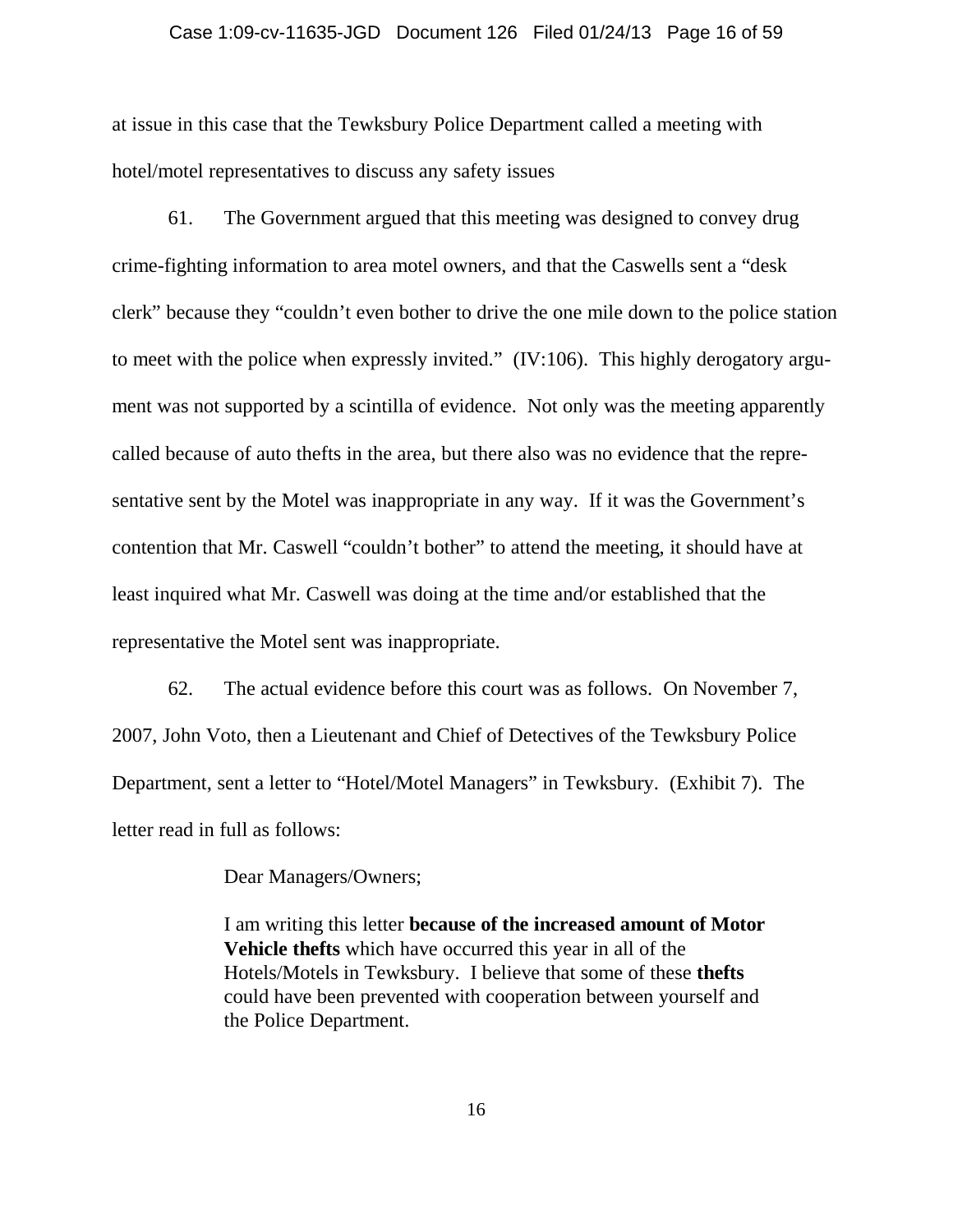I am assembling a meeting of all of the Hotel/Motel owners and managers of the Town of Tewksbury. In this meeting we will discuss how to take some preventative measures to ensure the **safety and protection of the property of your customers. I believe that these measures will help ensure that your customers are satisfied and will continue to stay at your establishment.** It will also, in turn, help reduce the number of crimes in Tewskbury and protect our citizens from any criminals coming into the town to commit these crimes.

This meeting will be held on Tuesday, December 11, 2007. The meeting will take place at the Tewksbury Police Training Room from 9am to 11am. **I am asking that each establishment send a representative to this meeting** and any questions or concerns will be addressed directly.

Please call and let me know how many people will be attending, so refreshments can be arranged. I thank you in advance for your cooperation. Any questions or concerns please feel free to call me at 978-851-7373 ext 225.

> John S. Voto Lieutenant Chief of Detectives

(Exhibit 7 (emphasis added)).

63. I find that no one receiving this letter would reasonably understand that the

meeting was being called to discuss how to reduce drug crimes at the motels/hotels.

64. Seven establishments sent representatives to the meeting. (Exhibit 8).

According to Lt. Voto's notes, these included the Fairfield Inn by Marriott (\$99/night),

Residence Inn by Marriott (\$139/night), Towne Place Suites by Marriott (\$109/night),

Holiday Inn (\$134/night), Extended Stay (\$84/night), Motel 6 (\$60/night) and the Motel

Caswell (\$56/night). (Exhibit 8). Towne Place Suites sent two representatives: the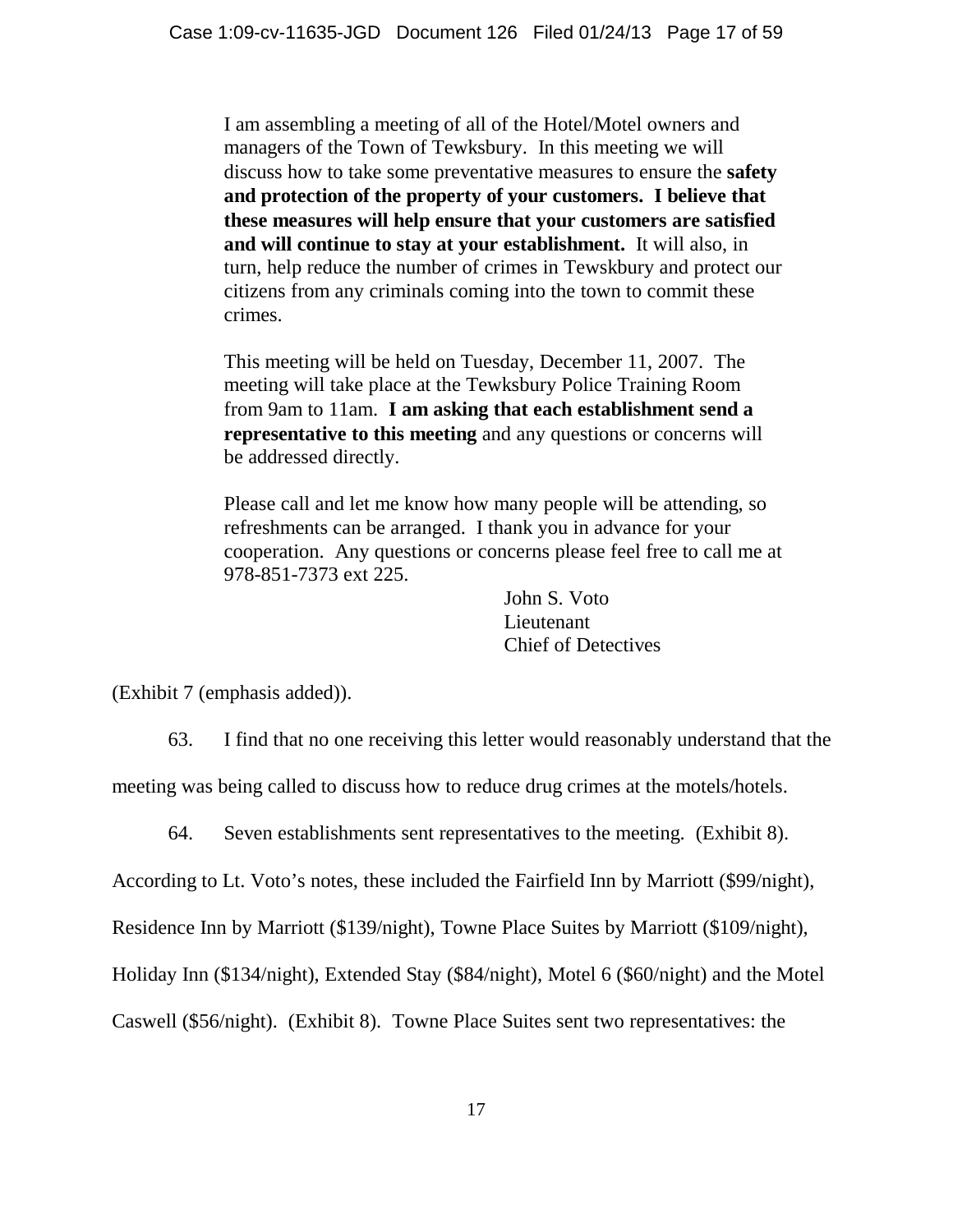#### Case 1:09-cv-11635-JGD Document 126 Filed 01/24/13 Page 18 of 59

operations manager and the general manager; the Fairfield Inn, Residence Inn and Motel 6 sent general managers; and the identity of the representative of Extended Stay is unknown. Thus, there is no evidence that other owners of the hotels/motels attended.

65. Despite the fact that thefts from automobiles were not a big problem at the Motel Caswell, the Motel Caswell sent Arthur Love, one of the night clerks, to the meeting. (IV:41). Mr. Love had been employed by the Motel for several years as of 2007, and he is still employed by the Motel today. (IV:41). Thus, it appears that Mr. Love was and is a responsible member of the Motel's staff. Mr. Caswell discussed the meeting with him afterwards. (IV:58-59). There is no evidence that Mr. Love was in any way an inappropriate representative of the Motel for purposes of attending the meeting.

66. Lt. Voto's testimony confirmed that if drug crimes were mentioned at the meeting, they were incidental to the purpose of the meeting, which was to prevent automobile thefts. As he testified, the meeting was set up because "at the time we were having a lot of crime in the hotels, especially car breaks, ... I believe one night there was like 27 car breaks at four or five different mot - hotels, and so, I thought it would be good to get everyone together so that we can take some preventive measures to keep the car breaks from happening." (IIA:110). The preventive measures discussed were "just like lighting in the parking lots, video cameras, notifying their customers to make sure they secure all their valuables, taking the GPS out of the windows, not leaving pocketbooks and wallets out in plain view. I gave them a list of some preventive measures that came right off our website." (IIA:116). The list was not introduced at trial.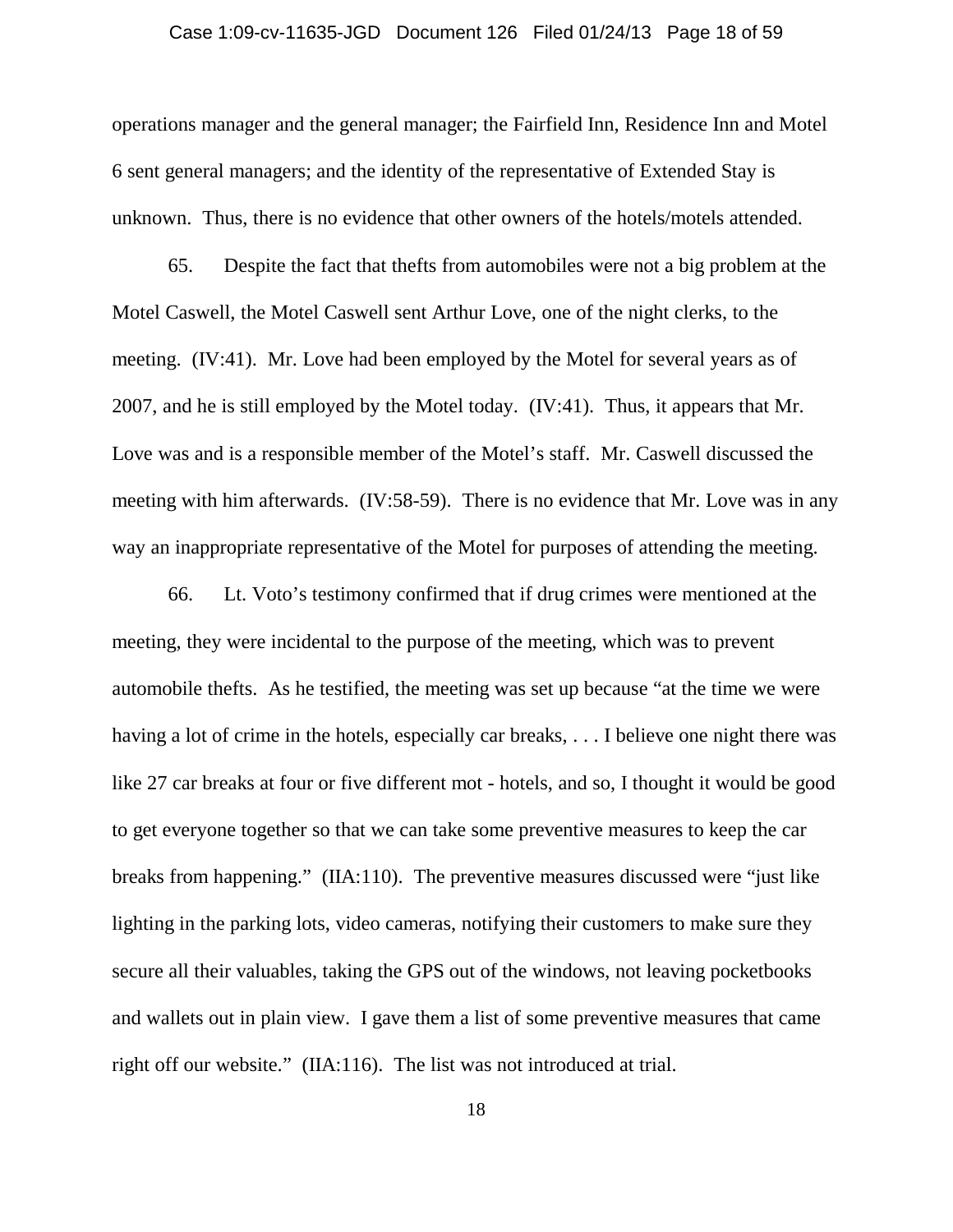#### Case 1:09-cv-11635-JGD Document 126 Filed 01/24/13 Page 19 of 59

67. As noted above, there are lights in the parking lots of the Motel Caswell and video cameras. It is unclear whether any of these were added as a result of suggestions made at the meeting.

68. According to Lt. Voto, he also discussed the need for the hotels to obtain proper ID from people and register the car to the room to assist the police in locating individuals who had outstanding warrants. (IIA:118). Such information, according to Lt. Voto, would also be helpful in the case of medical emergencies. (IIA:118-19). The problems with the registration process existed at various hotels and motels. Lt. Voto also told the hotel representatives to report suspicious activity. He learned that the hotels shared information about people they had evicted for non-payment, and he suggested that they call each other about unruly guests as well. (See generally IIA:122-23, IIB:9).

69. According to Lt. Voto, other crimes were discussed at the meeting, and he recalls talking "some about drugs" and "about some other issues." (IIA:121). The only information Lt. Voto testified to discussing about drugs was that "crimes like this, like motor vehicle breaks, a lot of times these are people with drug habits. What they'll do is go and look for a GPS or iPads or anything that they can pawn that is very simple and easy money, and they will go to a pawnshop to get money for those things." (IIA:113). Lt. Voto handed out crime statistics for each of the hotels to show them what kinds of crimes were happening at their hotels. (IIA:120). These statistics were not introduced at trial. Nor did the Government introduce any statistical evidence about the type or frequency of crimes either at the Motel Caswell or in Tewksbury in general.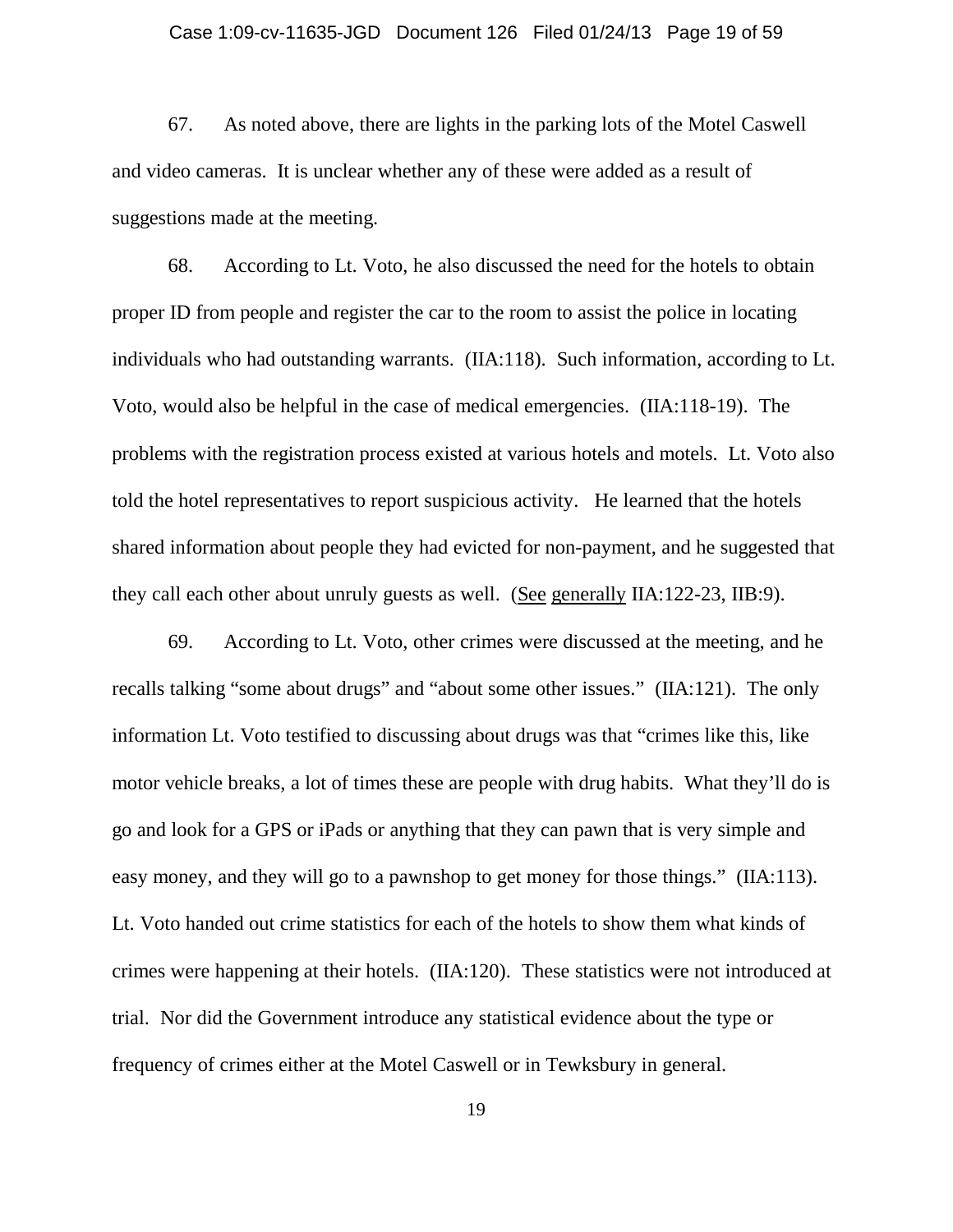70. As all the law enforcement witnesses testified, there was no follow-up with motel/hotel owners after the meeting and no similar meetings were ever held before or again in Tewksbury. Lt. Voto had no idea whether or not the Motel Caswell followed any of the suggestions presented at the meeting. (IIA:123).

71. This court rejects any argument that this one meeting was meant to provide information to Mr. Caswell (or the attendees) about what would constitute reasonable efforts to prevent drug crimes at the Motel.

## **Crime at the Motel Caswell**

72. As noted above, the Government provided no statistical information about the level or type of crimes at the Motel Caswell. Instead, it elected to introduce information about 15 specific drug-related incidents during the period of 1994 to 2008.<sup>4</sup> It should be noted that during this 14 year period, the Motel Caswell rented out approximately 196,000 rooms.

73. To be forfeitable, the Government must show that "the defendant property was intended to be used in a drug crime punishable by a year's imprisonment." (IV:98).

<sup>&</sup>lt;sup>4</sup> As long as the Claimant was given the opportunity to depose the relevant witnesses, the Government was free to determine which specific incidents of drug crimes it would introduce at trial. The Government was not limited to crimes that had occurred during a particular time period, and it was permitted to present evidence of both felony and misdemeanor drug crimes that had originated at the defendant Property. (See 8/07/12 Order on Claimant's Motion in Limine (Docket No. 86); 10/09/12 Order on Parties' Motions in Limine (Docket No. 93)). Although the Government was precluded from introducing "summary evidence" of additional drug crimes at the Property, this court ruled that the Government could make an offer of proof if it determined at trial that such summary evidence was necessary to establish a pattern of drug activity at the Property. (10/09/12 Order on Parties' Motions in Limine). The Government did not request an opportunity make any offer of proof during the trial.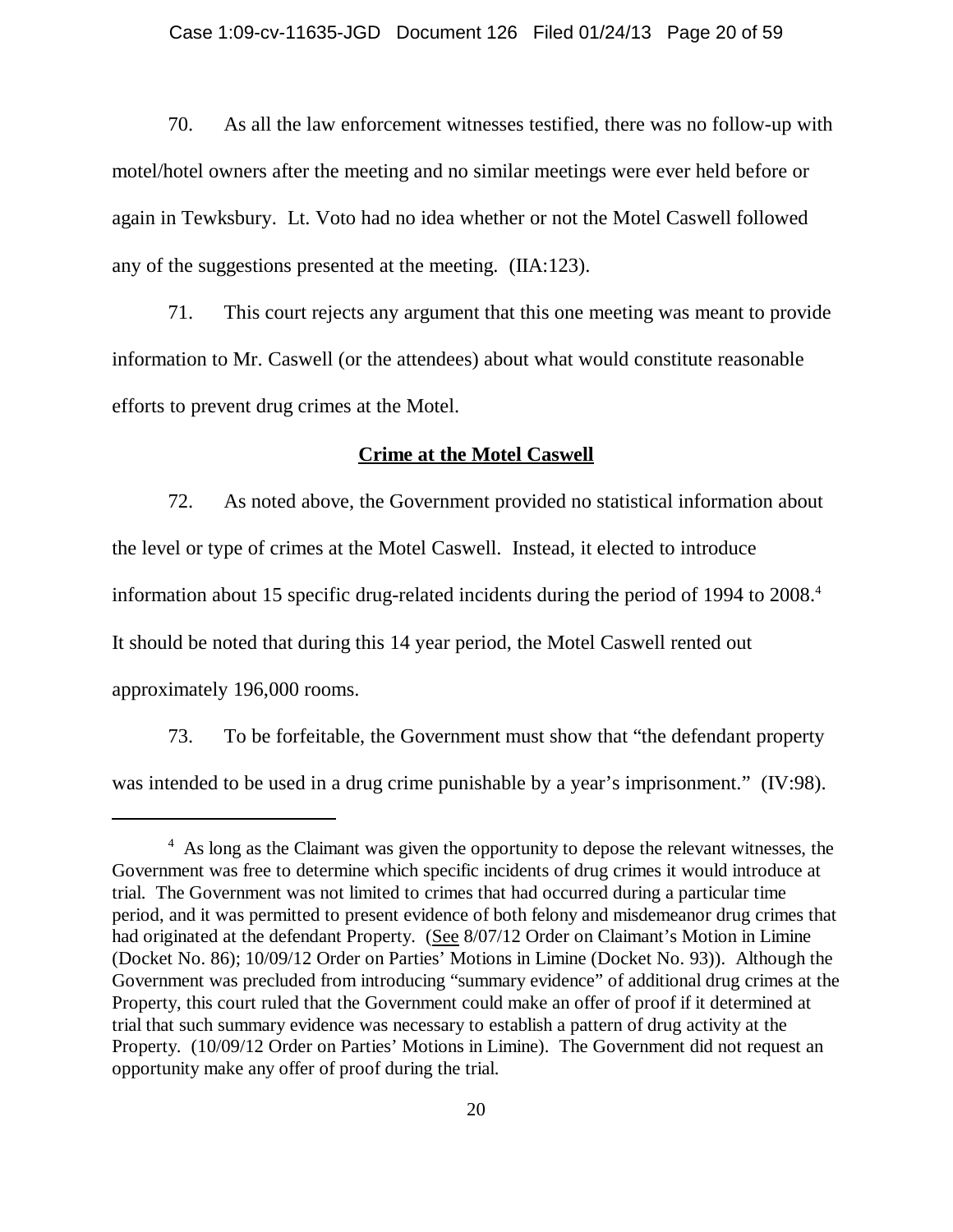Of the 15 incidents introduced by the Government at trial, four cases clearly did not involve drug crimes punishable by more than one year of imprisonment (9/27/03, 2/13/04, 12/7/07, 11/14/08), and in four other cases it is unclear whether the incident involved a drug crime punishable by more than one year of imprisonment. (8/18/97, 2/8/01, 2/13/06,  $11/30/08$ .<sup>5</sup>

74. Forfeiture actions cannot be based on "the government's suspicion" that drug crimes are being committed. See United States v. 28 Emery Street, 914 F.2d 1, 5 (1st Cir. 1990) (absent test results that substances were actually illegal drugs, the fact that untested substances were found and tools of the drug trade were seized is insufficient to grant summary judgment to government in forfeiture case even under pre-CAFRA standard under which the government only needs to establish probable cause for forfeiture).

75. According to Officer Budryk, the Motel itself was a "high crime area" although the area surrounding the Motel "was a normal residential location that I would not consider a high crime area." (IIA:11). Other "high crime areas" in Tewksbury included the Stadium Plaza parking lot and the Motel 6. (IIA:12).

76. There was anecdotal evidence that the police were called to the Motel Caswell frequently to handle calls ranging from domestic problems to warrant arrests, disorderly conduct complaints and the like. As Officer Peterson testified, the calls to the

<sup>&</sup>lt;sup>5</sup> As discussed below, this court recognizes that in the right circumstances one incident may be sufficient to establish forfeitability. This, however, is not such a case.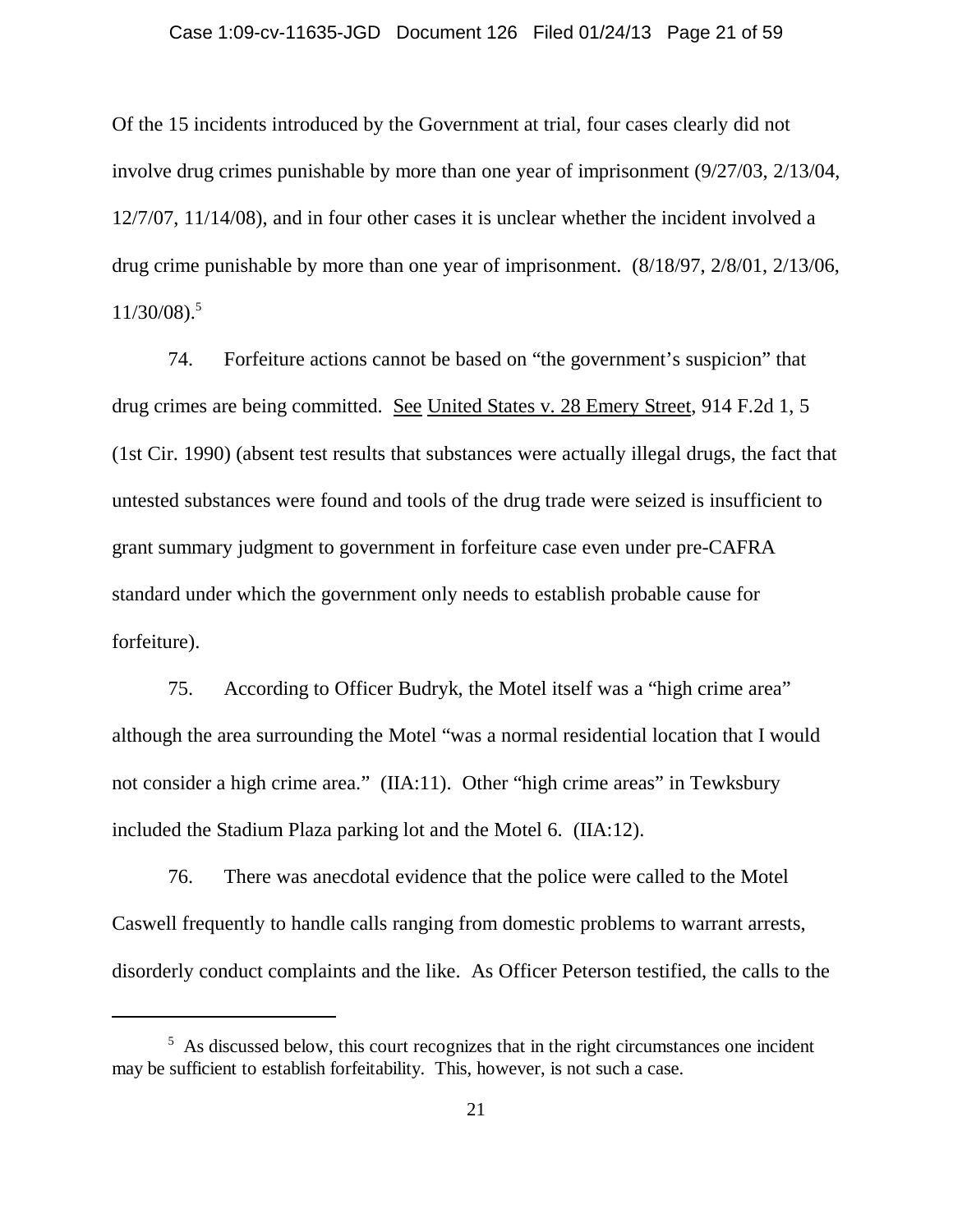Motel "pretty much ran the gamut." (I:39-40). There was no evidence introduced as to the actual frequency of such calls, the reasons for such calls, the number of arrests or the number of convictions.

77. In none of the 15 incidents on which the Government relied did Mr. Caswell or Motel employees have knowledge that the guest was intending to use or distribute drugs, or engage in unlawful activity, at the time they checked in.

78. Mr. Caswell was not personally familiar with any of the guests involved in the incidents.

79. To establish Mr. Caswell's knowledge of drug crimes on the Property, the Government relies on the fact that after individuals were arrested they were transported away in marked police cruisers which were visible to the public, and that if persons of different sexes were arrested together, they were transported separately. In addition, some of the arrests were reported in the newspaper and, on at least one occasion, the police arranged to have a reporter with them when the arrest was made to film it for local television. When a search was conducted pursuant to a search warrant, there was evidence that the warrant was left in the room, although there was no evidence as to what was done with the warrant thereafter, or if the Motel staff (as opposed to the defendant who was released on bail) actually saw the warrant.

80. In all of the 15 cases, the drug-related evidence found by the police could have easily been hidden from view when Motel staff entered the room to clean. Motel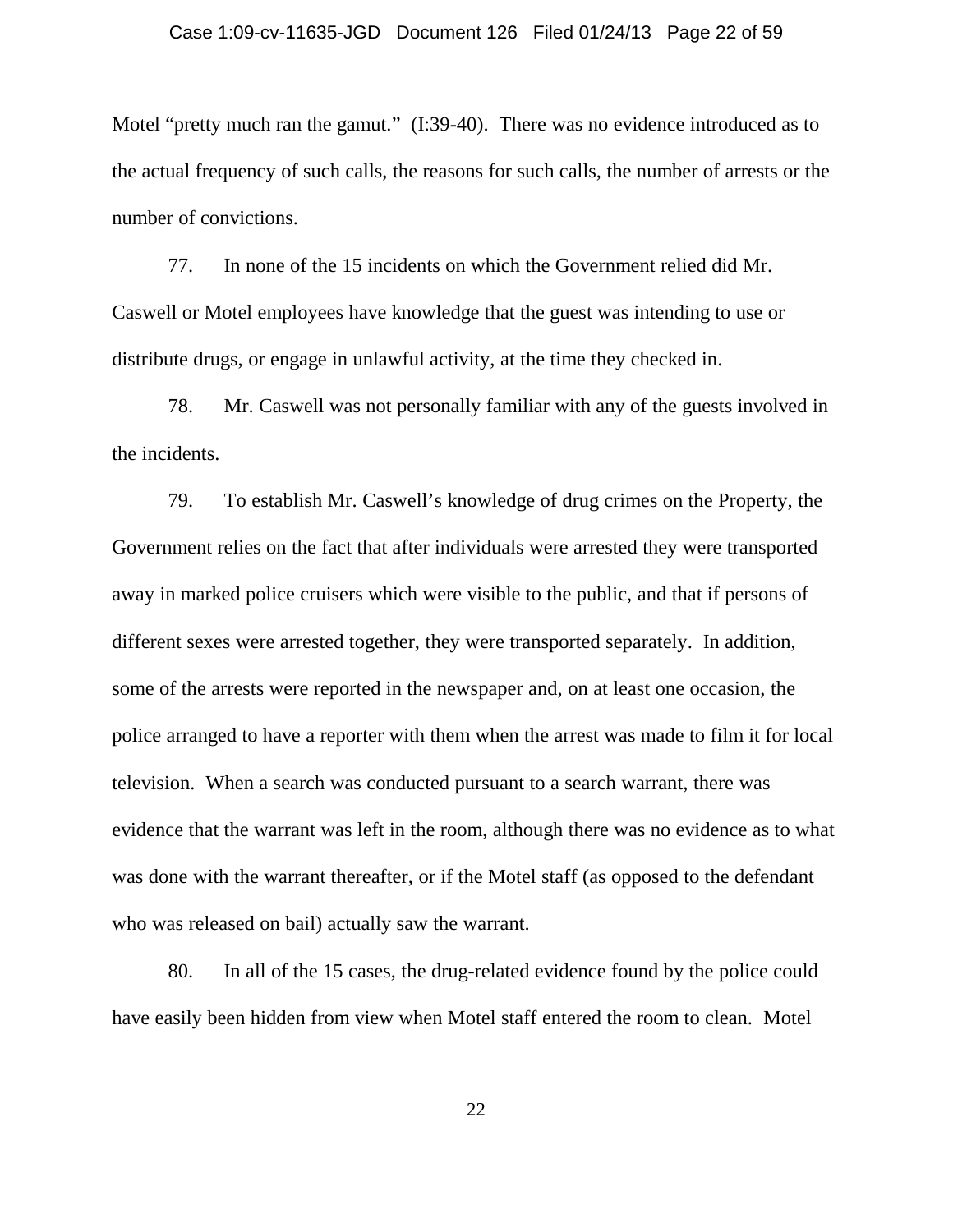staff were not permitted to go through closed drawers or the personal belongings of guests.

81. Some police officers testified to informing the desk clerks of the reason for an arrest. However, there was testimony from Chief Sheehan and others that such disclosure would be against police procedure, which was not to publicly discuss any pending investigation or case. (E.g., IV:6-8). There is no evidence that Mr. Caswell was informed of the reason for any arrest.

82. Mr. Caswell and the Motel employees were never advised by the police not to rent rooms to any specific individuals. In some cases, the defendants were released on bail by the court, and there does not appear to have been any reason why they should have been precluded from returning to their rooms.

83. There is no evidence of any large scale drug operation being conducted out of the Motel. Most, although not all, of the incidents on which the Government relies involved individual drug users.

84. I find credible Mr. Caswell's testimony that on some occasions he learned about an arrest after the fact, and that on other occasions he did not. Mr. Caswell was never informed by the police as to the status of an individual arrested, and he did not make any inquiry about such status.

85. There is no evidence that Mr. Caswell knew of any drug activities which he did not report to the police.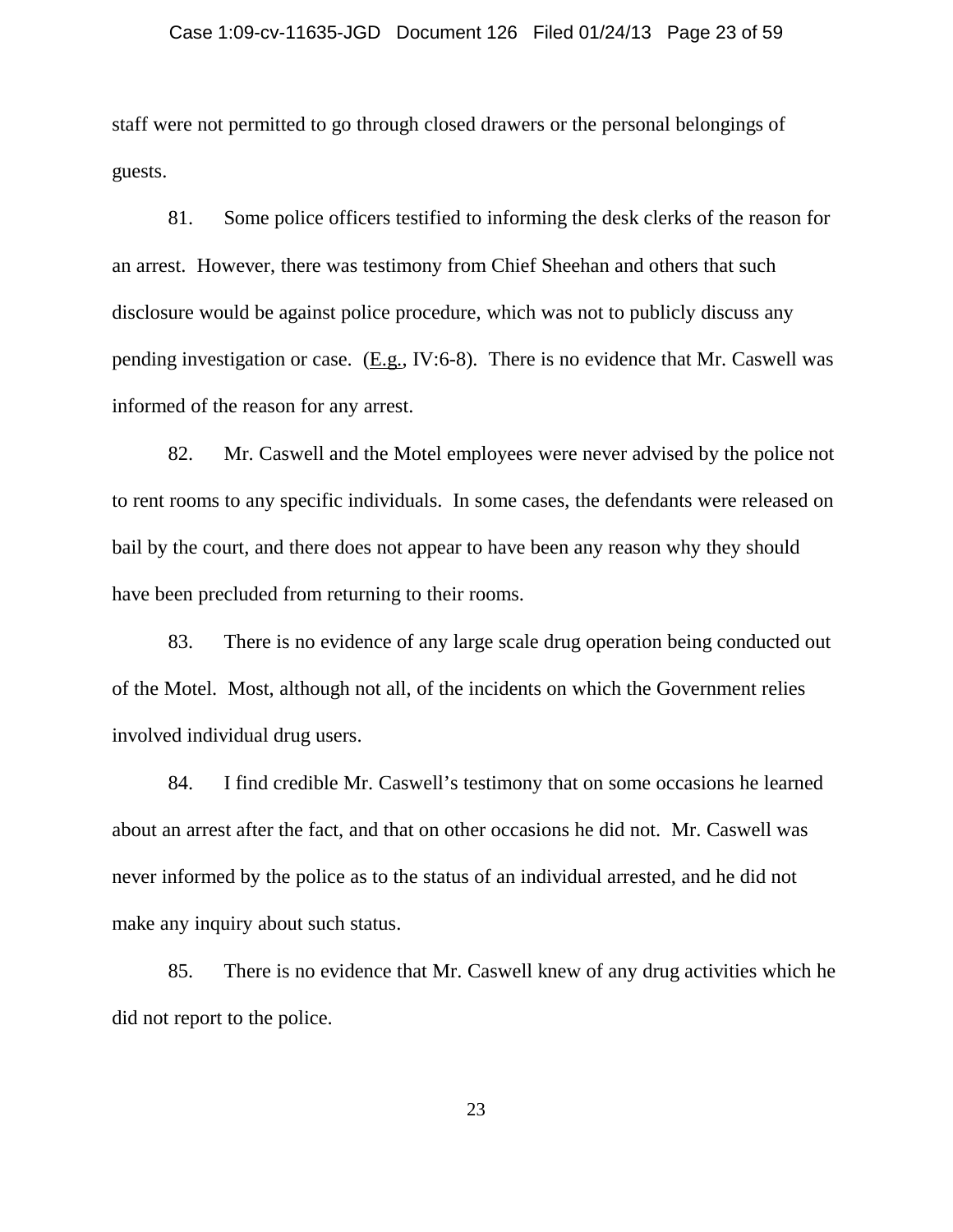86. The incidents on which the Government relies, as listed in Ex. 51, are as follows:

(1) The first event on which the Government relies occurred on **September 30, 1994**. After having two confidential informants conduct alleged controlled buys of narcotics from room 237 at the Motel, on September 30, 1994, Officer Peterson of the Tewksbury Police Department executed a search warrant at the room, accompanied by Paul Melaragni, a reporter for the local cable television station who filmed the incident. Officer Peterson expected to and did find Abilio Bolarinho in the room. Mr. Bolarinho was listed as the occupant of the room in the guest registration card. (Ex. 32 at Bates No. USA 387, ¶ 6). During the search, Officer Peterson found clear plastic bags, which could be used for packaging drugs, in a drawer but apparently no other obvious indication of drug dealing in the room. In connection with the execution of the search warrant, Mr. Bolarinho was searched and a packet of what appeared to be crack cocaine was found in his jacket pocket. He was transported to the police station in a marked cruiser. At the police station, additional packets were found in his underwear. Mr. Bolarinho was arrested and convicted of possession of a Class B Substance with intent to distribute. He was committed to one year in the House of Corrections. (Ex. 48 at USA 1228).

During this incident the police located the beeper number of Mr. Bolarinho's supplier, Nestor Rodriguez, and contacted him. Mr. Rodriguez was not staying at the Motel. When he arrived to deliver drugs, Mr. Rodriguez was arrested with one packet of cocaine. The outcome of his arrest is unknown. The Government does not suggest that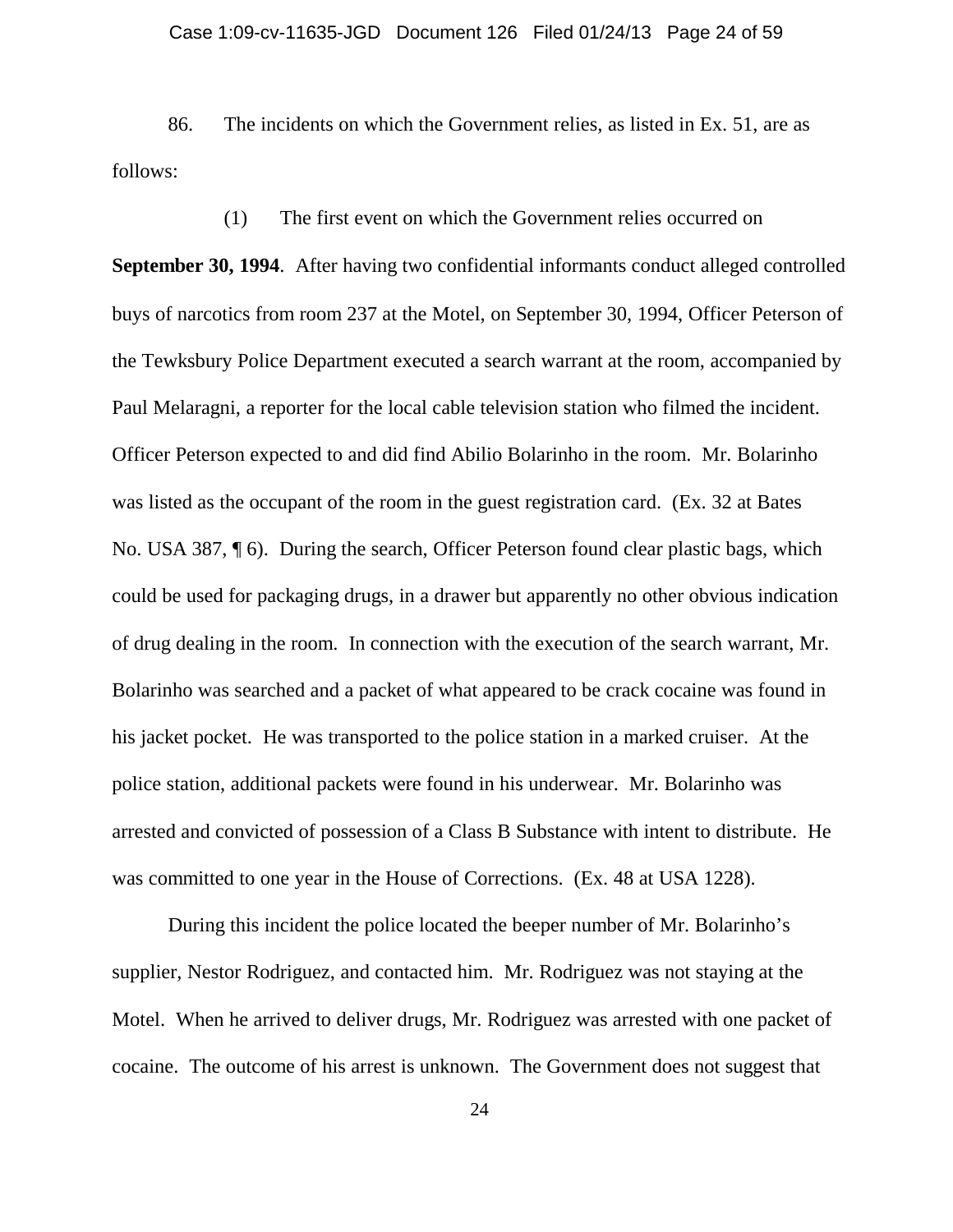#### Case 1:09-cv-11635-JGD Document 126 Filed 01/24/13 Page 25 of 59

Mr Caswell was aware of the fact that Mr. Bolarinho intended to or was actually using drugs in his room, or that he was aware of the drugs hidden on Mr. Bolarinho's person.

(2) The second incident on which the Government relies occurred almost three years later, on **July 17, 1997.** A confidential informant who was staying at the Motel contacted the police and informed on his/her heroin suppliers, who could be contacted by way of a beeper with a code for a room number. The suppliers were not residing at the Motel. The police conducted an investigation, including surveillance, and arrested an unidentified alleged customer in the parking lot of the Motel, who was transported away from the Property in a cruiser. The outcome of this arrest is unknown. The next day the police rented room 248 and ordered drugs from the suppliers. The suppliers, Benito Castro-Eusebio and Cedano Celines, were arrested after they delivered drugs and had left the Property. Castro-Eusebio was committed to one year in the House of Corrections. The outcome of Celines' arrest is unknown.

There is no evidence that Mr. Caswell or the Motel employees knew the identity of the confidential informant, knew that the informant intended to use drugs in his or her room, or knew of the drug delivery. There also is no evidence and the Government does not contend that the police informed Mr. Caswell about the confidential informant's role in this incident or suggested that he/she should have been evicted from the Motel.

(3) About a month later, on **August 18, 1997**, the same confidential informant contacted police about another heroin supplier who was making deliveries to the Motel but who did not reside at the Motel. Luis Rivera and Denise Rivera were stopped in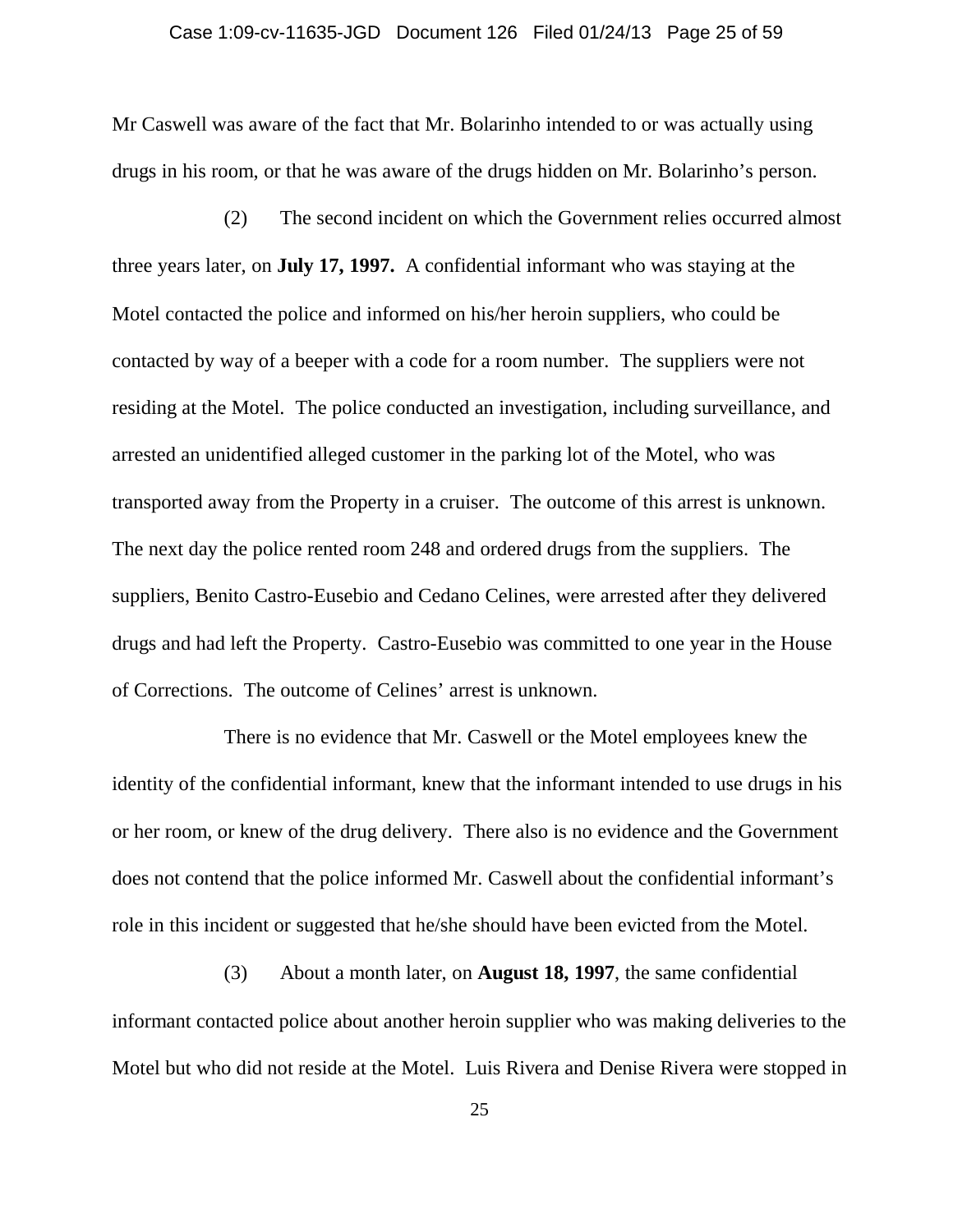## Case 1:09-cv-11635-JGD Document 126 Filed 01/24/13 Page 26 of 59

their car in the Motel parking lot when they came to make a delivery, and were arrested when heroin was found on their persons. They were transported separately in police cruisers. The outcome of their arrests is unknown. Again, there is no evidence and the Government does not contend that Mr. Caswell knew of the confidential informant's role or of the drug delivery.

(4) The next incident on which the Government relies occurred almost four years later, on **February 8, 2001**. The Tewksbury Police Department received information from a guest staying in room 241 at the Motel that a suspected drug dealer was staying next door. When the dealer, Miguel Cotto, arrived he was arrested in possession of cocaine and heroin. The police went next door and found Israel Cortez using drugs. The police confiscated drugs and a heat-sealing apparatus. The testimony was that all of the drugs seized could easily have been stored or concealed in a shoe box. (IIA:52). Cotto and Cortez were arrested and transported in marked cruisers. The outcome of these arrests is unknown. There is no evidence and the Government does not contend that Mr. Caswell knew Messrs. Cotto or Cortez or was aware of their drug use.

(5) The next event on which the Government relies occurred approximately a month later, on **March 1, 2001**. After controlled buys of alleged drugs from the occupants of rooms 254 and 252 at the Motel, the Tewksbury Police executed search warrants on those rooms on March 1, 2001. The master key provided by Motel personnel did not work on room 254 and the police made a forced entry. Sujeiry Garrastequi was found inside the room with one bag of suspected heroin, as well as with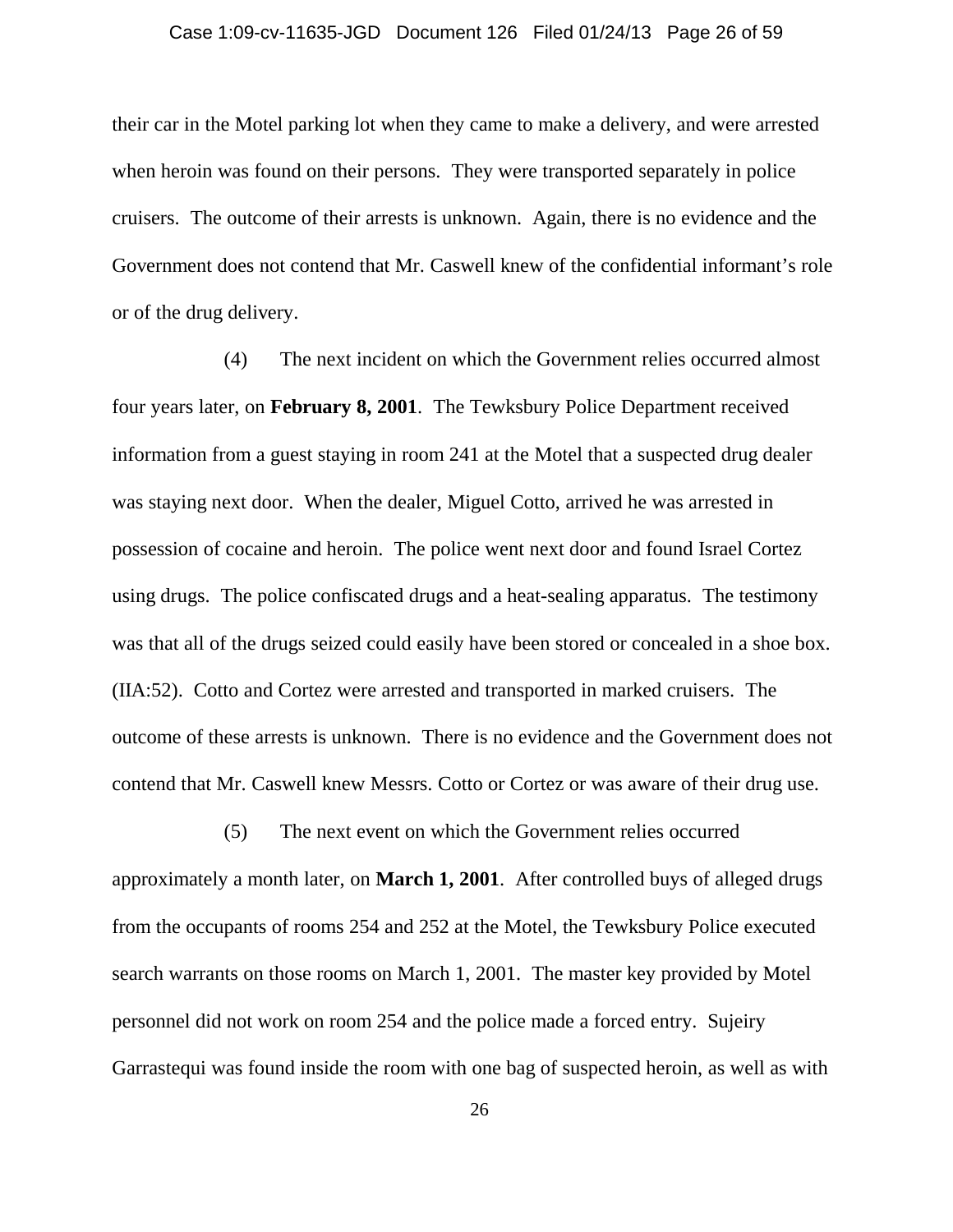## Case 1:09-cv-11635-JGD Document 126 Filed 01/24/13 Page 27 of 59

unused bags and money, which may be indicative of narcotics distribution. She was arrested and transported to the police station, but the outcome of this arrest is unknown. Hector Cruz, another occupant of this room, was arrested when he arrived in his vehicle with a small amount of suspected marijuana and heroin in the car. The outcome of this arrest is also unknown.

In room 252 the police found heroin, a hypodermic needle and a syringe. The police left the search warrant in the room. Two occupants of the room, Carmen Hardin and Peter Witts, were located in the Walmart parking lot and were arrested there. Ms. Hardin was released on bail, and it appears that she returned to the Motel. It is unknown whether she got the warrant that was left in the room. The Motel was not advised that it should not rent a room to her. She apparently defaulted and was located about a week later in another room at the Motel. Ms. Hardin was sentenced to 18 months in the House of Corrections, with six months to be served and the rest suspended. (Ex. 50 at USA 1257). Mr. Witts was given a two year suspended sentence in the House of Corrections. (Ex. 50 at USA 1292). Again, there is no contention that Mr. Caswell knew these individuals or was aware of their drug use at the Motel, and all evidence of drug use could be easily hidden from view.

(6) The next incident on which the Government relies occurred two and one-half years later, on **September 27, 2003**. At approximately 1:00 a.m. on this date, Lt. Voto saw Yonny Sean on the street at the pay phone in front of the Motel and thought he looked suspicious. He searched Mr. Sean and found a key to room 242 at the Motel. He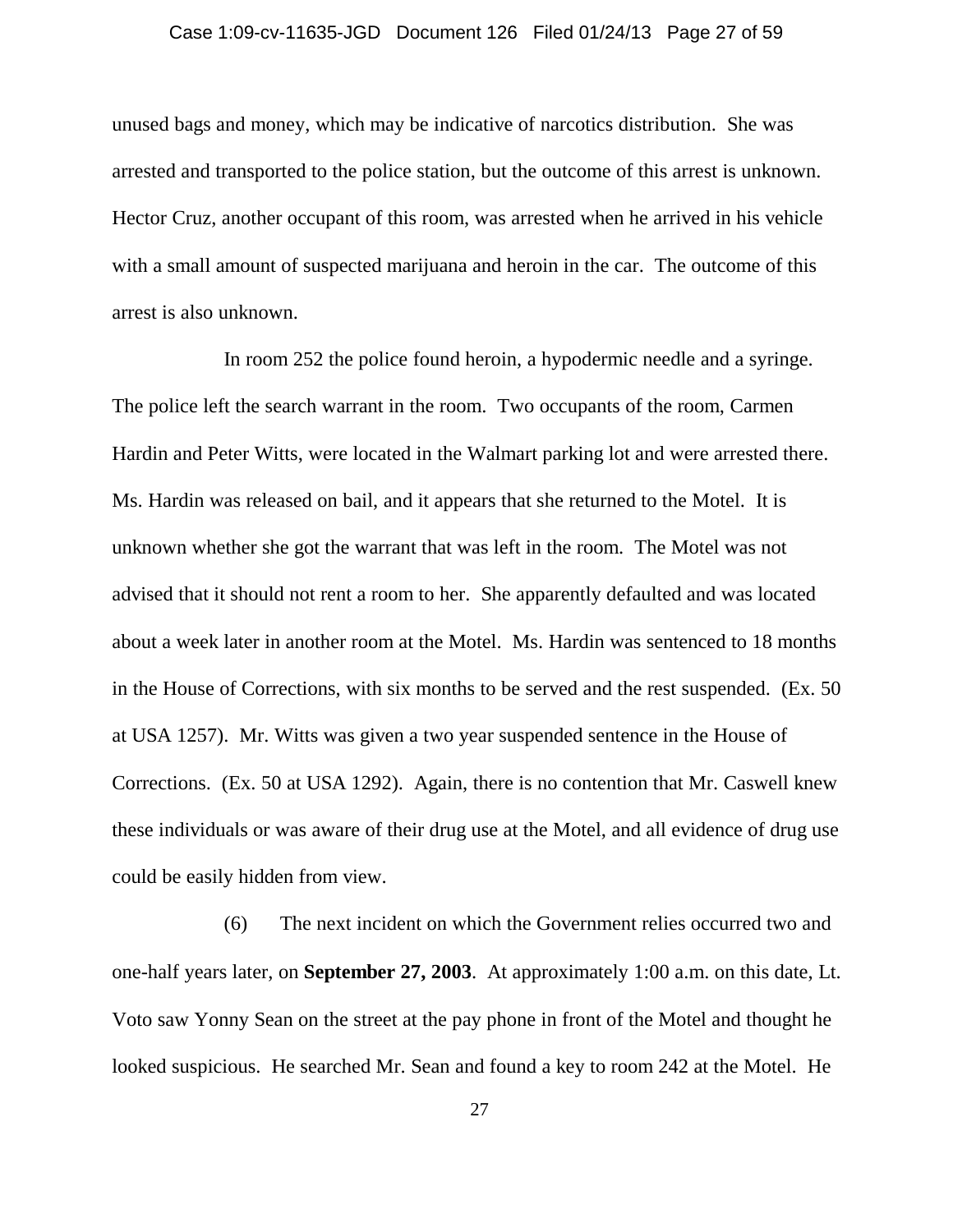#### Case 1:09-cv-11635-JGD Document 126 Filed 01/24/13 Page 28 of 59

went to the room and discovered an individual named San Say and a white substance that allegedly field tested positive for cocaine. No one was arrested. In the absence of any arrest, or drug certification, it is unclear why this incident is on the Government's list. Again, there is no allegation or evidence that Mr. Caswell knew these individuals.

(7) Several months later, on **February 13, 2004,** the Tewksbury Police obtained a search warrant for a room at the Motel where Vernon Smith, known to them to be a violent criminal, was residing. Due to fear that Smith was armed, a SWAT team broke the door and made entry into the room. No narcotics were found. Smith and his girlfriend, Patricia Conroy, were arrested for possession of a hypodermic needle and were transported in separate marked police cruisers. The charges against Conroy were dismissed. (Ex. 49 at USA 1239). The outcome of Smith's arrest is unknown. In the absence of any drugs, this incident should not be on the Government's list of drug-related incidents. Again, there is no allegation or evidence that Mr. Caswell knew these individuals.

(8) On **November 20, 2004**, the Tewksbury Police received information from a confidential informant that William Mercier was selling heroin at the Motel. Mr. Mercier was known to the police. Controlled buys of alleged narcotics were made from Mr. Mercier: the first in one room he occupied, and then in room 209 to which he had moved. The registration card confirmed that Mr. Mercier was registered to room 209. (Ex. 39 at USA 57). On November 20, 2004, the police executed a search warrant on room 209 and found packets of heroin inside the drawer in the nightstand. Mercier and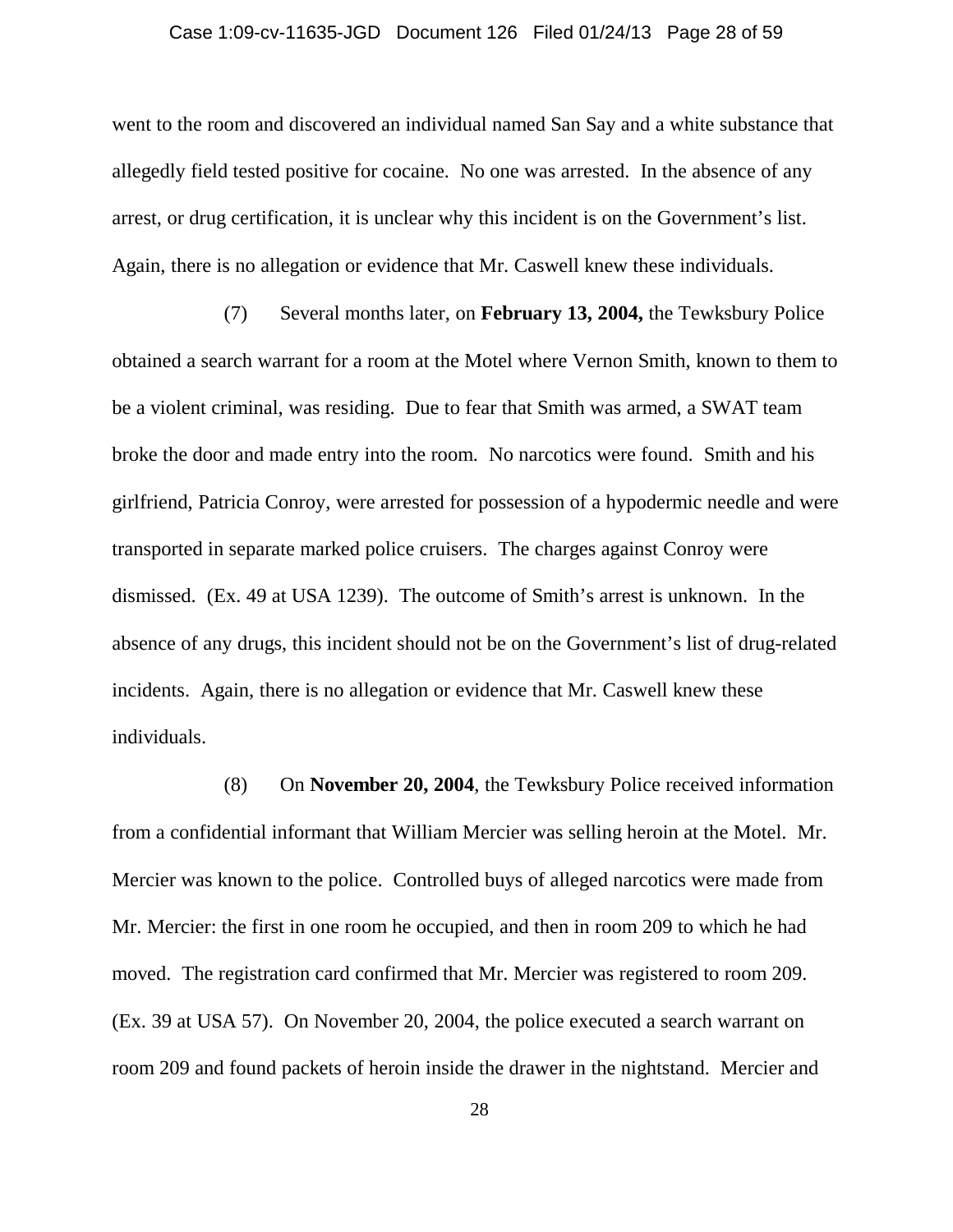#### Case 1:09-cv-11635-JGD Document 126 Filed 01/24/13 Page 29 of 59

Lydia Farrell, who was present and also known to the police, were arrested and were transported in separate police cruisers. Farrell was sentenced on three counts to concurrent terms of one year in the House of Corrections, with six months committed and the balance suspended. (Ex. 50 at USA 1252-53). Mercier was sentenced to two and a half years imprisonment. (Ex. 50 at USA 1262-64). Again, there is no allegation or evidence that Mr. Caswell knew these individuals, and all evidence of drug use was easily hidden from view.

(9) Approximately a year later, on **October 9, 2005,** Officer Marcus McMahon of the Tewksbury Police Department arrested a woman, Sara Kover, for passing counterfeit notes at a gas station. She was with an individual known as Steven Ervin. Ms. Kover was residing at the Motel in room 255 with her boyfriend, David Bates, who Mr. Ervin was visiting. While the testimony from Officer McMahon and the police report (Ex. 40 at USA 283) are not entirely consistent, it is agreed that the police escorted these individuals back to the Motel. From outside of room 255, Officer McMahon did not notice anything amiss. He did not smell anything and nothing appeared suspicious. (III:131-32). He knocked on the door. Mr. Bates opened it and smoke and a smelly substance poured out of the room. At that point, Officer McMahon saw chemicals and liquids cooking on a hot plate but he did not know what anything was. It turned out to be a methamphetamine laboratory. Other police responded as well. After they decided that there was not any immediate health or safety concern (Ex. 40 at USA 288), the room was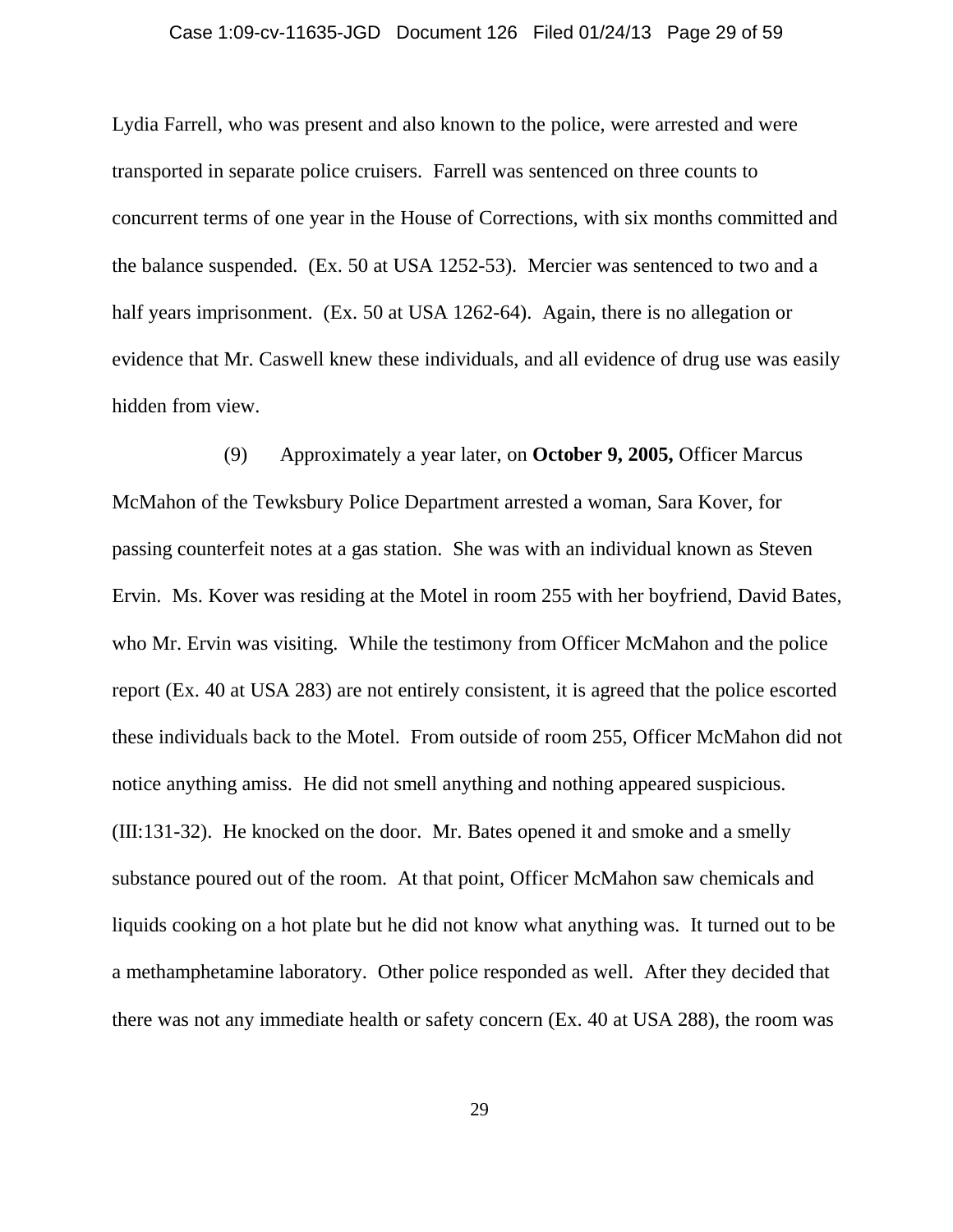#### Case 1:09-cv-11635-JGD Document 126 Filed 01/24/13 Page 30 of 59

"frozen" overnight and guarded by a police officer until a search warrant could be obtained. Several marked police cruisers were on site outside of the room.

The next morning a search warrant was obtained, and several members of the State Police Clandestine Lab Enforcement Team ("CLET") arrived at the Motel to inventory and dispose of the meth lab, including State Trooper Shawn Murray who testified at trial. CLET arrived in a specially designed vehicle and the officers wore protective clothing as they removed all items relating to the lab and any hazardous materials. They worked for four to five hours and when they left the premises a large red sticker was placed on the door saying that there had been a drug lab at this facility and that there may still be hazardous chemicals present.

Although Mr. Caswell did not see the CLET truck, he was aware of the incident from his employees. While he did not have a present memory that the sticker was put on the door, he did not challenge the Government's photographs of the sticker. This incident generated a number of articles in the local newspapers.

The Government argued that "[t]wo guests polluted Room 255 for days, just feet away from the motel's office and just feet away from the Caswells' home." (IV:99 (emphasis added)). Again, this is grand rhetoric but not supported by the record. There was no evidence as to how long the meth lab was in operation. Rather, Trooper Murray testified that the lab was fashioned out of household items which could be stored in a small duffle bag and quickly set up. (IIB:106-07). The meth was in an "unfinished state" — that is, it was in the process of cooking and had not been completed when the police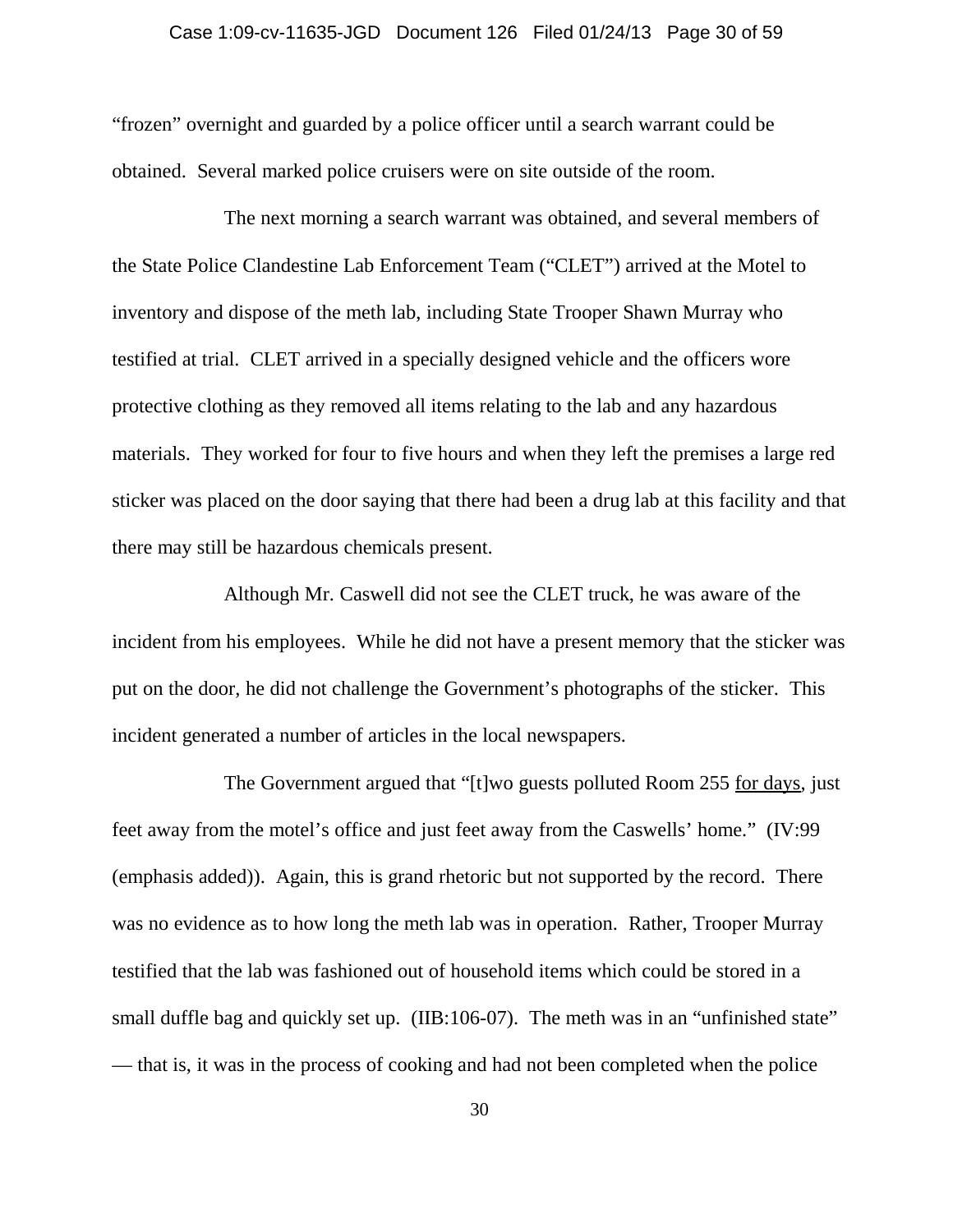#### Case 1:09-cv-11635-JGD Document 126 Filed 01/24/13 Page 31 of 59

arrived. (IIB:108-09). Thus, Trooper Murray testified that he did not know how long the lab had been in operation. There was no factual support for the Government's contention that the lab had been in operation for days.

After CLET left, the room was contaminated and needed to be cleaned by a contract company. A form letter was sent by the U.S. Drug Enforcement Administration to Mr. Caswell, the Chief of Police and the Board of Health notifying them that "a clandestine laboratory was seized and/or hazardous chemicals were found" in room 255 at the Motel, and "warning" them "that there may still be hazardous substances or waste products at or on the property." (Ex. 11, 12, 14).

Mr. Caswell hired Mill City Environmental, a company which provides hazardous waste abatement and remediation, among other things. Julie Davies of Mill City Environmental testified that the company was hired to do air sampling. When she arrived on October 27, 2005, the room had trash in it and furniture, but no bed or mattress. There was no sign on the door. Mr. Caswell told her that the room had been wiped down by housekeeping, and that the bed and mattress had been removed. Ms. Davies took air samples for volatile organic compounds, and got a high hit in one area, where the bed had been removed. She told Mr. Caswell that the room had to be cleaned again. He said that it would be cleaned immediately and asked her to come back later, which she did. When she returned, everything had been removed from the room and it had been cleaned. Further testing revealed no evidence of chemicals. Therefore, she issued a report that there was "no residual air contamination in the room." (Ex. 20 at USA 446).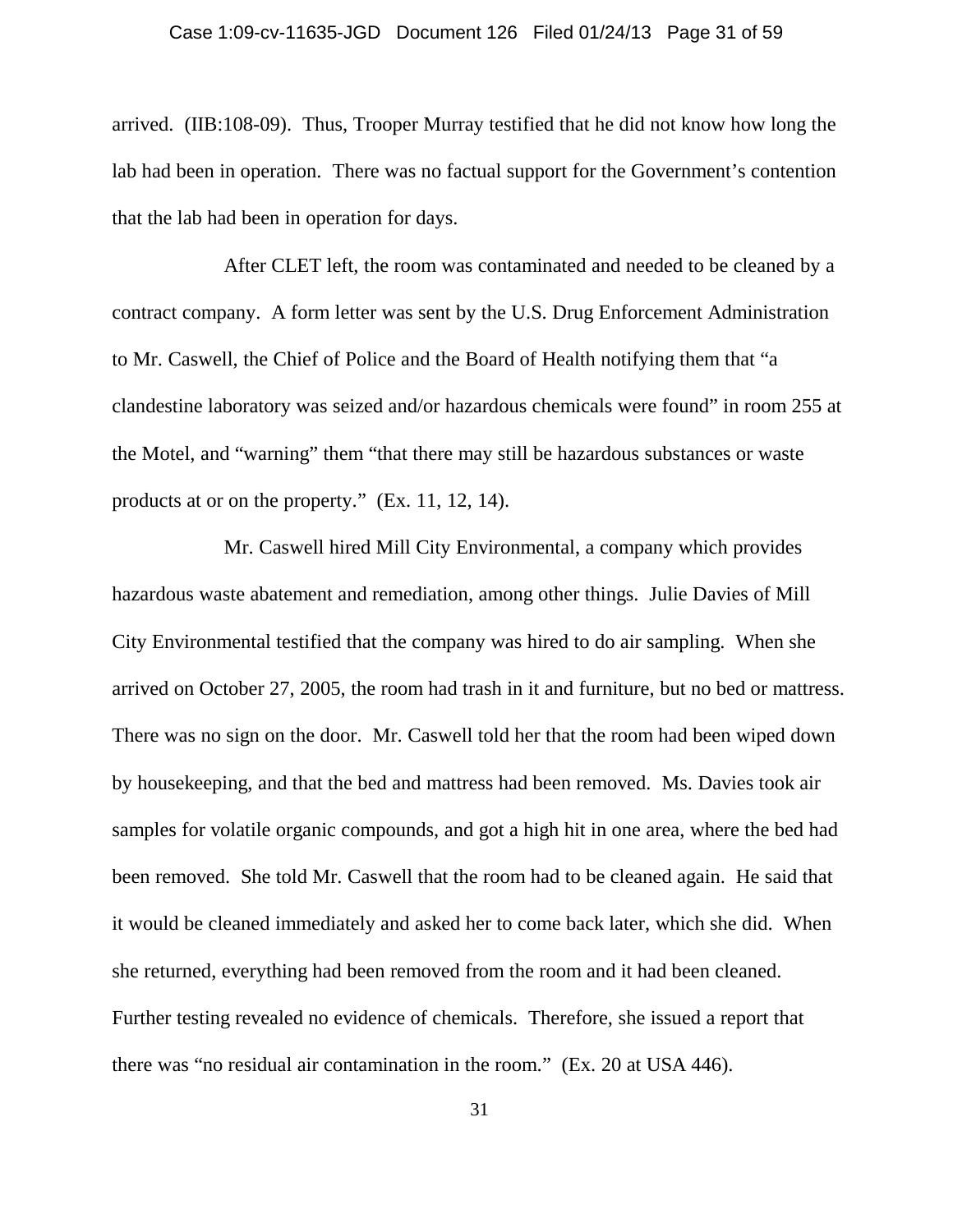#### Case 1:09-cv-11635-JGD Document 126 Filed 01/24/13 Page 32 of 59

The initial proposal for the Mill City Environmental work was \$530 plus a 9% surcharge. (Ex. 17). Because Ms. Davies had to come back a second time, the final bill was \$850 plus a 9% surcharge for a total of \$926.50. (Ex. 19; 21). Mr. Caswell paid the bill in full in a timely manner. (Ex. 22).

Again in a gross exaggeration, the Government argued that Mr. Caswell "doesn't even care enough to clean up one of the motel rooms after a meth lab was there. In fact, Mr. Caswell has to be told twice before he has the room, which was filled with chemicals feet away from his family's home, cleaned." (IV:109). There is no record support for this claim. As an initial matter, there were no chemicals remaining in the room after the CLET cleanup. More importantly, the Government did not question Mr. Caswell about why the room was not completely cleaned the first time Ms. Davies came to inspect it. A more logical inference is that Mr. Caswell (or the housekeeper) was not sure how much should be cleaned without knowing the extent of air contamination. Obviously Mr. Caswell wanted to rent the room, and would not have done so with trash and without a bed and mattress in the room. Nor is there any reason to believe that Mr. Caswell was the type of person who would voluntarily increase the cost of the cleanup for no reason. The only evidence is that Mr. Caswell incurred the additional expense of having Ms. Davies return again to test the room which was appropriately cleaned. The Government's expressed disdain is not justified on the record evidence.

The Government also challenged Mr. Caswell about not following up to find out how to prevent another meth lab from operating at the Motel. As Mr. Caswell testified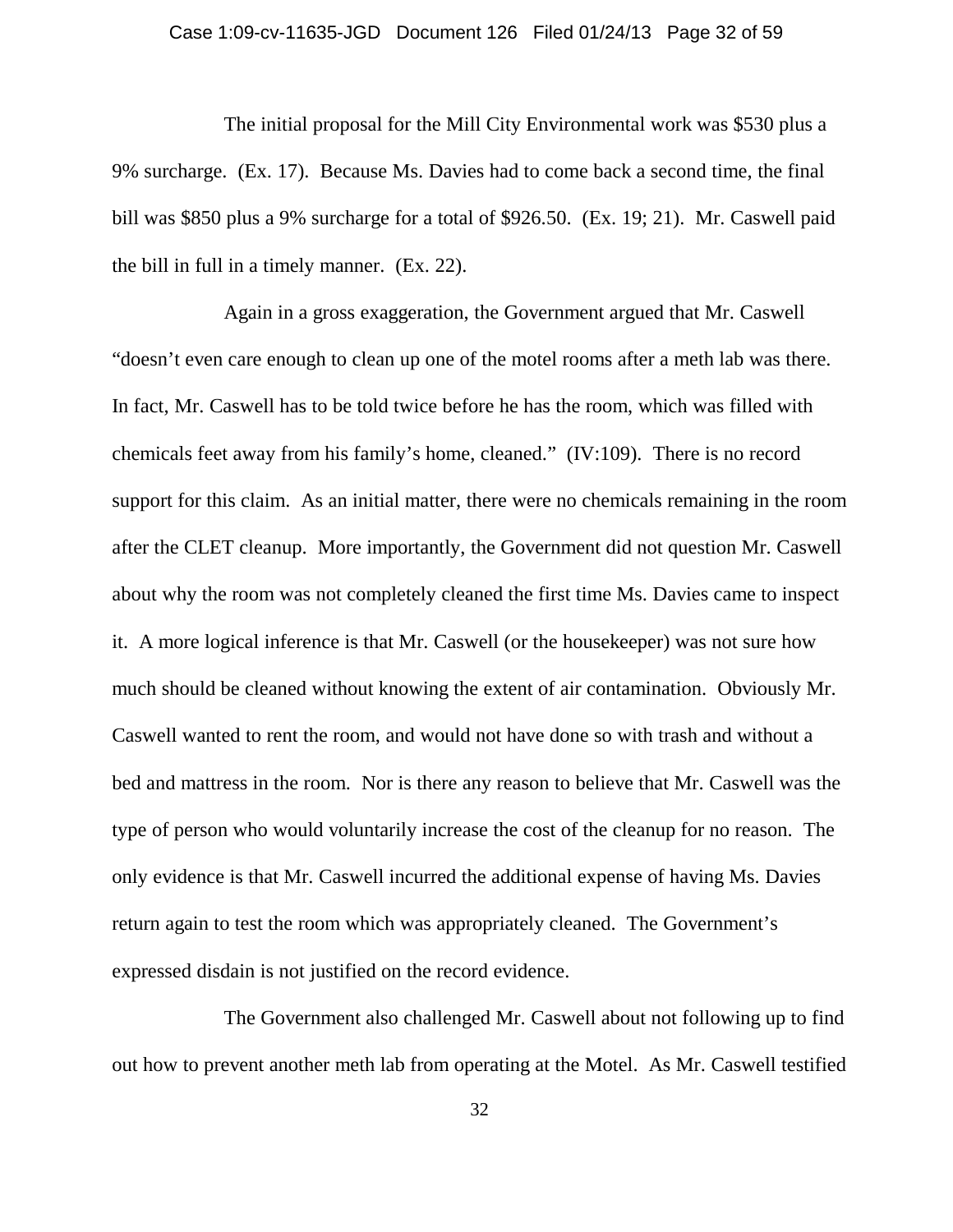#### Case 1:09-cv-11635-JGD Document 126 Filed 01/24/13 Page 33 of 59

convincingly, however, he asked if anyone had seen or heard or smelled something, and everyone said no. According to Mr. Caswell, the guest had only been at the Motel for two days, and this was the only time in his 60 years of involvement with the Motel that there was such an incident. Since it had not occurred either before or after, Mr. Caswell was justified in testifying "So, no, I don't know any way to prevent that from happening." (IV:73). It is hard to imagine what else Mr. Caswell should have done to prevent another non-existent meth lab from operating since whatever else he was doing was apparently sufficient.

(10) The next incident on which the Government relies occurred on **February 13, 2006**. According to former Tewksbury Police Officer David Godin, on this day he saw two men conducting a suspected drug transaction at the Dunkin' Donuts across the street from the Motel. They fled and he chased them into room 225 at the Motel, where they escaped out the window, but were later apprehended. In the room, the police found what appeared to be marijuana, money, a scale and plastic baggies, and a phone which may have been used by a drug dealer. No one was arrested in connection with this incident. The room was rented to Gerald Fraize. There is no allegation or evidence that Mr. Caswell knew Mr. Fraize or had any information about drug use in the room.

(11) Almost a year later, on **December 7, 2007**, a guest, Jason Mahoney, died in a room at the Motel as a result of a heroin overdose. The police had no reason to believe that Mr. Caswell or any employees knew that the guest had drugs with him or that he was taking drugs. (III:47).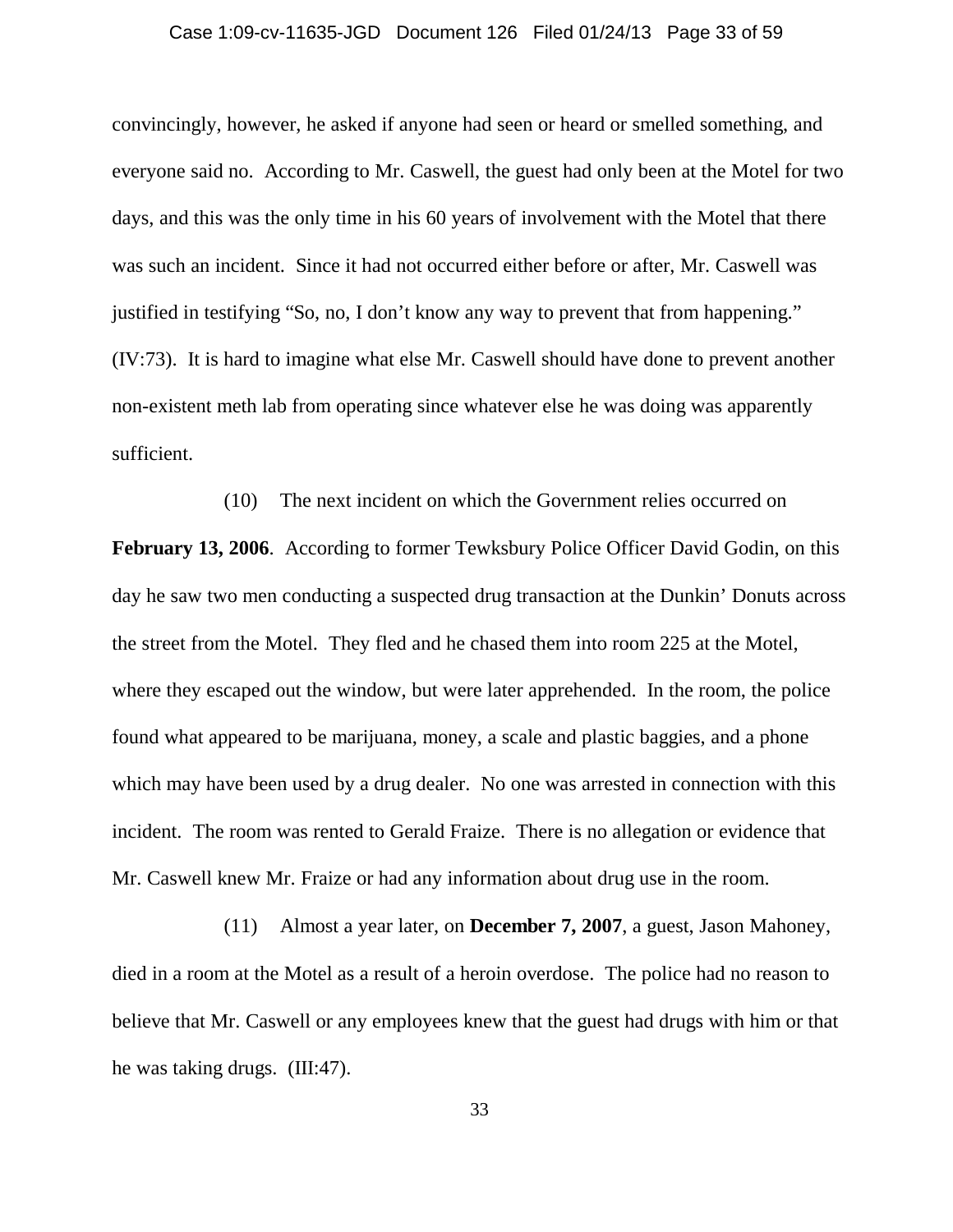#### Case 1:09-cv-11635-JGD Document 126 Filed 01/24/13 Page 34 of 59

(12) Almost a year after the last incident, on **October 9, 2008,** the front desk clerk called to have the police remove the guest in room 229 because she had stayed longer than she was supposed to. Officer Kimberly O'Keefe arrived and met the guest, Melanie Quadros, and found out that she had an outstanding warrant. Ms. Quadros was arrested and a pat-down search revealed some drug paraphernalia and ecstasy pills. Ms. Quadros was released by the court, and she returned to the Motel. The Motel was not instructed not to rent to her again. Although the record is not clear, it appears that Ms. Quadros was arrested a week later at the Motel on a warrant, although the basis of that warrant is unknown. She was apparently released again by the court, and returned to the Motel. (See incident of November 30, 2008 below). Obviously, the Motel was not aware of Ms. Quadros' drug use and was not trying to hide it from the police since it was a Motel employee who called the police to remove Ms. Quadros in the first place.

(13) It is unclear why the next incident of **November 14, 2008** has been proffered by the Government. After conducting controlled buys of alleged drugs from Keith Moran in room 219 at the Motel, the police executed a search warrant of the room on November 14, 2008. The search did not disclose any contraband. Testing of the controlled buys came back negative.

(14) The next incident occurred on **November 28, 2008**. The Tewksbury Police Department had information that Vincent Cecil in room 254 at the Motel was distributing drugs. An undercover officer made an alleged buy from Mr. Cecil, and a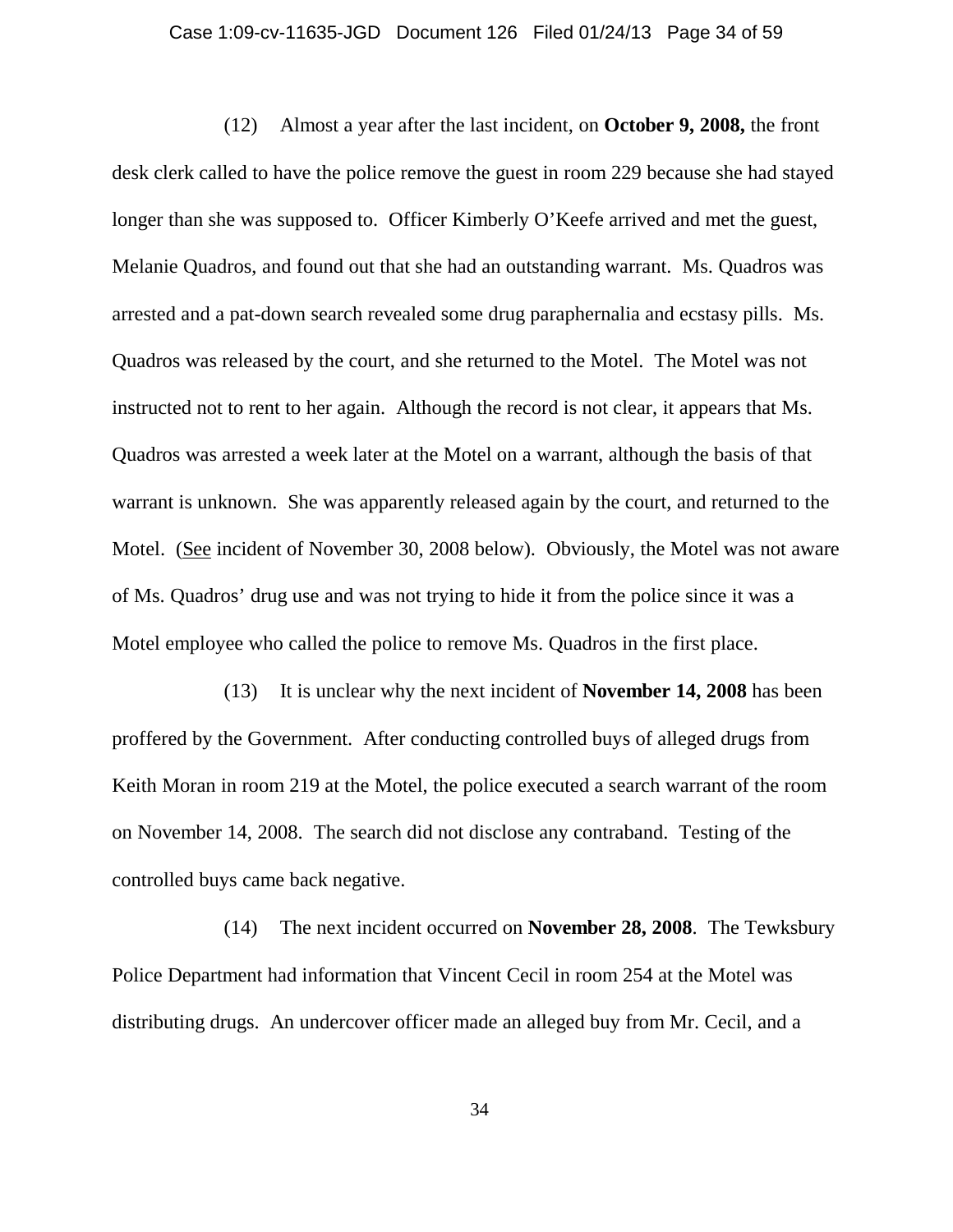#### Case 1:09-cv-11635-JGD Document 126 Filed 01/24/13 Page 35 of 59

consent search of the room revealed another bag of cocaine. Although Mr. Cecil was charged, the case against him was dismissed for failure to prosecute. (Ex. 48 at USA 1244-45). Again, there is no allegation or evidence that Mr. Caswell knew Mr. Cecil or of his drug use.

(15) The final event on which the Government relies occurred on **November 30, 2008**. According to Officer Brian O'Neill of the Tewksbury Police Department, he saw a video of Melanie Quadros, who was known to him, stealing the purse of a Dunkin' Donuts employee on November 22, 2008. He knew that Ms. Quadros frequented the Motel Caswell so he went there and saw her outside of room 232, where she was staying with Yonny Sean. Mr. Sean matched the description of the male on the video. There was a consent search of the room, which revealed some suspected drugs. Ms. Quadros and Mr. Sean were both arrested, transported to the police station and charged. Ms. Quadros was released, absconded, and is in default. The charges against Mr. Sean were dismissed. (III:42)

87. The Government points to this incident as evidence of the Motel Caswell renting to "repeat offenders." Again, this is stretching the evidence. Mr. Sean had been stopped by Lt. Voto five years earlier for looking suspicious, but was not arrested. Therefore, there is no evidence to support the Government's contention that it was improper for the Motel to rent to him again. As for Ms. Quadros, it appears that the court released her several times in the months of October and November 2008 despite several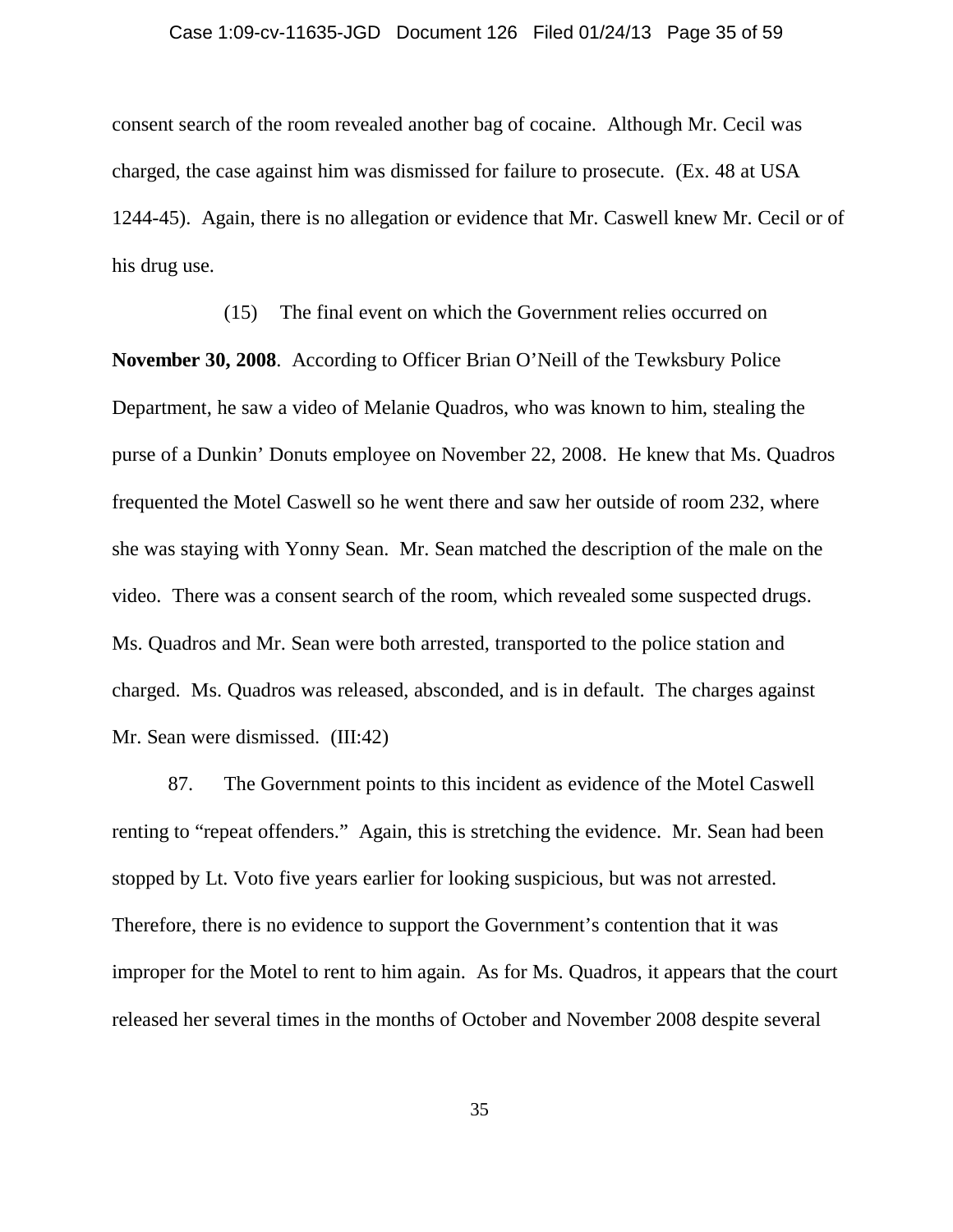## Case 1:09-cv-11635-JGD Document 126 Filed 01/24/13 Page 36 of 59

arrests. There does not appear to be a basis for the Motel to refuse to rent a room to her upon her release.

88. After considering all the evidence and the testimony of numerous witnesses, this court agrees with the Claimant that at most these 15 incidents show "that the Motel Caswell was the scene of drug activity by a relatively small number of third parties not engaged in an ongoing criminal enterprise." (IV:90). While there was general evidence of other criminal activity at the Motel, as discussed infra, there was no evidence of the blatant and pervasive drug activity which supported forfeiture in the other cases on which all parties rely.

## **RULINGS OF LAW**

#### **Overview - Forfeitability**

1. "Forfeitures are not favored; they should be enforced only when within both the letter and the spirit of the law." United States v. One 1936 Model Ford V-8 De Luxe Coach, 307 U.S. 219, 226, 59 S. Ct. 861, 865, 83 L. Ed. 1249 (1939).

2. This forfeiture proceeding is governed by the Civil Asset Forfeiture Reform Act of 2000 ("CAFRA"), relevant portions of which are codified in 18 U.S.C. § 983(c). Under CAFRA, "the burden of proof is on the Government to establish, by a preponderance of the evidence, that the property is subject to forfeiture[.]" 18 U.S.C. § 983(c)(1). In the instant case, the Government bases its claim to forfeiture on 21 U.S.C. § 881(a)(7), a provision of the Controlled Substances Act that makes forfeitable "[a]ll real property . . . which is used, or intended to be used, in any manner or part, to commit, or to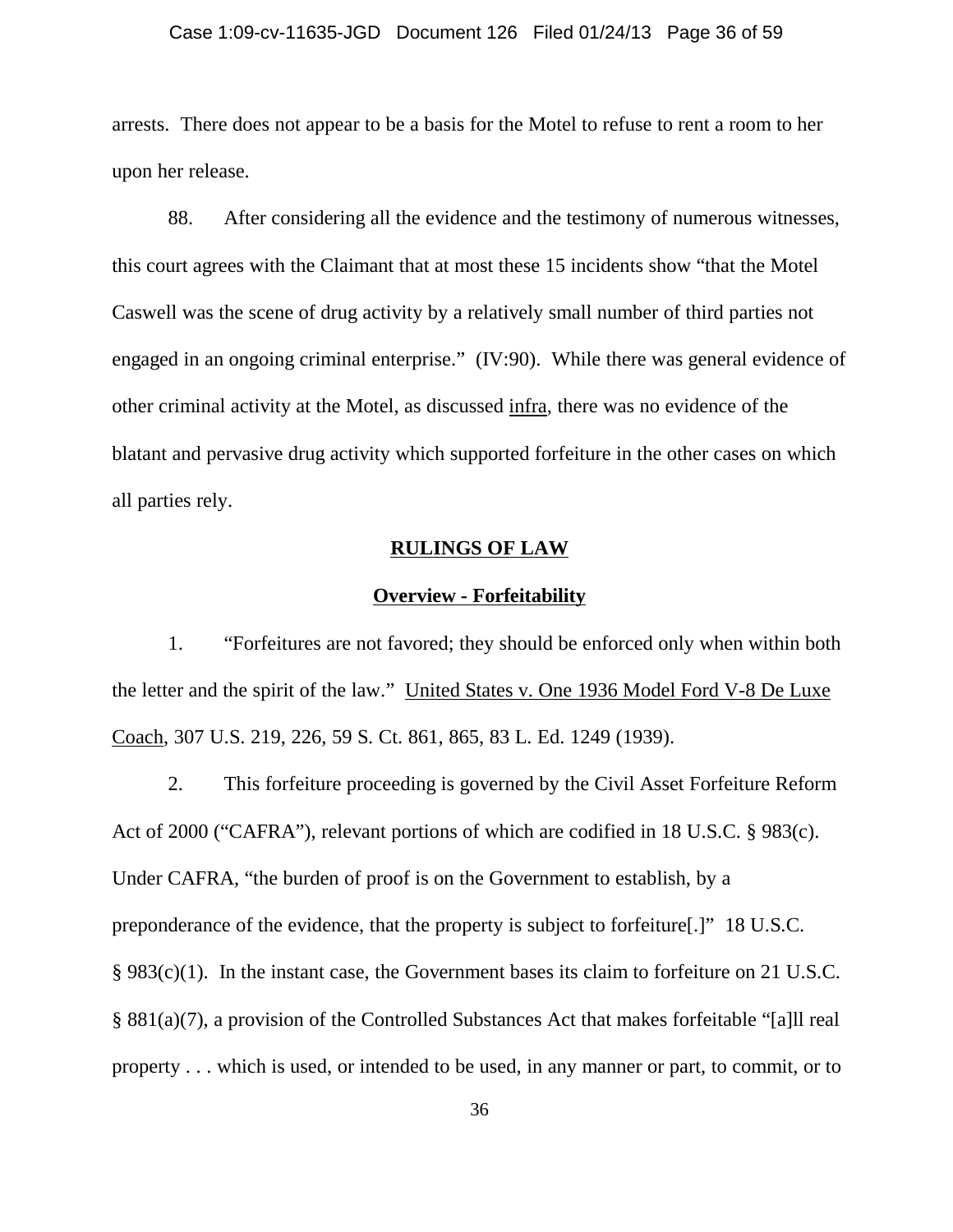#### Case 1:09-cv-11635-JGD Document 126 Filed 01/24/13 Page 37 of 59

facilitate the commission of, a violation of this subchapter punishable by more than one year's imprisonment."

3. To "facilitate" the commission of a crime, the property must make the prohibited conduct "less difficult or 'more or less free from obstruction or hindrance.'" United States v. Schifferli, 895 F.2d 987, 990 (4th Cir. 1990) (quoting United States v. 3639-2nd Street N.E., 869 F.2d 1093, 1096 (8th Cir. 1989)) (additional citations omitted); see also United States v. 3234 Washington Avenue N., 480 F.3d 841 (8th Cir 2007).

4. Where, as here, "the Government's theory of forfeiture is that the property was used to commit or facilitate the commission of a criminal offense," then the Government must also "establish that there was a substantial connection between the property and the offense."  $18$  U.S.C. § 983(c)(3).

5. The requirement of a "substantial connection" "is consonant with the congressional intent that the instrumentalities of the drug trade be reached, while ensuring that property only fortuitously connected with drug trafficking be preserved." United States v. Santoro, 866 F.2d 1538, 1542 (4th Cir. 1989). Thus, to be forfeitable, "the property must have more than an incidental or fortuitous connection to criminal activity." Schifferli, 895 F.2d at 990. The Government may rely on evidence of misdemeanors to establish a substantial connection between the Property and the offenses giving rise to forfeiture. See, e.g., 3234 Washington Avenue N., 480 F.3d at 841 (government could rely on evidence of on-going drug activity at property to support substantial connection between property and the offense).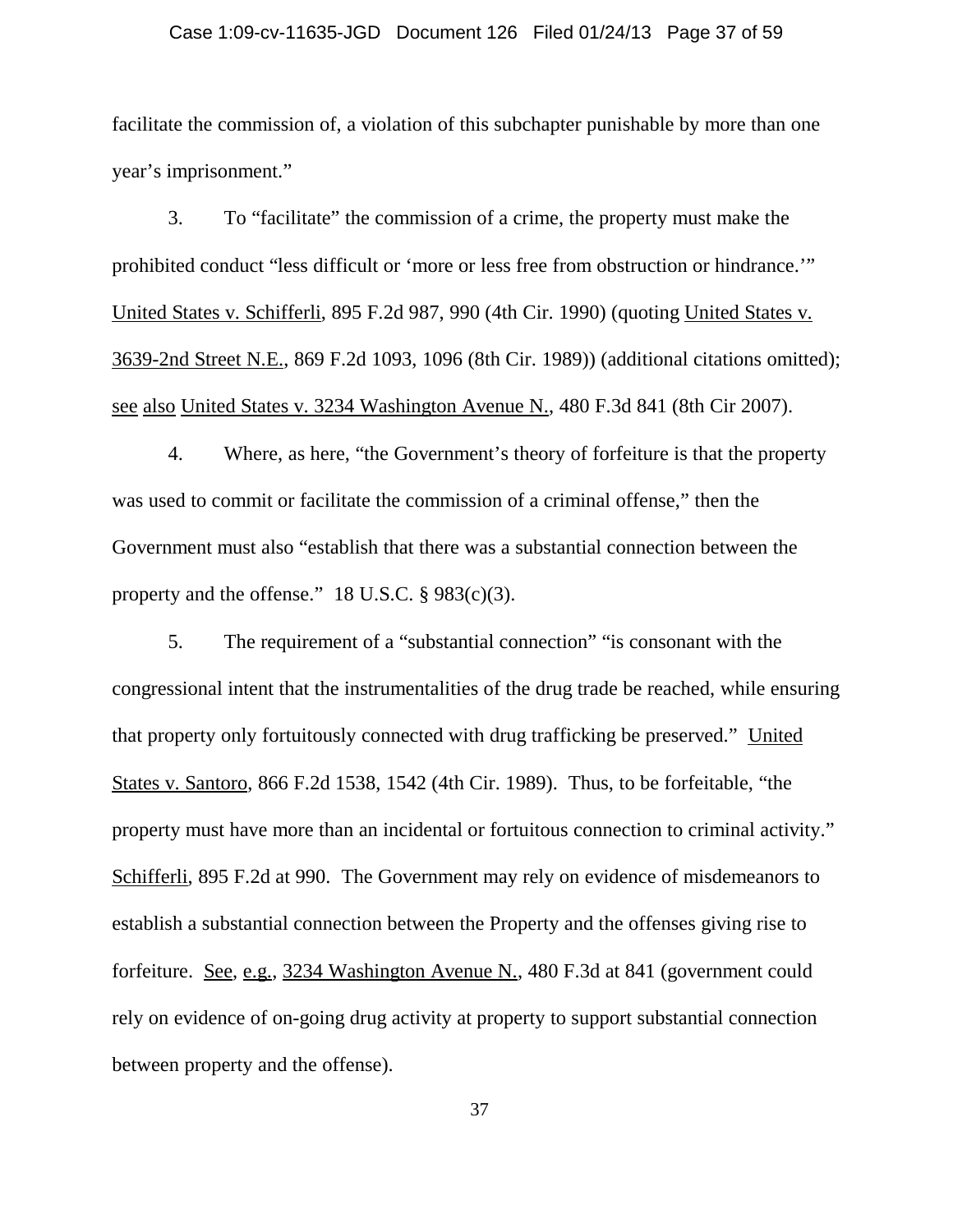#### Case 1:09-cv-11635-JGD Document 126 Filed 01/24/13 Page 38 of 59

6. CAFRA "heightens the government's evidentiary burden in civil forfeitures."<sup>6</sup> See United States v. \$30,670 in U.S. Currency, 403 F.3d 448, 454 (7th Cir. 2005). Previously, the government only had to demonstrate probable cause that a property was subject to forfeiture, at which time the burden shifted to the claimant "to demonstrate by a preponderance of the evidence that the property was not subject to forfeiture." Santoro, 866 F.2d at 1544 (citing 21 U.S.C. § 881(d)). The government's burden of showing probable cause was "a relatively light burden[.]" United States v. Plat 20, Lot 17, Great Harbor Neck, 960 F.2d 200, 205 (1st Cir. 1992). In addition, courts varied as to whether there needed to be a "substantial connection" between the qualifying crime and the property. See United States v. 916 Douglas Avenue, 903 F.2d 490, 492-94 (7th Cir. 1990) (discussing various standards).

7. In sum, under present law, for the Claimant's Property to be forfeitable under 21 U.S.C. § 881(a)(7), the United States must prove, by a preponderance of the evidence, that (1) there was a violation of 21 U.S.C. §§ 801 *et seq.* which was punishable by more than one year's imprisonment; (2) the real property, including any appurtenances or improvements thereon, was used or intended to be used in any manner or part to commit or to facilitate the commission of the criminal offense; and (3) there was a

<sup>&</sup>lt;sup>6</sup> Nevertheless, it is still "appropriate to rely upon forfeiture case law decided before the enactment of CAFRA. Although those cases applied the less-burdensome probable cause standard, factors that weighed in favor of forfeiture in the past continue to do so now - with the obvious caveat that the government must show more or stronger evidence establishing a link between forfeited property and illegal activity." United States v. \$21,510.00 in U.S. Currency, 144 F. App'x 888, 890 n.2 (1st Cir. 2005) (internal quotation and punctuation omitted).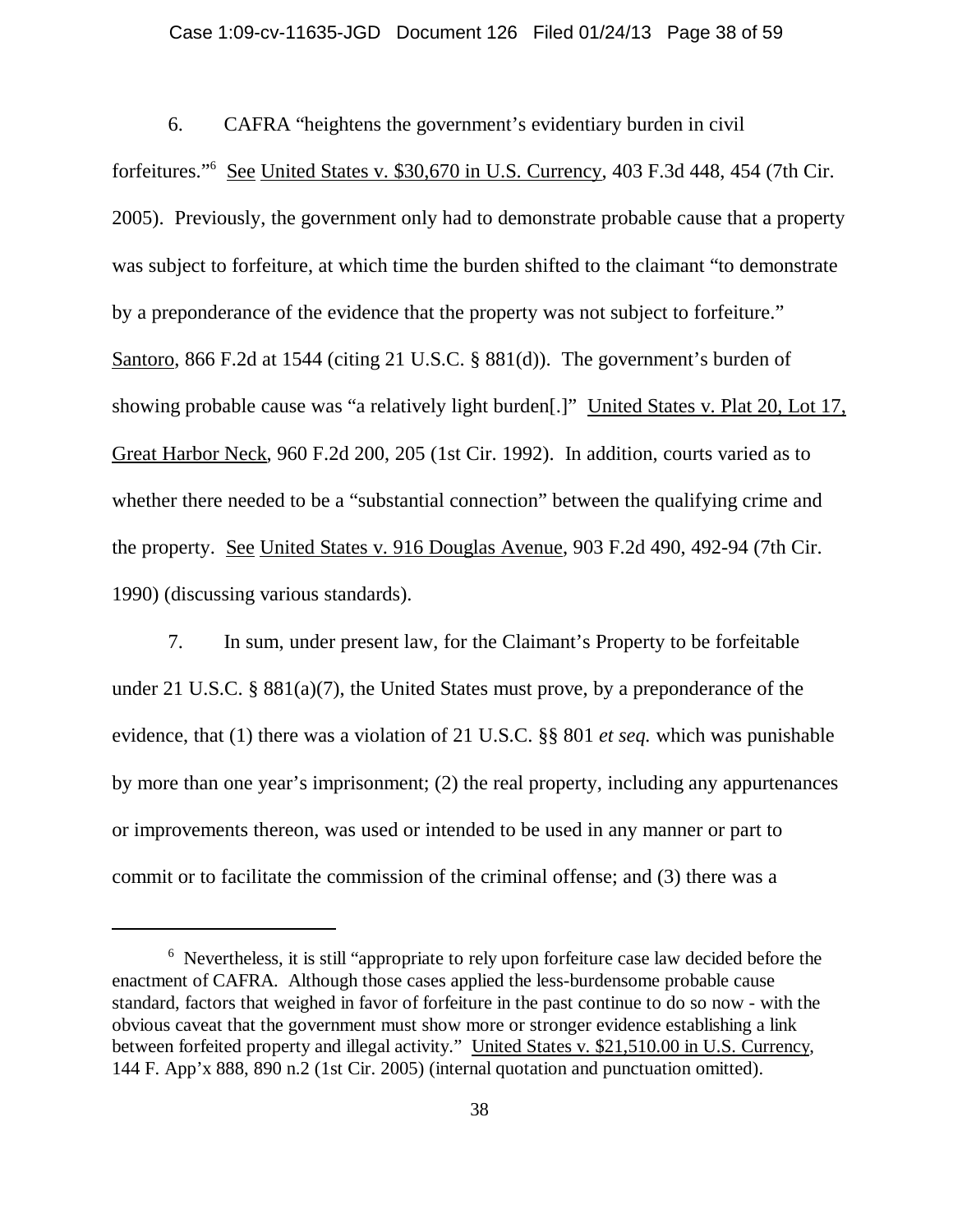substantial connection between the property to be forfeited and the forfeitable drug offense.

## **Overview - Innocent Owner Defense**

8. "[E]ven if the government satisfies the requirements of  $\S$ § 881(a)(7) and

983(c), it does not necessarily follow that there will be a forfeiture" if the claimant

qualifies as an innocent owner. United States v. 45 Claremont Street, 395 F.3d 1, 4 (1st

Cir. 2004).

9. 18 U.S.C. § 983(d), which contains the innocent owner defense, provides, in relevant part:

> (1) An innocent owner's interest in property shall not be forfeited under any civil forfeiture statute. The claimant shall have the burden of proving that the claimant is an innocent owner by a preponderance of the evidence.

> (2)(A) With respect to a property interest in existence at the time the illegal conduct giving rise to forfeiture took place, the term "innocent owner" means an owner who –

(i) did not know of the conduct giving rise to forfeiture; or

(ii) upon learning of the conduct giving rise to the forfeiture, did all that reasonably could be expected under the circumstances to terminate such use of the property.

10. Pursuant to 18 U.S.C. §  $983(d)(2)(B)(i)$  & (ii), "ways in which a person may

show that such person did all that reasonably could be expected may include

demonstrating that such person, to the extent permitted by law –

(I) gave timely notice to an appropriate law enforcement agency of information that led the person to know the conduct giving rise to a forfeiture would occur or has occurred; and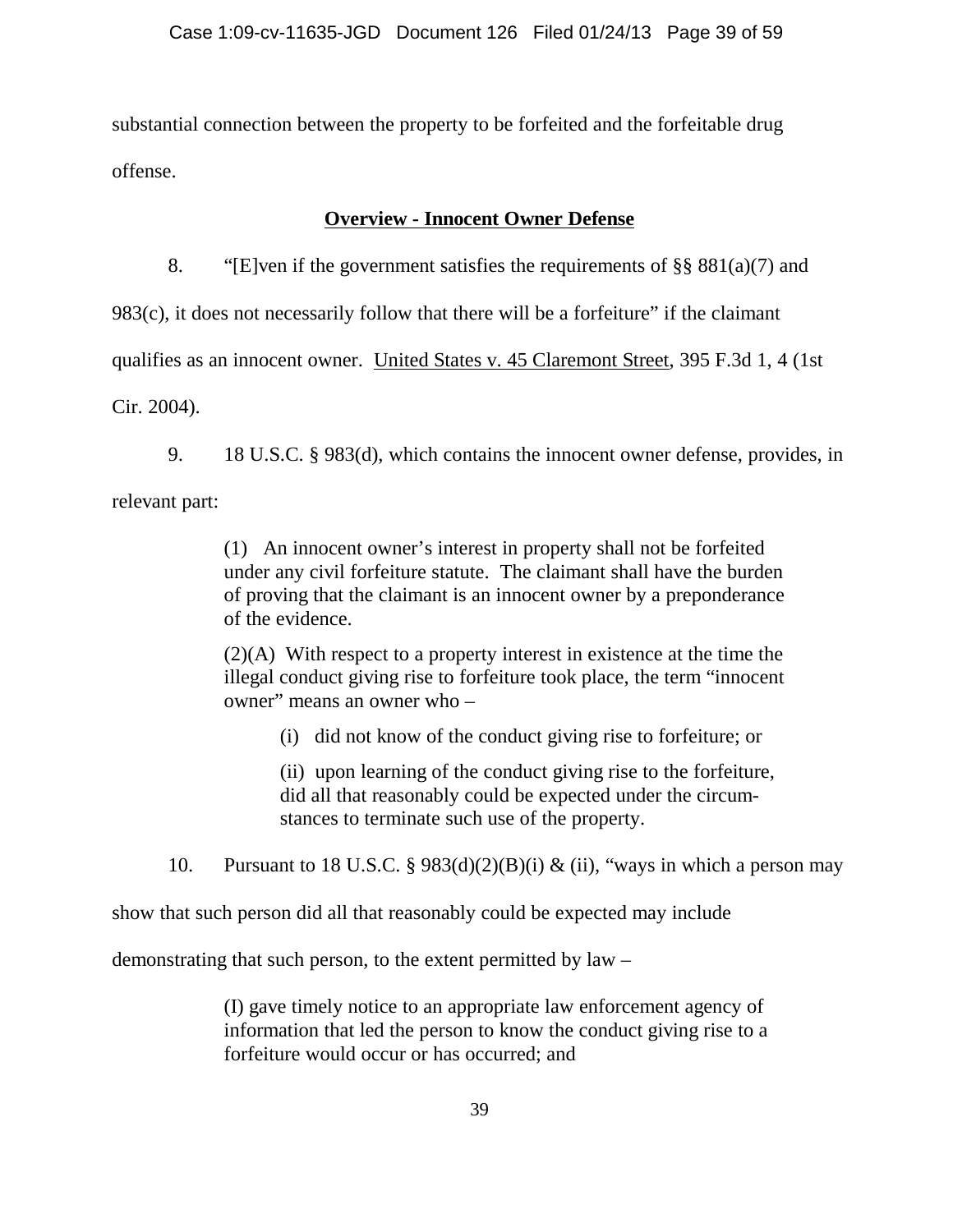(II) in a timely fashion revoked or made a good faith attempt to revoke permission for those engaging in such conduct to use the property or took reasonable actions in consultation with a law enforcement agency to discourage or prevent the illegal use of the property.

(ii) A person is not required by this subparagraph to take steps that the person reasonably believes would be likely to subject any person (other than the person whose conduct gave rise to the forfeiture) to physical danger."

11. Finally, if the court were to find the Property forfeitable, the next issue would be whether such forfeiture was unconstitutionally excessive. See 18 U.S.C. § 983(g). In the instant case, the parties agreed that evidence regarding this issue would be deferred pending the outcome of the trial.

## **Discussion - Forfeitability**

This Court concludes that the Government has failed to meet its burden of proving, by a preponderance of the evidence, that the Motel Caswell was "substantially connected" to the forfeitable drug crimes. In so ruling, I recognize that the boundaries of what constitutes a "substantial connection" are not well defined, and that each case must be considered on its own facts. See Schifferli, 895 F.2d at 991 ("the facts of each case will determine whether forfeiture is appropriate"). However, none of the myriad of cases cited by the parties present facts substantially similar to the facts presented here.<sup>7</sup> Given the limited number of qualifying drug-related crimes which occurred at the Motel over an extended period of time, the limited evidence of other drug-related crimes, the owner's lack of involvement in any drug-related incidents, the limited amount of drugs involved in

 $\frac{7}{7}$  This court will not attempt to address (or distinguish) all the cases cited by the parties.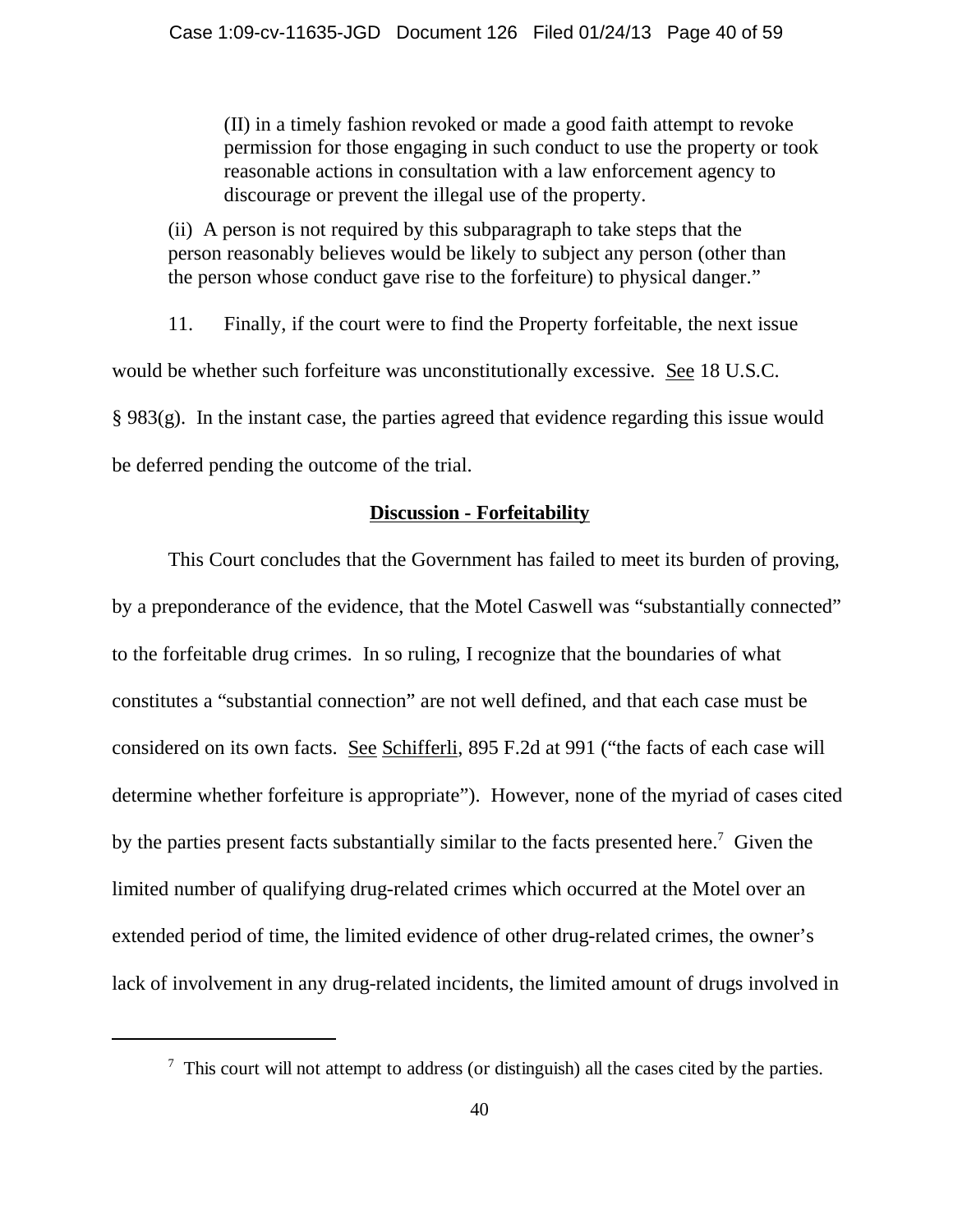#### Case 1:09-cv-11635-JGD Document 126 Filed 01/24/13 Page 41 of 59

each incident, and the fact that the crimes were committed by different transient guests at a property which, by definition, caters to transient guests, this Court concludes that finding a "substantial connection" would be inconsistent with "both letter and spirit of the law." One 1936 Model Ford V-8 De Luxe Coach, 307 U.S. at 226, 59 S. Ct. at 865, 83 L. Ed. 1249.

As an initial matter, this court finds it significant that neither Mr. Caswell, nor anyone in his family, nor anyone over whose behavior he had any control, was involved in any of the drug-related incidents. Admittedly, it is not necessary that the forfeited property be owned by a culpable person. See United States v. Collado, 348 F.3d 323, 327-28 (2d Cir. 2003) (defendant's mother forfeits property out of which she allowed son to conduct an extensive drug trafficking business). Nevertheless, forfeiture laws were premised on the "American colonial judges' belief that the spectre of forfeiture could wield great power as a deterrent to crime" and "wresting the res from the owner's grasp served to punish the owner at common law, and such punishment was recognized as one of the purposes of forfeiture." United States v. Two Tracts of Real Property in Carteret Cnty., N.C., 998 F.2d 204, 213 (4th Cir. 1993) (citation omitted). In the instant case, punishing Mr. Caswell by forfeiting the Motel obviously would not punish those engaged in the criminal conduct. Thus, as the Fourth Circuit held:

> We do not mean to suggest that a culpable person *must* possess a legal interest in property for it to be forfeitable. Such a requirement would fly in the face of the fundamental assumption underlying all civil forfeiture statutes: property devoted to an unlawful purpose is tainted as an instrumentality of crime and therefore must be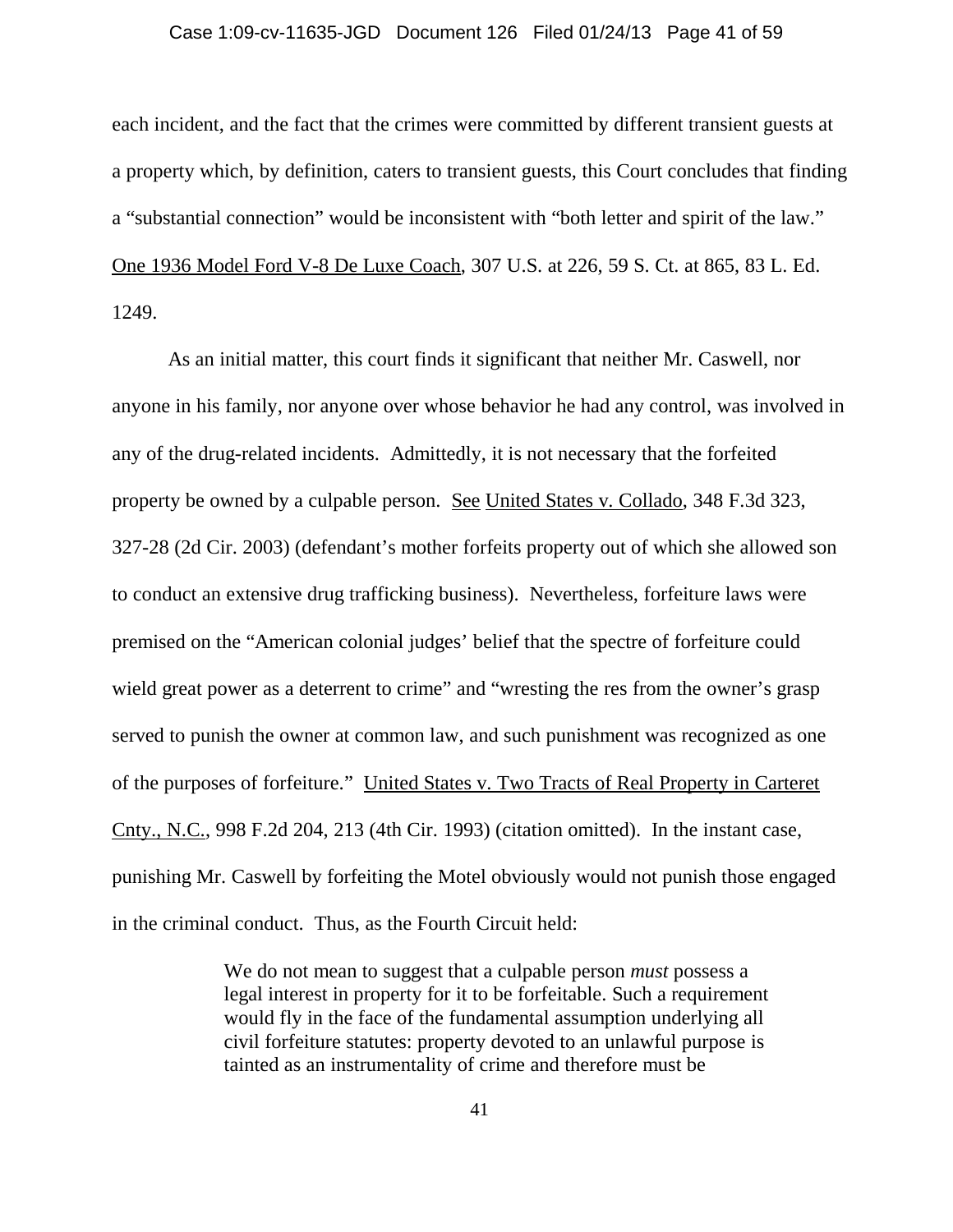condemned. Section 881(a) civil forfeitures directed in rem are remedial civil sanctions brought directly against the property itself, and designed to protect the government from financial loss. *See United States ex rel. Marcus v. Hess,* 317 U.S. 537, 548-49, 63 S. Ct. 379, 386-87, 87 L. Ed. 443 (1943). **Yet the fact that the guilty party has no legal interest in the property necessarily renders the connection between the land and the underlying criminal activity less "substantial" and more tenuous.** Therefore, we merely follow the lead of *Santoro* and *Schifferli*<sup>8</sup> when we observe that the existence of a legal interest may be one factor to consider in applying the "substantial connection" test.

Id. (bold emphasis and footnote added).

In some cases, a "guilty owner's intent" may establish "a sufficient connection with crime to render the property forfeitable[.]" Two Tracts of Real Property, 998 F.2d at 212 (rejecting contention that land which drug dealer routinely crossed to get from boat to main street, owned by an innocent third-party, was substantially connected to criminal activity even though it concealed the crime from public view). The Government cannot rely on such intent in the instant case. Mr. Caswell's lack of involvement in the criminal activity, which took place on property rented by thousands of unrelated individuals who

<sup>&</sup>lt;sup>8</sup> See Santoro, 866 F.2d at 1542 (where home owner made repeated sales of cocaine out of home, there was a "substantial connection between the property and the underlying criminal activity" even though only a small amount of drugs were sold); Schifferli, 895 F.2d at 991 (court finds a substantial connection between defendant's office building and his conviction for illegally distributing and dispensing controlled substances where he "used his dentist office over forty times during a four-month period to write illegal prescriptions for eight individuals" and office "provided an air of legitimacy and protection from outside scrutiny[.]").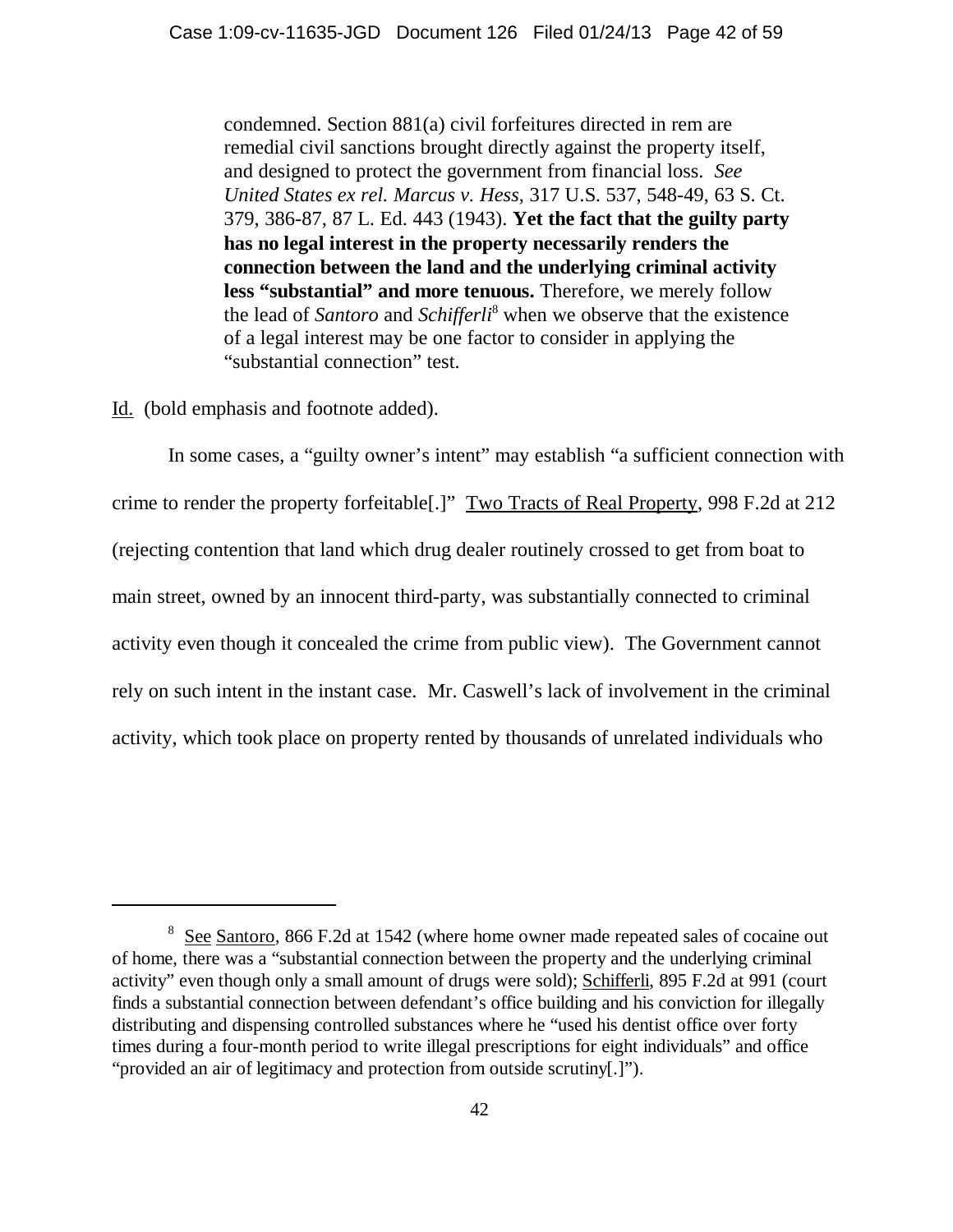#### Case 1:09-cv-11635-JGD Document 126 Filed 01/24/13 Page 43 of 59

could have committed their illegal business elsewhere, weighs heavily against a finding of substantial connection.<sup>9</sup>

Similarly of importance is the fact that there was nothing about the Motel Caswell *per se* or its operation that made it particularly connected to the drug crimes, other than the fact that it consisted of budget rooms that were rented to transient guests. The mere fact that "land is the situs of crime" does not, in and of itself, render it forfeitable. Two Tracts of Real Property, 998 F.2d at 212; see also Schifferli, 895 F.2d at 991 (in light of the "severity of forfeiture" court expressly rejects the idea "that any writing of an illegal prescription on a given property automatically renders the property forfeitable."). In the Kenmore Hotel case, where the forfeiture of a hotel was upheld, the court found a substantial connection between the property and crimes where "under the claimant's management, the Kenmore Hotel provided a degree of seclusion for drug activity in excess of the seclusion that one could obtain from an ordinary hotel." 143-147 East 23rd Street, 77 F.3d at 656. In particular the court relied on the fact that "[t]he physical decay of the hotel itself provided drug traffickers with unlocked, vacant rooms in which to store their

<sup>&</sup>lt;sup>9</sup> This conclusion is not inconsistent with United States v. Heldeman, 402 F.3d 220, 222 (1st Cir. 2005), in which the court found that a dermatologist's house was forfeitable under the criminal forfeiture statutes. In that case, the property at issue served as the location where the dermatologist wrote medically unnecessary prescriptions for steroids and oxycodone in exchange for sexual favors. While the court rejected the defendant's defense "that his activities could have been undertaken elsewhere[,]" it relied on the fact that the defendant's apartment served as his base of operations. Id. In the instant case, the Motel did not serve as Mr. Caswell's base of operations for any wrongdoing. The fact that the transient guests could conduct their illegal activities elsewhere is much more compelling in the instant case than the fact that the defendant himself could have conducted his illegal business elsewhere in the Heldeman case.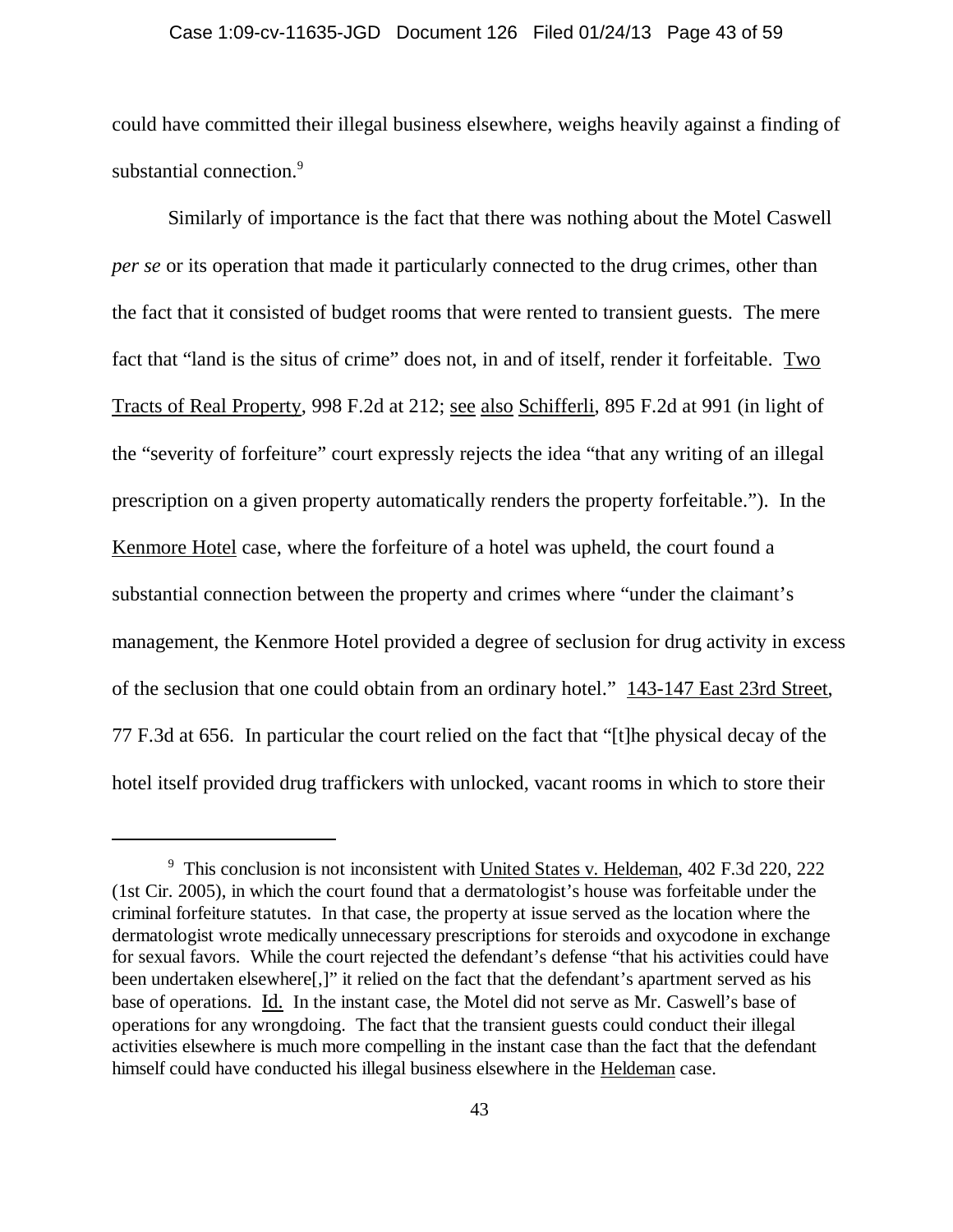#### Case 1:09-cv-11635-JGD Document 126 Filed 01/24/13 Page 44 of 59

drugs, and the defective door buzzer and the location of the security camera monitor facilitated illicit access to the building." Id. Moreover, the tenant-guards in the building accepted bribes in return for access to the hotel by drug dealers. See id. In the instant case, however, no similar conditions existed. The crimes seem to have occurred at the Motel solely due to the "seclusion that one could obtain from an ordinary hotel." Id.

Similarly, in Schifferli, where the court allowed the forfeiture of the defendant dentist's office building where the defendant had issued numerous illegal prescriptions, the court found more of a connection than the fact that prescriptions had been written there. Rather, the court ruled that "Dr. Schifferli's dentist office was hardly incidental to these illegalities; on the contrary, it provided an air of legitimacy and protection from outside scrutiny, precisely because a dentist office is where prescriptions are usually written. Thus, the office was actually used in the course of his crimes and made the crimes 'more or less free from obstruction or hindrance.'" Schifferli, 895 F.2d at 991. In the instant case, not only was the property owner not engaged in illegal conduct, but also there was nothing inherent in the Motel which protected its guests from public scrutiny. Rather, as the evidence made clear, there were security cameras at the Property, the parking lots were well-lit, the police regularly checked license plates and registration cards to determine if there were warrants outstanding on any guests, the police regularly drove through the property and conducted surveillance, and suspicious activity was reported by Motel staff. In this way the Motel afforded the guests less privacy than their own residences.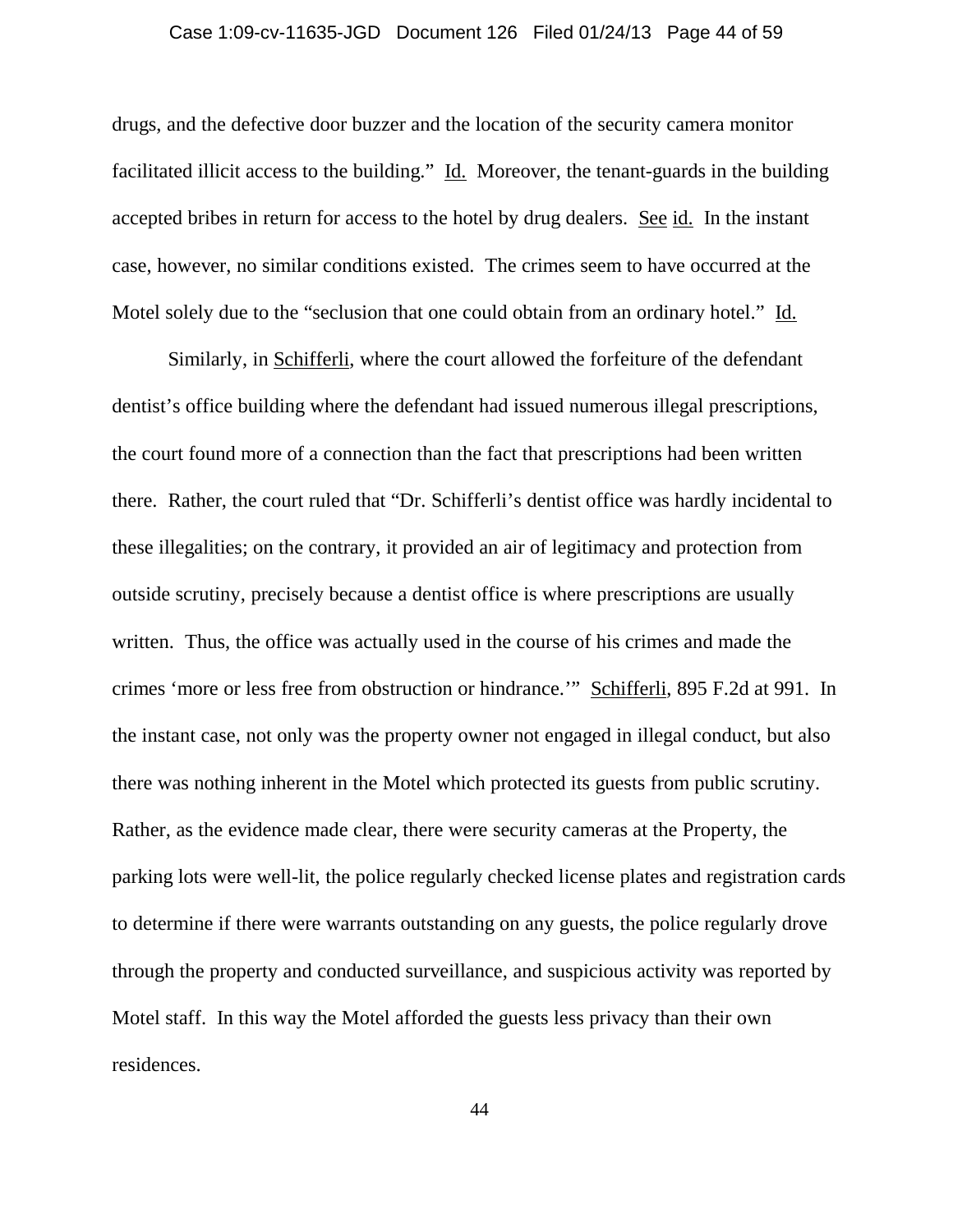## Case 1:09-cv-11635-JGD Document 126 Filed 01/24/13 Page 45 of 59

Where, as here, "the government seeks the forfeiture of property on the basis that it was substantially connected to the crime by shielding the illegal activity from public view, it must show 'more' than that the property 'tends to conceal' the crime." United States v. 1999 Freightliner Tractor, 827 F. Supp. 2d 950, 954 (S.D. Iowa 2011) (quoting One 1998 Tractor, etc., 288 F. Supp. 2d 710, 714 (W.D. Va. 2003) (government's motion for summary judgment seeking forfeiture of trailer owned by defendant's innocent employer denied, where trailer was used to haul legitimate loads)). The Government has not met this burden in the instant case.

The fact that many of the forfeitable events also involved small amounts of drugs and different individuals also weighs against a finding of a substantial connection. Again, I recognize that, as a general principle, a small amount of drugs may be sufficient to render a property forfeitable and that one transaction may be sufficient. See Santoro, 866 F.2d at 1542. Nevertheless, to apply such principles here would eviscerate the higher standard of proof which Congress demanded under CAFRA.

The case of United States v. 3234 Washington Avenue N., 480 F.3d 841 (8th Cir. 2007), is instructive. There the District Court granted summary judgment to the United States in a civil forfeiture action relating to the clubhouse for the Minnesota chapter of the Hell's Angels Motorcycle Club. The property was owned by a non-profit organization formed by the Club's organizers to buy and hold the clubhouse property, and the government claimed that drugs were regularly used and sold at the clubhouse.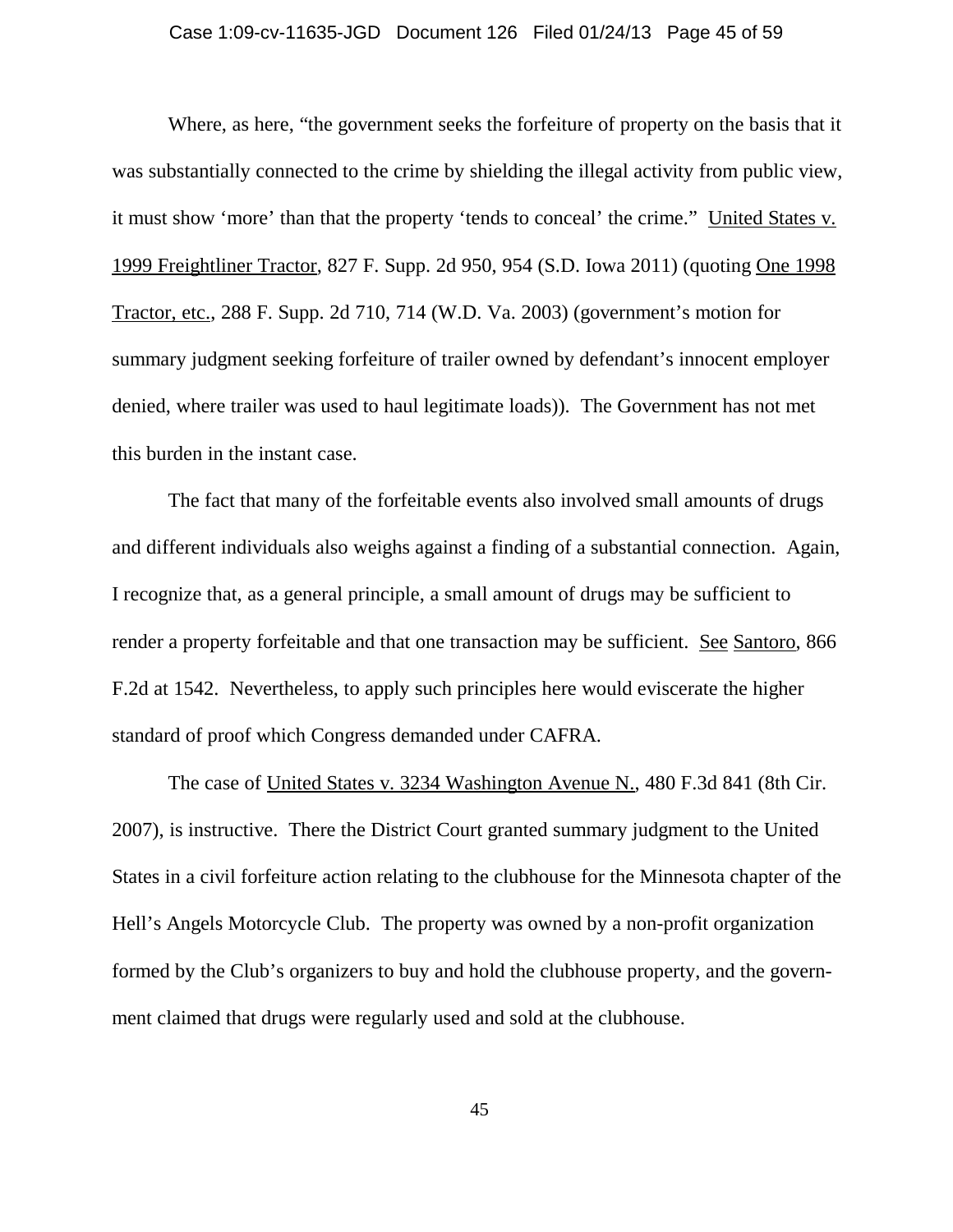In reversing the grant of summary judgment, the Eighth Circuit discounted the disputed evidence of ongoing drug trafficking and drug use at the clubhouse. That left "one piece of objective evidence, the .75 grams of methamphetamine found in the clubhouse during a warrant search." Id. at 846. The issue presented, therefore, was "whether one member's possession of a user quantity of methamphetamine proves a substantial connection between the institutional claimant's real property and drug trafficking." Id. As the Court explained:

> Here, the government's witnesses testified that the clubhouse was acquired and fortified to create a safe haven for Club members' illegal drug trafficking and use. If that testimony is credible, the property should clearly be forfeited. **But many legitimate non-profit institutions own real property, and it is not unrealistic to posit an institutional owner's otherwise innocent premises being used for illicit drug trafficking by agents misusing their right of access and authority. CAFRA should be construed in a manner that protects such institutions from unwarranted or disproportionate forfeitures. Thus, while one seizure of a small quantity of an illegal drug at the clubhouse supports the government's forfeiture case, it does not by itself justify summary judgment forfeiting the property.** *See United States v. 3639-2nd Street N.E.*, 869 F.2d 1093, 1098 (8th Cir. 1989) (R. Arnold, J., concurring) ("the *quality* of the relationship between the property and the crime must be substantial").

Id. (emphasis added). In the instant case, Mr. Caswell's involvement is even more attenuated, since the drug users were not his agents. Rather, they were transient guests who were frequenting premises which, by their nature, are designed to provide temporary shelter to an ever-changing population. CAFRA should not be construed in such a manner as to hold the property owner liable for such individual persons' misuse of the property.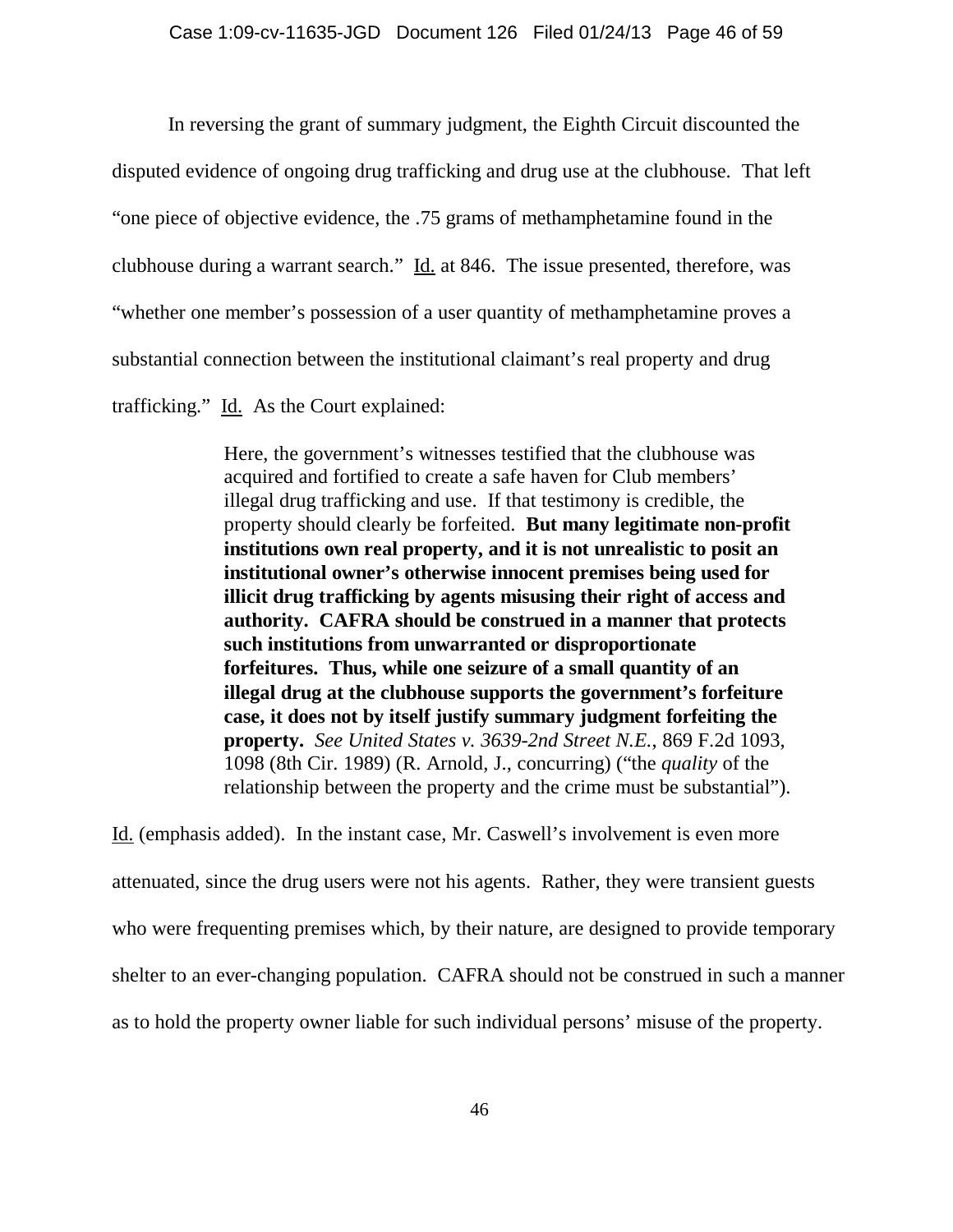"At minimum, the property must have more than an incidental or fortuitous connection to criminal activity" to be forfeitable. Schifferli, 895 F.2d at 990; see also United States v. Certain Lots in Virgina Beach, 657 F. Supp. 1062, 1065 (E.D. Va. 1987) (where drugs and a scale were in the dealer's home only for a few hours after the government informant insisted that the drug sale take place there, the court found no substantial connection because the brief use of the house "was merely incidental to the transaction, and was not essential or even important to its completion"). While the exact parameters of what constitutes a "substantial connection" is not defined, the instant case presents virtually no facts in support of a finding of any significant connection. To find a substantial connection in the instant case would render that requirement meaningless. Consequently, I find that the Government has not met its burden of proving, by a preponderance of the evidence, that the Motel Caswell is forfeitable.10

## **Discussion - Innocent Owner**

This court also finds that the Claimant has met his burden of proving that he is an innocent owner of the Property. He did not have actual knowledge of the forfeitable drug crimes before or while they were occurring, and there is no evidence that he should have known that they were likely to occur. I further find that Mr.Caswell has met his burden of

 $10$  The Claimant argues that the facts which mitigate against a finding of a substantial connection also negate a finding that the Property was used "to commit or facilitate" a forfeitable drug offense. In light of the lack of substantial connection, this Court does not need to address whether the Government has met its burden on this element.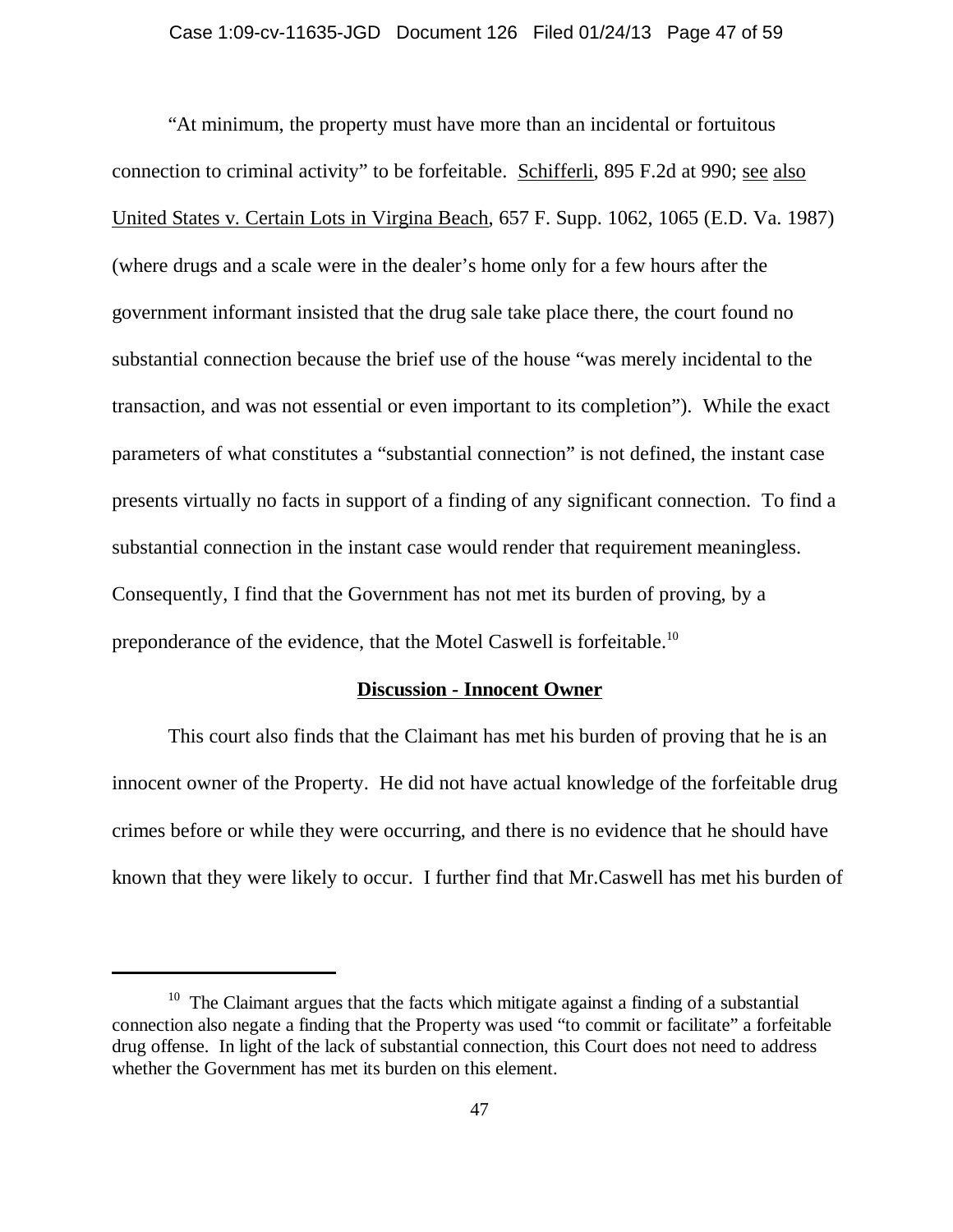#### Case 1:09-cv-11635-JGD Document 126 Filed 01/24/13 Page 48 of 59

proving that he was not willfully blind to the drug crimes. Finally, I find that Mr. Caswell took all reasonable steps to prevent drug crime on the Property.

Under CAFRA, "an 'innocent owner' is one who *either* lacks knowledge of the illicit activities giving rise to the forfeiture, *or* who has knowledge of the activity but has evinced his lack of consent by affirmatively attempting to stop it." United States v. One 1988 Checolet 410 Turbo Prop Aircraft, 282 F. Supp. 2d 1379, 1382 (S.D. Fla. 2003) (emphasis in original). "Actual, rather than constructive, knowledge of wrongdoing is required to rule out the defense." United States v. \$463,497.22 in U.S. Currency, 853 F. Supp. 2d 675, 690 (E.D. Mich. 2012) (citations omitted). "Actual knowledge can be proven by circumstantial evidence." Id. "In addition, 'a defendant's knowledge of a fact may be inferred from willful blindness to the existence of the fact.'" Id. (quoting United States v. Prince, 214 F.3d 740, 761 (6th Cir. 2000)). "Proof of willful blindness includes 'two basic requirements: (1) the defendant must subjectively believe that there is a high probability that a fact exists and (2) the defendant must take deliberate actions to avoid learning of that fact." \$463,497.72 in U.S. Currency, 853 F. Supp. 2d at 690-91 (quoting Global-Tech Appliances, Inc. v. SEB S.A., – U.S. – , 131 S. Ct. 2060, 2070, 179 L. Ed. 2d 1167 (2011) (addressing willful blindness in the context of patent infringement)).

### **Actual Knowledge**

In the instant case, the government argues that Mr. Caswell had "actual knowledge" of drug-related crimes because he was aware of the arrests after they took place, or because the crimes were reported in the newspaper. However, after-the-fact knowledge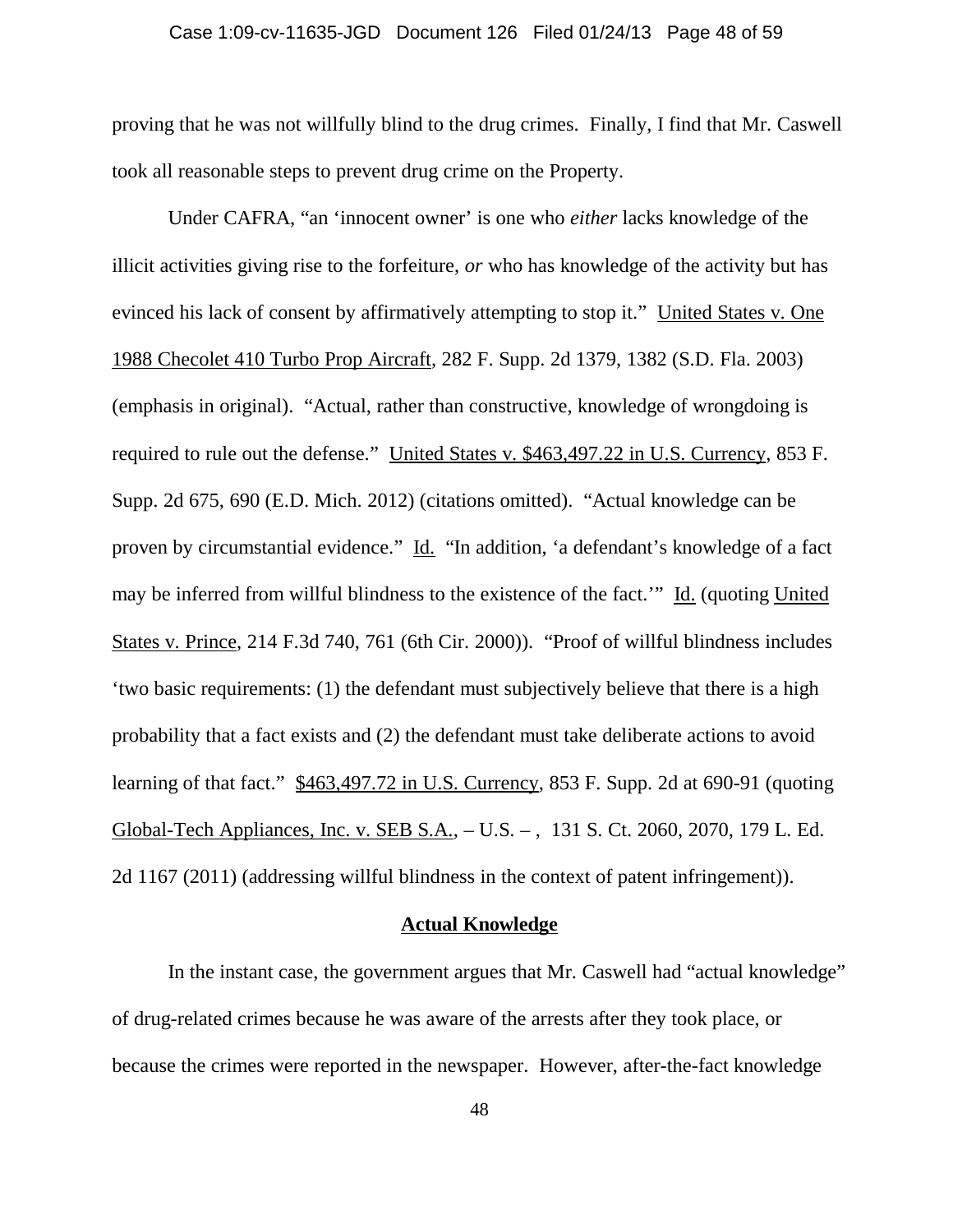does not negate Mr. Caswell's status as an innocent owner. See 221 Dana Avenue, 261 F.3d at 71, 73 (in pre-CAFRA case, court holds that a wife who was ignorant of her husband's drug dealings in the marital home at the time it was occurring, but learned of it before he deeded the house to her and then committed suicide, was an innocent owner since "she did not have knowledge of, or consent to, [her husband's] criminal activity at the time the activity occurred."). The evidence was undisputed that Mr. Caswell did not know the guests involved in the drug crimes, did not know of their anticipated criminal behavior at the time they registered as guests, and did not know of the drug crimes while they were occurring. Not only did Mr. Caswell testify to these facts, but also the law enforcement witnesses confirmed that they had no reason to doubt the veracity of Mr. Caswell's statements. As detailed more fully in the facts above, all of the evidence of criminal conduct could easily be hidden from view in the guests' rooms, and even the meth lab was not apparent from outside the room. This court finds credible and persuasive Mr. Caswell's denial of knowledge of the drug crimes, and "[t]he Government has failed to prove any complicity on [Mr. Caswell's] part" in the illegal activity that would suggest otherwise. United States v. 2001 Honda Accord EX, 245 F. Supp. 2d 602, 612 (M.D. Pa. 2003) (court accepts uncontradicted evidence that mother did not know son was using her car for drug transaction).

Admittedly, knowledge and consent to illegal behavior can come about in a "myriad" of ways. "For example, property owners might know about ongoing criminal activity through conversations with the participants, or by involvement in ancillary matters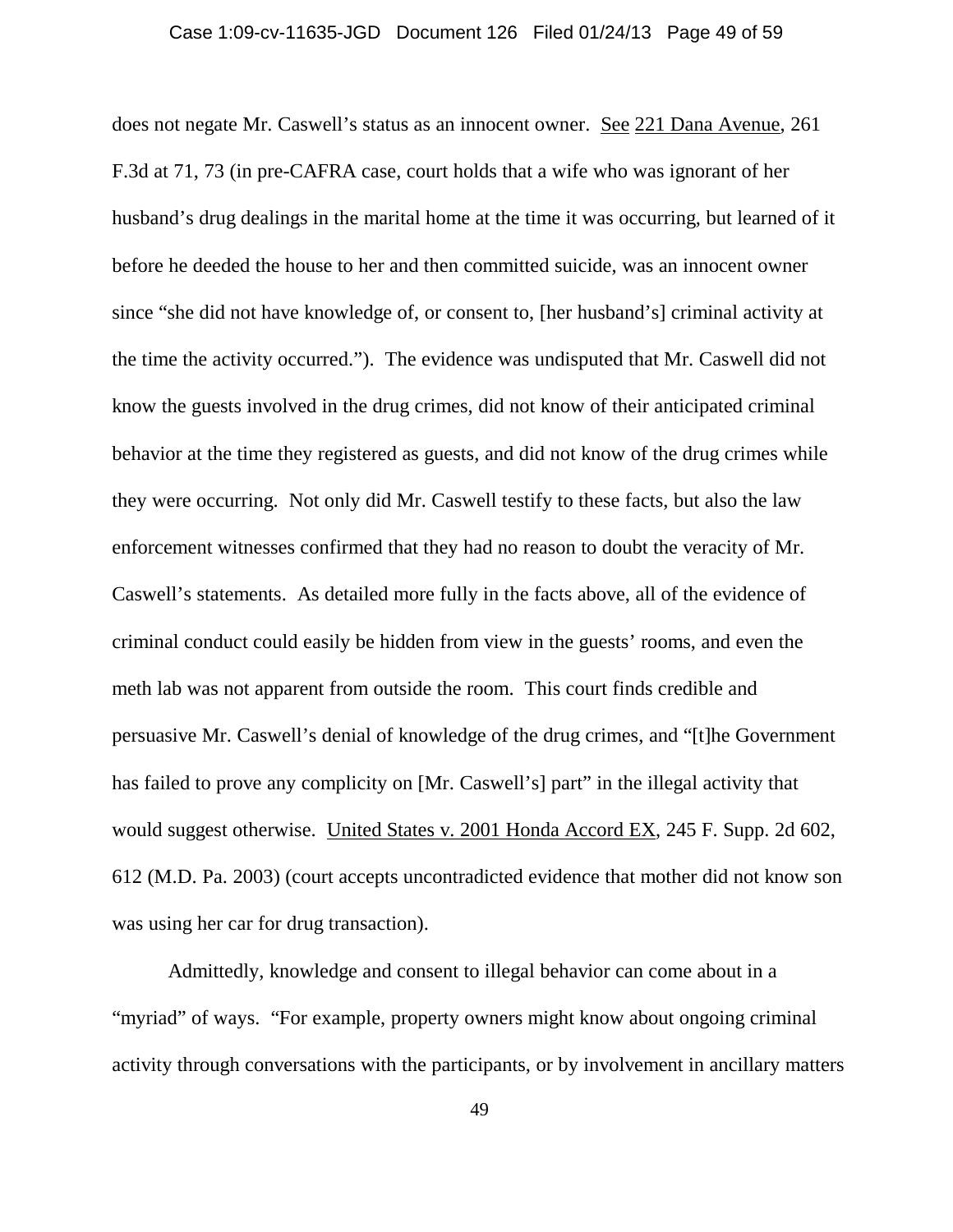#### Case 1:09-cv-11635-JGD Document 126 Filed 01/24/13 Page 50 of 59

(e.g., financing the acquisition of the contraband), or from third parties who seek to inform them of what is happening on their premises." United States v. 15 Bosworth Street, 236 F.3d 50, 56 (1st Cir. 2001) (owners of tavern where three employees, including their son, were engaged in extensive drug trafficking business out of the tavern, failed to establish an innocent owner defense where, among other things, "undercover investigation that led to the forfeiture action followed on the heels of a police inquiry during which the authorities warned [the property owner] in no uncertain terms about criminal activity on the premises." Id. at 56 n.3); see also United States v. 1813 15th Street N.W., 956 F. Supp. 1029, 1036 (D.D.C. 1997) (where several drug raids revealed drugs in plain view near claimant's bedroom, and "[p]olice and government officials warned claimant on more than one occasion about the rampant drug problems present on her property" court finds claimant had actual knowledge of the drug crimes). In the instant case, however, the evidence all points to the contrary: Mr. Caswell did not have prior knowledge of the limited number of drug crimes committed by transient guests over the course of an extended period of time, and the police did not advise him of those crimes.

Moreover, this Court finds that the Government has failed to establish that drug crime was so blatant and pervasive at the Motel that Mr. Caswell had "actual knowledge" that drug crimes were likely to occur frequently at the Motel. In this respect, this case is distinguishable from virtually every other even remotely similar case in which a forfeiture was upheld. For example, in United States v. One Parcel Property Located at Lot 22, and the North 5 Feet of Lot 24, on Lawrence Avenue, No. 94-1264-JTM, 1996 WL 695404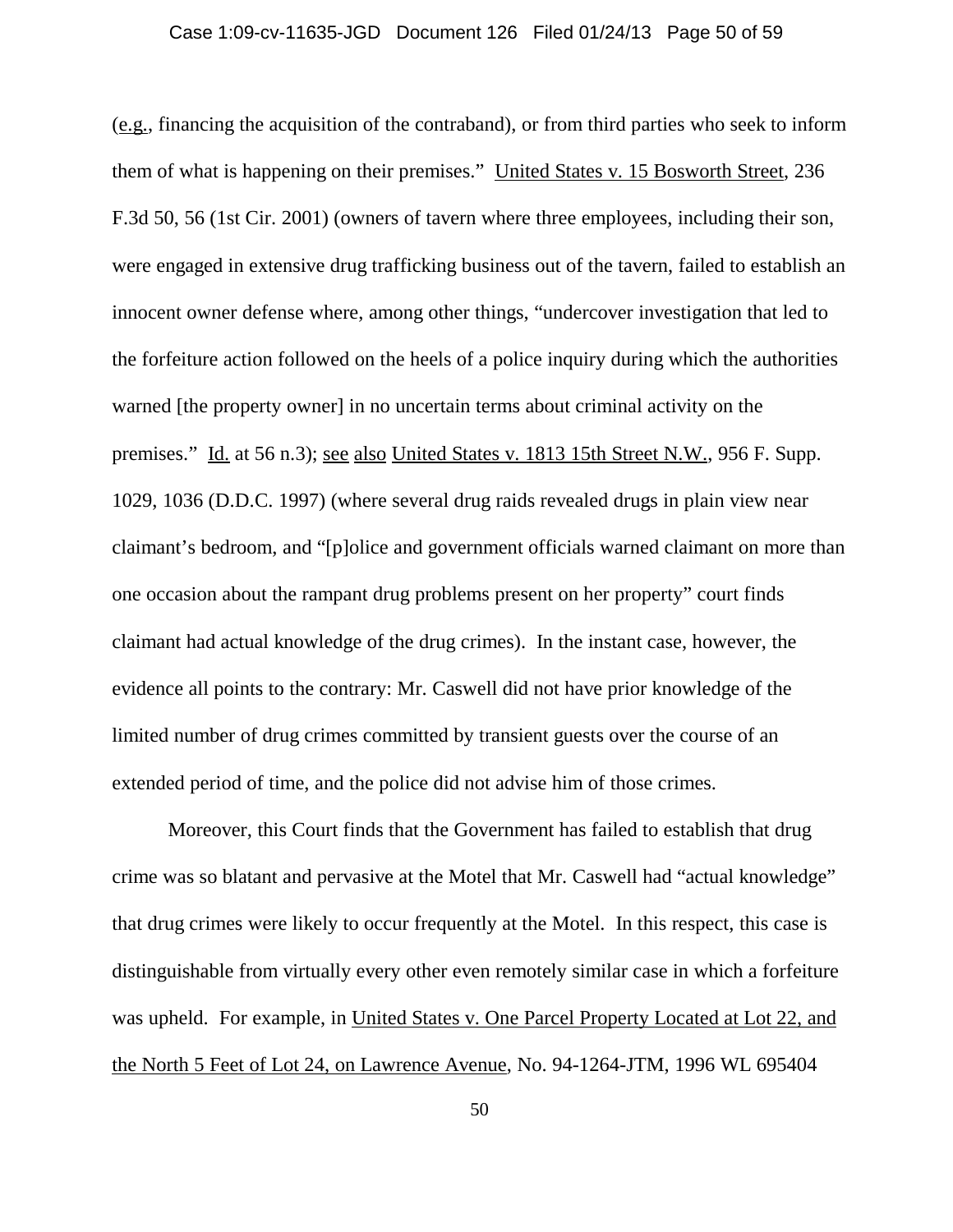(D. Kan. Nov. 14, 1996), a hotel was found forfeitable where the owners were found to have actively assisted the drug dealers, directed customers their way and warned dealers of police presence on the property. Moreover, the drug trafficking was blatant and pervasive. As the Court found:

> overwhelming evidence establishes the Courtesy Inn was used for the sale of narcotics on a large scale. Curbside crack cocaine sales occurred in the motel's parking lot. On any given evening, 75 to 100 crack customers could be observed at the Courtesy Inn. One crack dealer testified he had 40 to 50 customers a day. The narcotics problem at the motel was worse and more open than at other area motels, and in fact was so pervasive that at times persons driving into the Courtesy Inn parking lot would be immediately approached by persons selling drugs.

Id. at \*2; see also United States v. Lot Numbered One of the Lavaland Annex, 256 F.3d 949, 952 (10th Cir. 2001) (court remands case for lower court to reconsider its rejection of the innocent owner defense on grounds that property owner did not take reasonable steps to rid property of drug trade; "[d]rug transactions occurred in front of, inside, and behind the motel during the day and night at such high frequency that at times people and vehicles were lined up outside of rooms and in the parking lot to participate"); 143-147 East 23rd Street, 77 F.3d at 651-52 (records established that during 3½ year period there were 189 narcotics arrests and/or narcotics-related activity at the Kenmore Hotel, and of 100 individuals arrested some 70 were convicted, and Hotel was forfeited after several letters sent to owner, a meeting was held, and specific suggestions were made but ignored); United States v. 785 St. Nicholas Avenue and 789 St. Nicholas Avenue, 983 F.2d 396, 399 (2d Cir. 1993) (apartment building forfeited where evidence established "an astonishing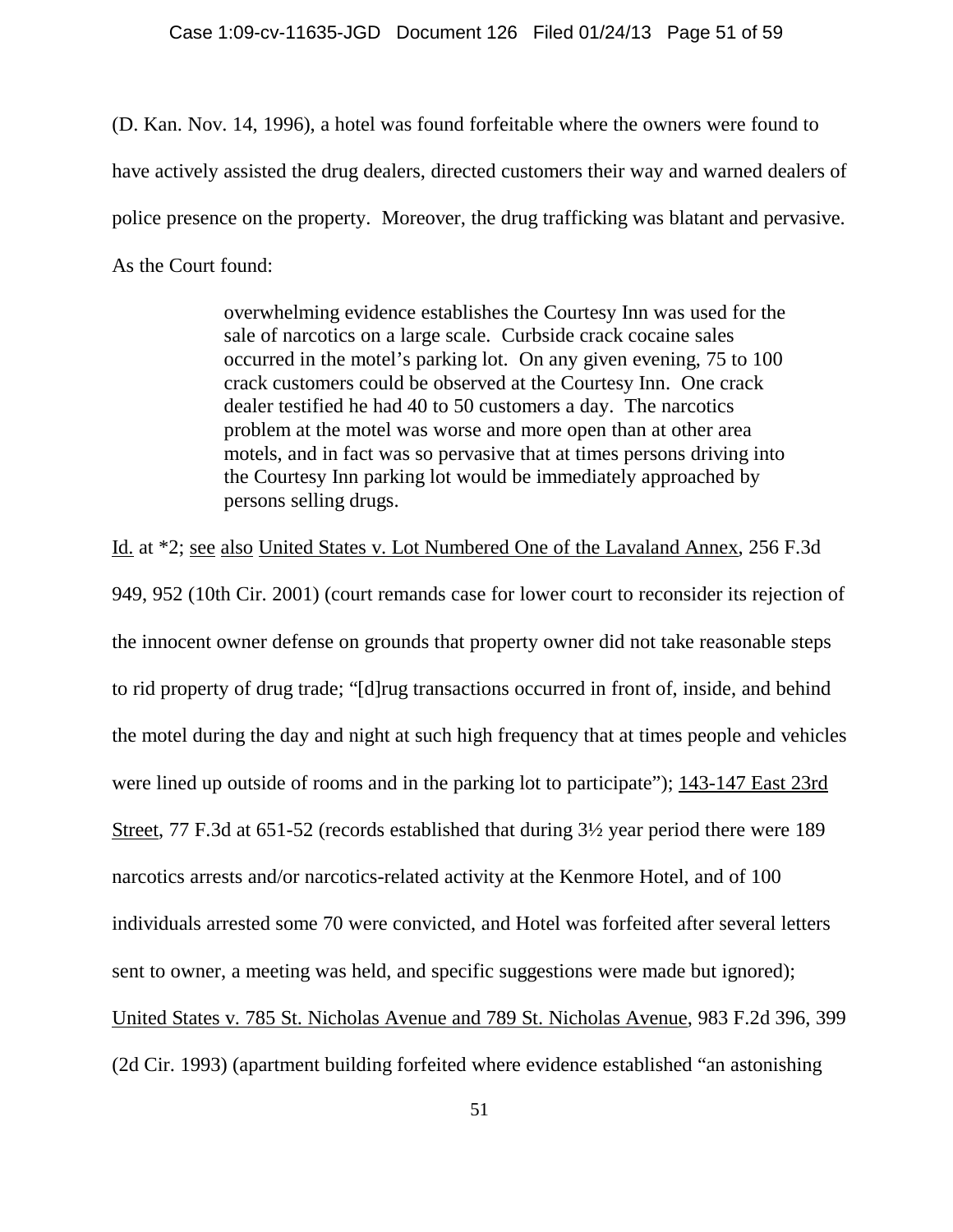#### Case 1:09-cv-11635-JGD Document 126 Filed 01/24/13 Page 52 of 59

number of drug transactions occurring in, near, and related to these properties"; in a 3 year period, there were 66 narcotics-related arrests inside or in front of the building, including arrests of the property owners, their children and employees, resulting in 29 convictions). No remotely comparable evidence was introduced in the instant case.

The conclusion that drug crimes at the Motel Caswell were not so blatant or pervasive as to provide Mr. Caswell with actual knowledge that drug crimes were likely to occur is further buttressed by the fact that never once in the numerous years at issue did the police or town officials have any conversations with Mr. Caswell to the effect that there was a high level of drug crimes at the premises, or suggest any ways to assist in reducing the level of crime. Under the facts of this case, Mr. Caswell's after-the-fact knowledge of isolated, limited drug crimes is not sufficient to establish "actual knowledge" of forfeitable offenses so as to destroy an innocent owner defense.

Finally, I also find that Mr. Caswell did not engage in "willful blindness" from which the court can infer consent to the drug transactions. In contrast to other cases on which the Government relies, the facts fully support Mr. Caswell's explanation of events. Compare the instant case with United States v. One Parcel of Real Property, 900 F.2d 470, 475 (1st Cir. 1990) (where property owner was found attempting to flush cocaine down the toilet, 23 bags of cocaine were found in owner's bedroom, and search of home found 3 firearms and drug packaging paraphernalia, court finds claim that items were brought into home by owner's son, without owner's knowledge, to be "ludicrous"); Collado, 348 F.3d at 327-28 (court finds store owner willfully blind to son's narcotics trafficking where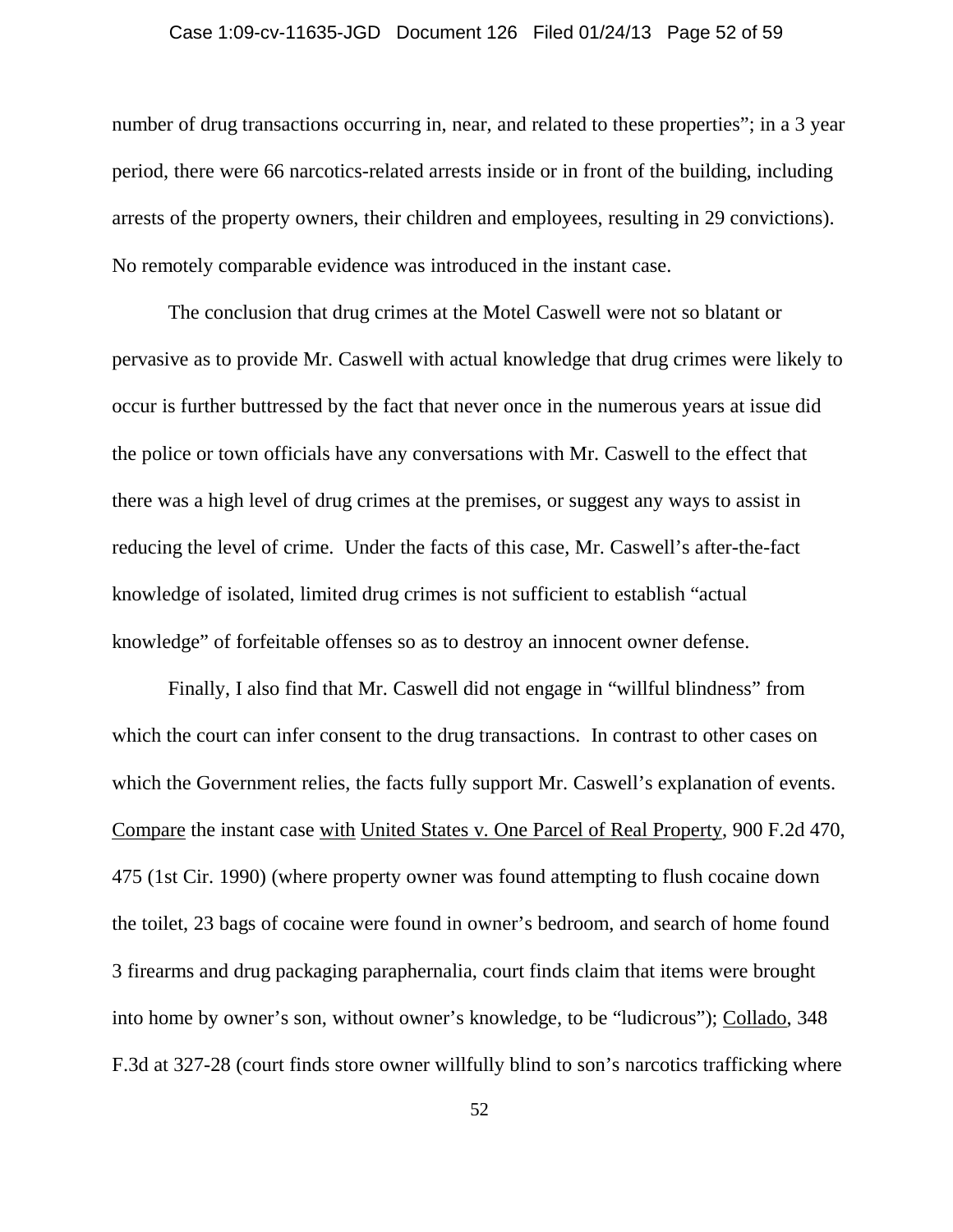#### Case 1:09-cv-11635-JGD Document 126 Filed 01/24/13 Page 53 of 59

\$20 million worth of narcotics transactions occurred in or around the store in a one year period, 646 narcotics-related conversations were held on her grocery store phone over a three month period, she knew her son's history of narcotics trafficking and she warned her son's associates against speaking on the phone). As found previously, only a small fraction of the thousands of guests at the Motel Caswell were involved in drug transactions, and there was no reason for Mr. Caswell to suspect that every guest, or even a particular guest, who was coming to the Motel would engage in illegal behavior. Thus, there was no reason for him to "subjectively believe that there [was] a high probability that" guests would be involved in drug transactions. \$463,497.22 in U.S. Currency, 853 F. Supp. 2d at 690-91. Moreover, the transactions could be easily hidden from view, and as a general statement, involved isolated incidents by different individuals spread out over a lengthy period of time. I find that Mr. Caswell has met his burden of proving that he did not have actual knowledge of the conduct giving rise to forfeiture, and was not willfully blind to such conduct.<sup>11</sup> Therefore, I find that he has met his burden of proving the innocent owner defense.

 $11$  This court also rejects any argument that Mr. Caswell should have done more to find out about the scope of drug activity at the Motel by, for example, reviewing police records as the Government suggests. "[A]t most [Mr. Caswell] might have been negligent in failing to inquire ... but a showing of negligence alone will not support a finding of willful blindness." \$463,497.72 in U.S. Currency, 853 F. Supp. 2d at 686.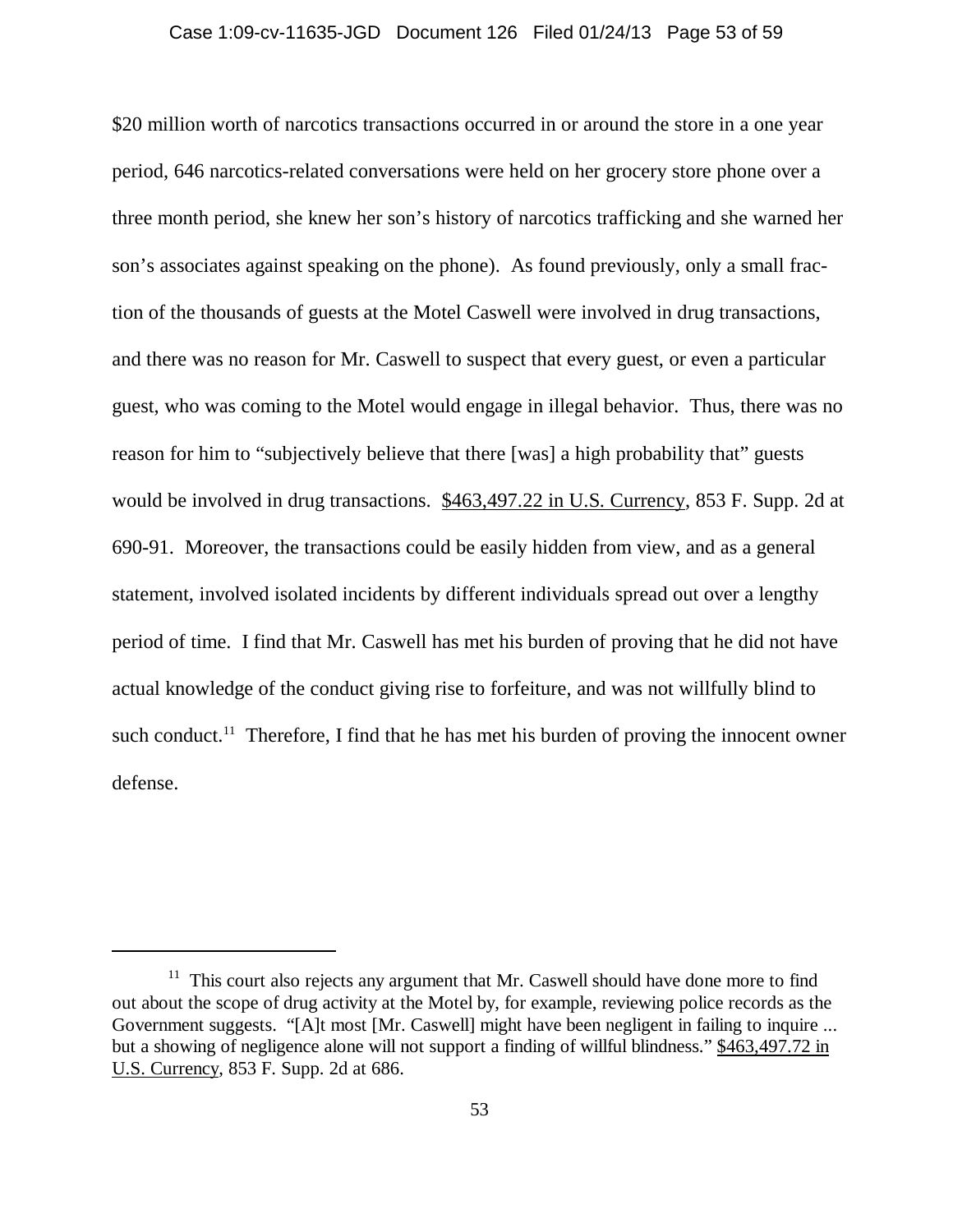## **Reasonable Steps**

Even assuming, arguendo, that Mr. Caswell had actual knowledge, I also find that "upon learning of the conduct giving rise to the forfeiture, [he] did all that reasonably could be expected under the circumstances to terminate such use of the property." 18 U.S.C. § 983(d)(2)(A)(ii). "Under this standard, an owner must prove that he or she did all that could reasonably be expected to prevent the illegal use of the property once the owner becomes aware of that use. In adopting this standard, this Court is cognizant, however, that property owners are not required to take heroic, vigilante or police measures to rid their property of drug activity and that to encourage such a standard would produce a dangerous precedent." Commonwealth v. 502-504 Gordon Street, 607 A.2d 839, 845 (Pa. 1992) (applying federal standard and citing United States v. 710 Main Street, 753 F. Supp. 121, 125 (S.D.N.Y. 1990)). Moreover, in assessing the steps undertaken by the claimant, "the question is what measures were reasonable under the particular circumstances confronted by the property owner in question. Those circumstances may include the property owner's reasonable fears and concerns, its degree of familiarity with crime prevention, and its economic resources." United States v. 16328 S. 43rd E. Avenue, 275 F.3d 1281, 1285-86 (10th Cir. 2002) (internal quotations and citations omitted). Moreover, "[i]n deciding whether a claimant has taken all reasonable steps, the court views the facts in light of the particular claimant's individual situation and personal limitations." United States v. 3855 S. April Street, 797 F. Supp. 933, 938 (M.D. Ala. 1992).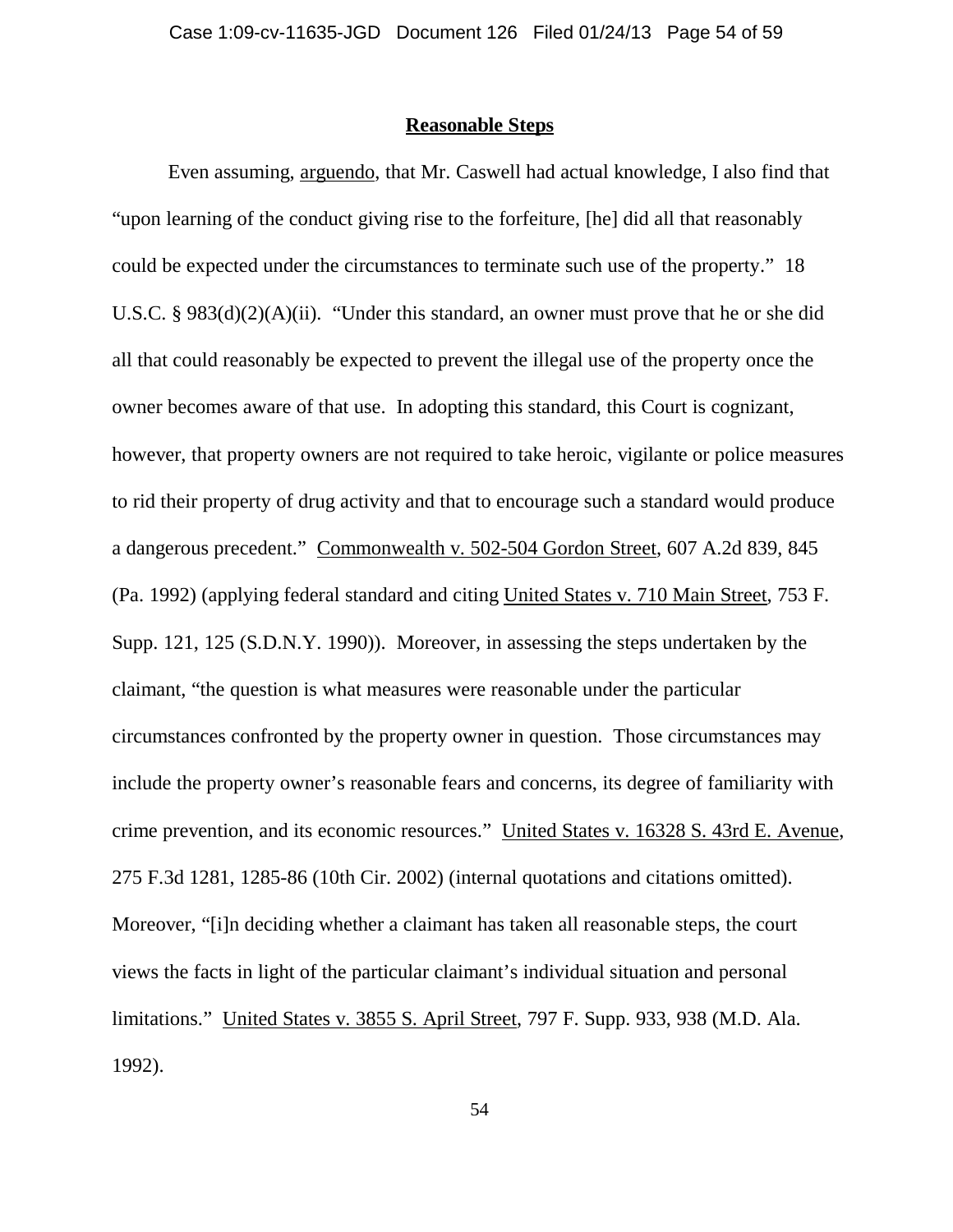I reject the Government's argument that Mr. Caswell did nothing to safeguard the Property. Rather, there was a clerk at the front desk 24 hours a day for security purposes. There also was a camera in the main lobby and a sign warning guests that suspicious behavior would be reported during the entire period in question. Moreover, the Property was well-lit both in the front and back, a security camera was added to the back parking lot, and guests were always required to fill out registration cards, a procedure that was tightened after the police suggested copying drivers' licenses. In addition, Mr. Caswell and the Motel staff reported suspicious behavior to the police, cooperated fully with the police, gave the police access to rooms and registration cards, and generally maintained good relationships with law enforcement. Police were free to and did drive through the premises regularly on patrol. In find that such efforts were sufficient and reasonable. See, e.g., United States v. 121 Allen Place, 75 F.3d 118 (2d Cir. 1996) (jury finds for claimant apartment building owner who hired maintenance workers to maintain building, evicted tenants for non-payment but believed he could not evict them for narcotics violations unless they had been convicted, and tried to obtain information about ongoing investigations from police but was refused); United States v. 1012 Germantown Road, 963 F.2d 1496, 1506 (11th Cir. 1992) (finding contacting and cooperating with law enforcement authorities sufficient to meet reasonable efforts criteria); 3855 S. April Street, 797 F. Supp. at 938 (court finds property owner "wanted the drug activity in front of her home stopped and that, although she declined to get involved to the extent of taking out trespassing warrants, she did take reasonable steps to achieve this end"). The fact that Mr.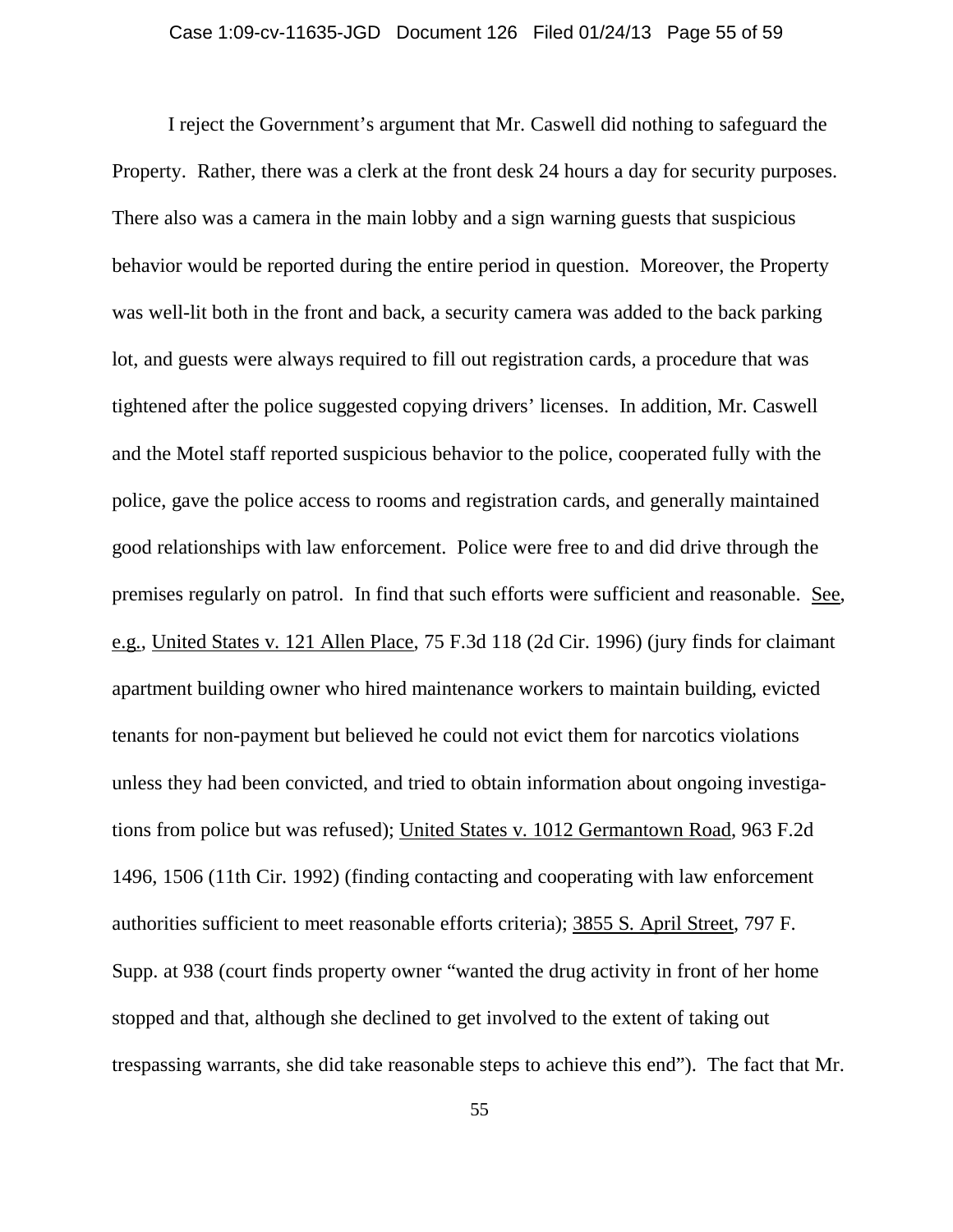#### Case 1:09-cv-11635-JGD Document 126 Filed 01/24/13 Page 56 of 59

Caswell's efforts were unsuccessful in eliminating all drug crimes, or that counsel can conceive of other steps which may or may not have helped, does not preclude a finding that the steps which Mr. Caswell and his employees did take were sufficient to satisfy the innocent owner defense. See 502-504 Gordon Street, 607 A.2d at 846 (fact that efforts undertaken were insufficient to eliminate drug crime was not held against the claimants in civil forfeiture action).

The only significant suggestion made by the law enforcement witnesses during the trial which had not already been undertaken by Mr. Caswell was that the Motel hire its own security force to patrol the Property. As noted above, no such suggestion had ever been made to Mr. Caswell before trial.<sup>12</sup> In any event, property owners are not obligated to become "substitute police forces." 710 Main Street, 753 F. Supp. at 125. "Indeed, an owner cannot 'reasonably' be expected to succeed at preventing illegal use of his property when the police have been incapable of doing the same. Courts do not expect the common

 $12$  Other courts have precluded the government from proposing reasonable steps for the first time at trial. For example, in Lot Numbered One of the Lavaland Annex, the District Court ordered a small motel where drug transactions occurred with "such high frequency that at times people and vehicles were lined up outside of rooms and in the parking lot to participate" forfeitable, although owners did not participate in the drug crimes. 256 F.3d at 952. The Court of Appeals remanded the case for further consideration of the innocent owner defense because the government had failed to identify before trial what steps it believed should have been taken by the innocent owner, and the owner did not have the opportunity to present evidence and argument as to why those steps were not reasonable under the circumstances. See id. at 956-57. In this case I have considered the proposals made by law enforcement, and even Government counsel, but still find that the steps taken by Mr. Caswell were all that were reasonably necessary under the circumstances presented.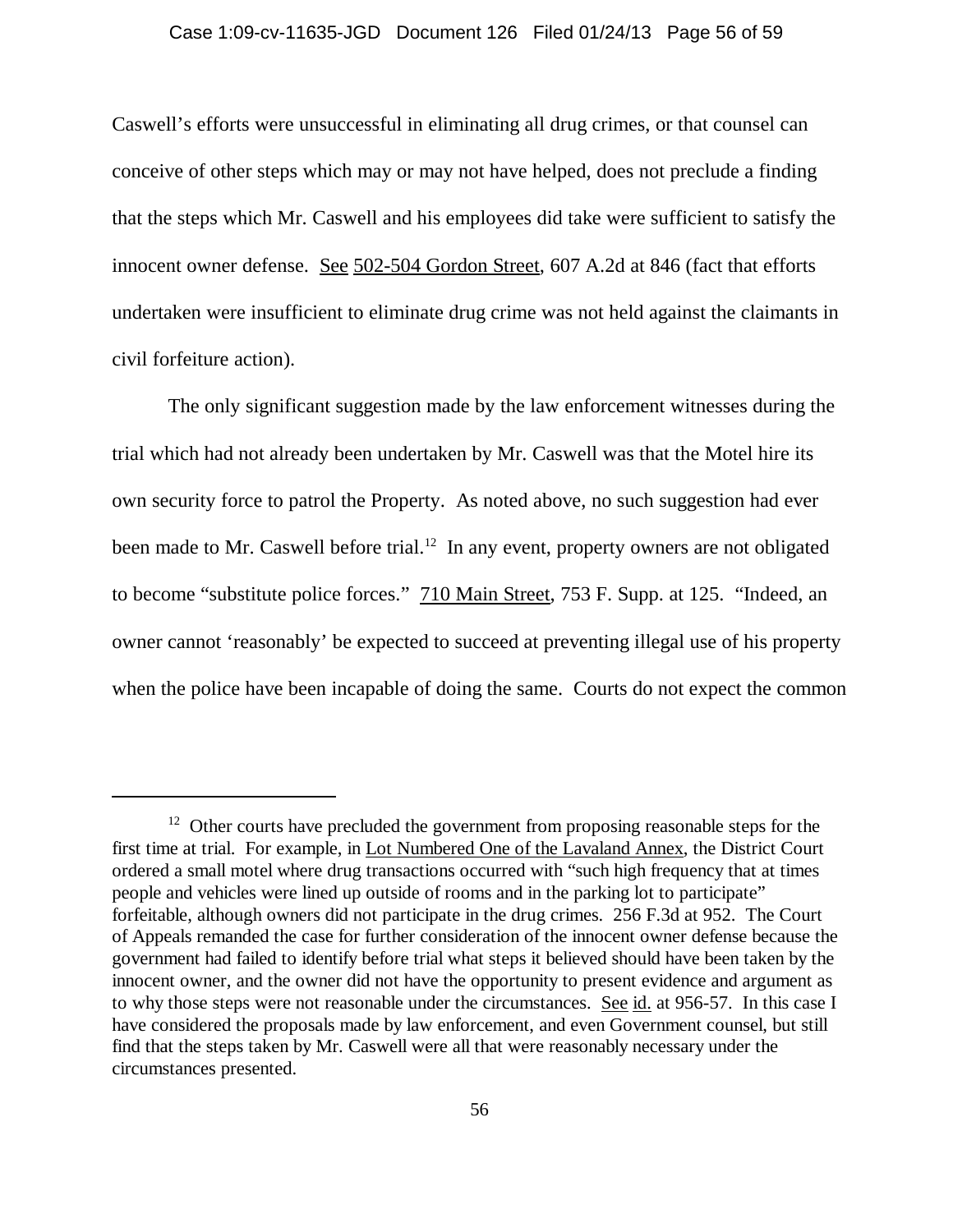#### Case 1:09-cv-11635-JGD Document 126 Filed 01/24/13 Page 57 of 59

land owner to eradicate a problem which our able law enforcement organizations cannot control." 1012 Germantown Road, 963 F.2d at 1506 (internal quotation omitted).

There was also a proposal made that guests who had been arrested (but not necessarily convicted) should not be allowed to rent rooms and should be included in a formal no-rent list. The legality or appropriateness of such a proposal has not been addressed by any party, and it is certainly not a blanket rule that this court would expect property owners to follow. See United States v. 418 57th Street, 922 F.2d 129, 132 (2d Cir. 1990) (contacting an attorney could be sufficient to constitute "all reasonable steps" owners could have taken to halt drug activity after learning of arrest of tenant; court finds that there is "a fair dispute" whether government's suggestion that property owners contact authorities to confirm reports of arrests, inspect the premises for signs of drugs or institute eviction proceedings "would have been productive or appropriate under New York law"). Moreover, as detailed above, the evidence did not establish frequent repeat offenders so as to make the suggestion of a "no-rent list" critical to this Court's analysis. While, as the Government argues, the steps a property owner takes "don't have to be effective or successful" (IV:108), the "draconian" remedy of forfeiture should not be based on an owner's failure to take actions which were not likely to have affected the scope of drug crimes at the Property.

18 U.S.C. § 983(d)(2)(B)(i)(II) provides that one of the "ways in which a person may show that such person did all that reasonably could be expected may include demonstrating that such person, to the extent permitted by law . . . took reasonable actions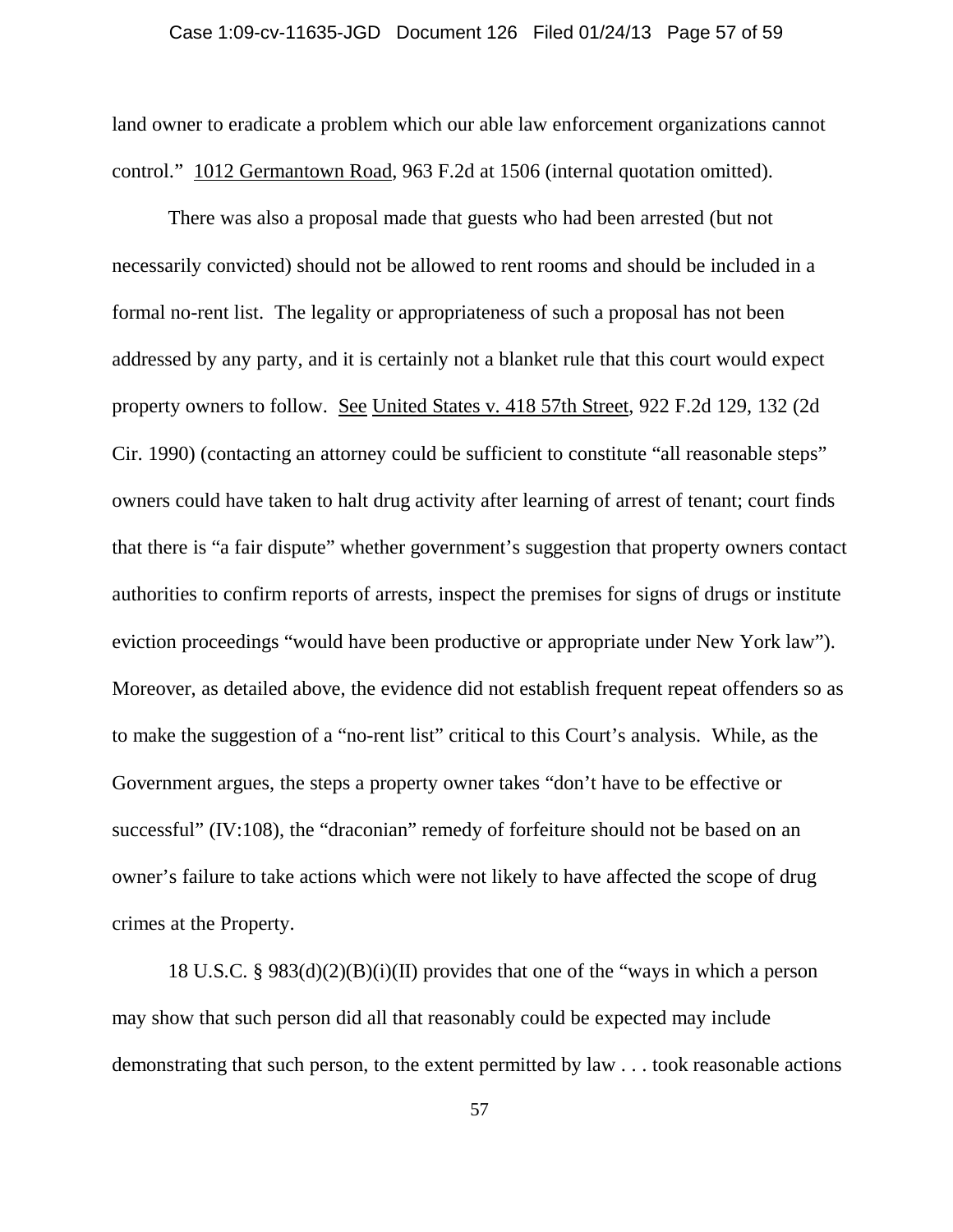**in consultation with a law enforcement agency** to discourage or prevent the illegal use of the property." (Emphasis added). The Government contends that Mr. Caswell had an affirmative obligation to contact the police, and not vice versa, in order to determine what steps to take to reduce crime at the Property. I do not read this statute as imposing a specific obligation either on the property owner or the police to contact each other. Rather, the claimant's actions must be assessed under the facts of the particular case. However, it is rather remarkable, in this court's view, for the Government to argue in this case that the Property owner should lose his property for failure to undertake some undefined steps in an effort to prevent crime, while putting on evidence that the police drove through the Property routinely, knew the Property owner's identity and that he lived next door to the Motel, and never contacted him in an effort to work together to control crime at the Property. No comparable cases have been cited by the parties, and none have been found. Having failed to notify Mr. Caswell that he had a significant problem, and having failed to take any steps to advise him on what to do, the Government's resolution of the crime problem should not be to simply take his Property.13

Considering the measures taken by Mr. Caswell "on his own initiative," and without "a law enforcement background, or even the advice of law enforcement agencies

<sup>&</sup>lt;sup>13</sup> The remedial purposes of the civil forfeiture statute "include removing the incentive to engage in the drug trade by denying drug dealers the proceeds of illgotten gains, stripping the drug trade of its instrumentalities, including money, and financing Government programs designed to eliminate drug-trafficking." Santoro, 866 F.2d at 1544. Since the only remedial purpose the forfeiture of the Motel Caswell would serve would be to fund Government programs, this court finds that forfeiture would not be consistent with the spirit of the forfeiture laws.